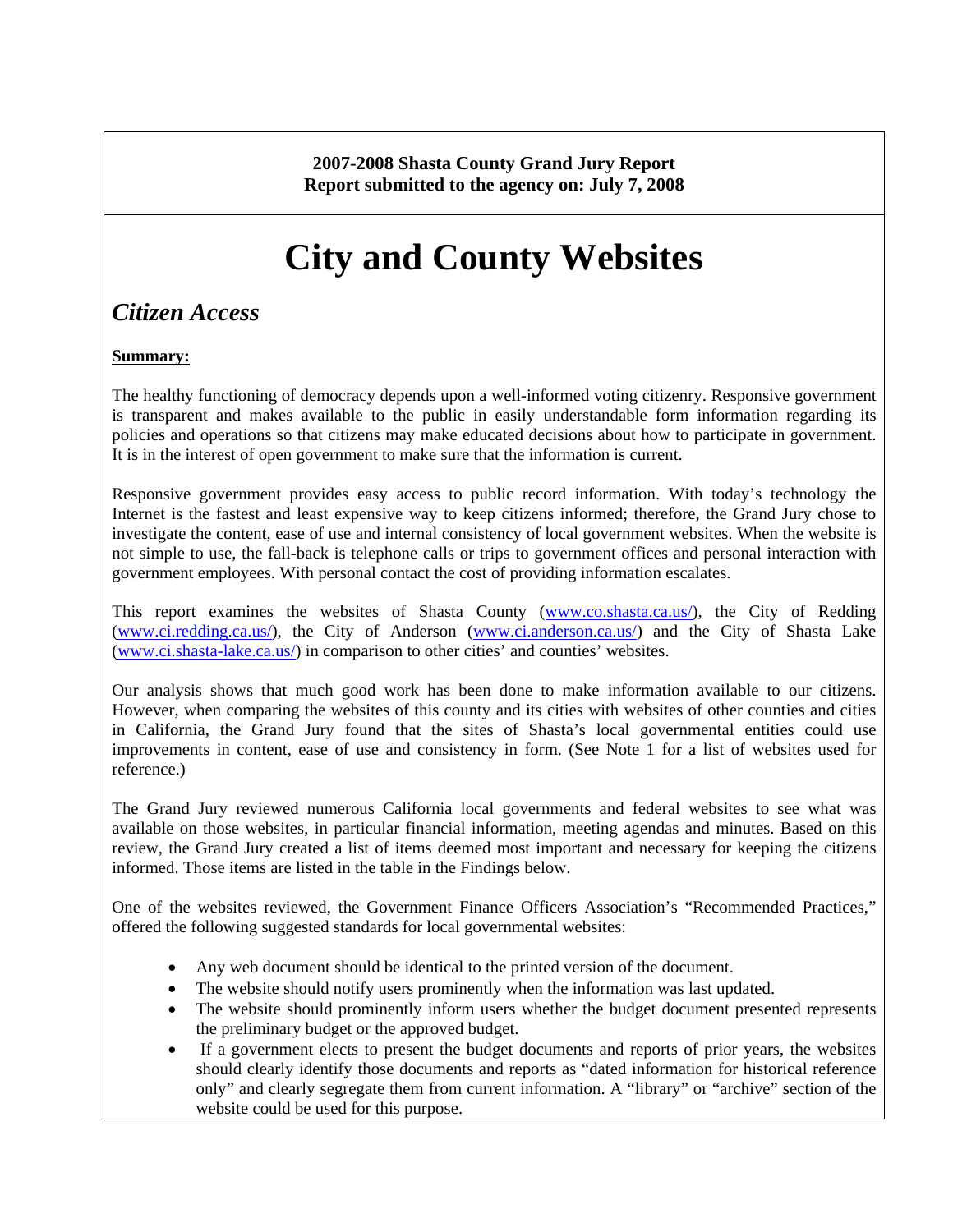• The security of the website should be evaluated to protect it from manipulation by external or unauthorized persons.

As we described in this report, the Grand Jury found within the county and the three city webpages a lack of minimum standards for specific content. The displays of information available from department to department within a website are inconsistent in both the content and format.

Ease of use was one criterion the Grand Jury applied in analyzing the city/county websites, that is, how easy it is for the average person to obtain the information that he/she wants, such as meeting agendas, minutes, financial data and budget records. Our analysis shows that in some cases the information is on the website and can be found if one is persistent in searching. However, not all of the websites are easy to use.

Ease of use also means not having to return to a site repeatedly searching for the current version of routinely updated content like agendas or meeting minutes. Newer developments in web browsers and technology make this an easily correctible situation with Really Simple Syndication (RSS). RSS is a family of web feed formats used to publish frequently updated content, such as blog entries, news headlines and stories. These RSS feeds enable users to avoid the conventional methods of browsing or searching for information on websites. New content can be forwarded by e-mail automatically. An October 2005 Yahoo study reported that 12 percent of Internet users are aware of RSS and 27 percent receive RSS syndicated content without knowing it via personalized homepages (for example My Yahoo). Although this is a relatively small number of users, it is expected to grow rapidly. Since RSS feeds are part of Microsoft Internet Explorer Version 7 and other browsers, it requires little effort by the user to obtain information. An increasing number of government agencies use RSS to increase awareness of government information. According to www.webcontent.gov (an official U.S. Government Website), "…the process for developing RSS feeds is relatively simple and inexpensive."

When Shasta County began to place information onto the Internet, individual departments set up their own sites. Later the county leadership created an Information Technology (I.T.) department to bring together all of the county's electronic communications, including computers, e-mail, telephones, FAX, Internet, cell phones, etc. The county established standards for presentation of its image to the public (that is logos, stationery, business cards and signage), although it currently has no standard for presentation across its website.

The following are provided as examples of the lack of content and standardization:

- The drop-down list of the county departments on the county's homepage includes a department titled "Personnel"; yet the name of the displayed page is "Shasta County Human Resources, a Division of the Department of Support Services." The title "Human Resources" does not appear as a department. Differing names for the same service are confusing.
- There is a link on the Human Resources' webpage through which one can connect to the webpage of the Department of Support Services. The Department of Support Services' webpage displays only the name of the department head and contact information. There is no information about the Department of Support Services or its divisions.
- The Auditor/Controller's webpage shows nothing but contact information, that is address and telephone number.

**Note 1:** List of comparison websites. Sacramento County [www.saccounty.net](http://www.saccounty.net/)  Santa Clara County [www.sccgov.org/portal/site/scc](http://www.sccgov.org/portal/site/scc)  Tehama County [www.co.tehama.ca.us](www.co.tehama.ca.us%20)  Placer County [www.placer.ca.gov](www.placer.ca.gov%20)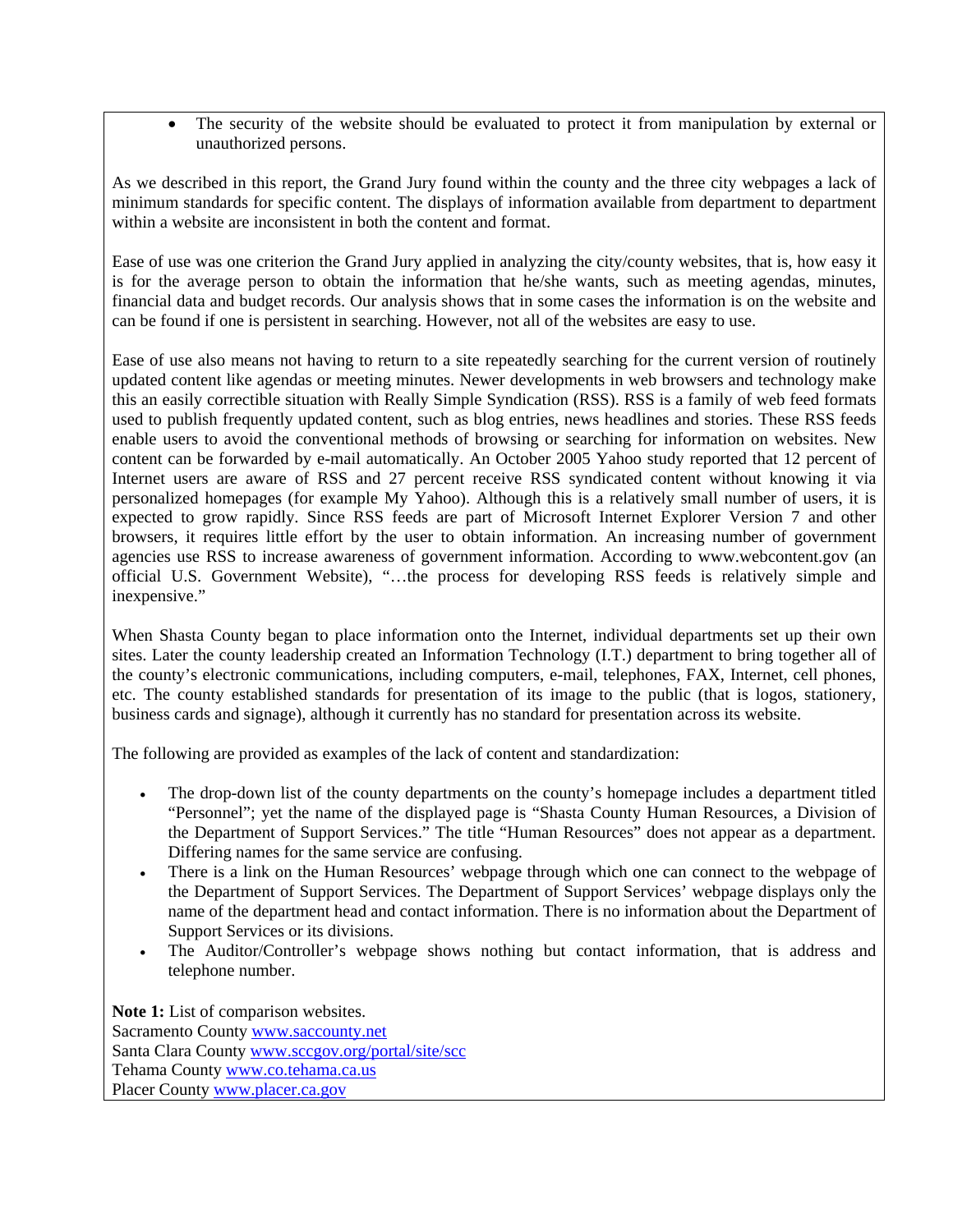City of Red Bluff [www.ci.red-bluff.ca.us](http://www.ci.red-bluff.ca.us/) City of Sacramento [www.cityofsacramento.org](http://www.cityofsacramento.org/) City of San Jose [www.sanjoseca.gov](http://www.sanjoseca.gov/)  City of Santa Clara [www.santaclaraca.gov](http://www.santaclaraca.gov/) 

| <b>Findings and Recommendations</b>                                        | <b>Agency Responses</b> |
|----------------------------------------------------------------------------|-------------------------|
| <b>Findings 1:</b>                                                         |                         |
| The Grand Jury found that the                                              | No response required    |
| overall operations of the City appear<br>to be well run in all the areas   |                         |
| reviewed.                                                                  |                         |
| Finding 2:                                                                 |                         |
| The table below shows what is                                              | Response required       |
| available at present on the various                                        |                         |
| websites.<br>The<br>Grand<br>Jury                                          |                         |
| recommends that the web content                                            |                         |
| described in the following table be                                        |                         |
| included on all civic websites within                                      |                         |
| the County.                                                                |                         |
| <b>Finding 3:</b>                                                          |                         |
| In November 2007 the City of                                               | No response required    |
| Redding's<br>"Surplus"<br>Property"<br>webpage displayed 2004 data (out-   |                         |
| of-date information.). The records on                                      |                         |
| the webpage were brought current in                                        |                         |
| 2008 with the date of the last update                                      |                         |
| listed on the webpage.                                                     |                         |
| <b>Finding 4:</b>                                                          |                         |
| In the November 2006 election the                                          | No response required    |
| present Auditor/Controller<br>made                                         |                         |
| campaign promises that she would                                           |                         |
| establish<br>Auditor/Controller<br>an                                      |                         |
| webpage. This webpage would make                                           |                         |
| available to the public " property<br>tax [rate information] and financial |                         |
| information " As of the writing of                                         |                         |
| this report (16 months later) the only                                     |                         |
| thing<br>that<br>the<br>appears<br>on                                      |                         |
| Auditor/Controller website is contact                                      |                         |
| information.<br>When queried, the                                          |                         |
| Auditor/Controller stated that she                                         |                         |
| was "working on it.                                                        |                         |
| Finding 5:                                                                 |                         |
| Shasta County's Audited Annual                                             | No response required    |
| Financial Report and the Federal                                           |                         |
| 'Single Audit' are not available on                                        |                         |
| the Internet. When I.T. personnel                                          |                         |
| were asked how much time it would                                          |                         |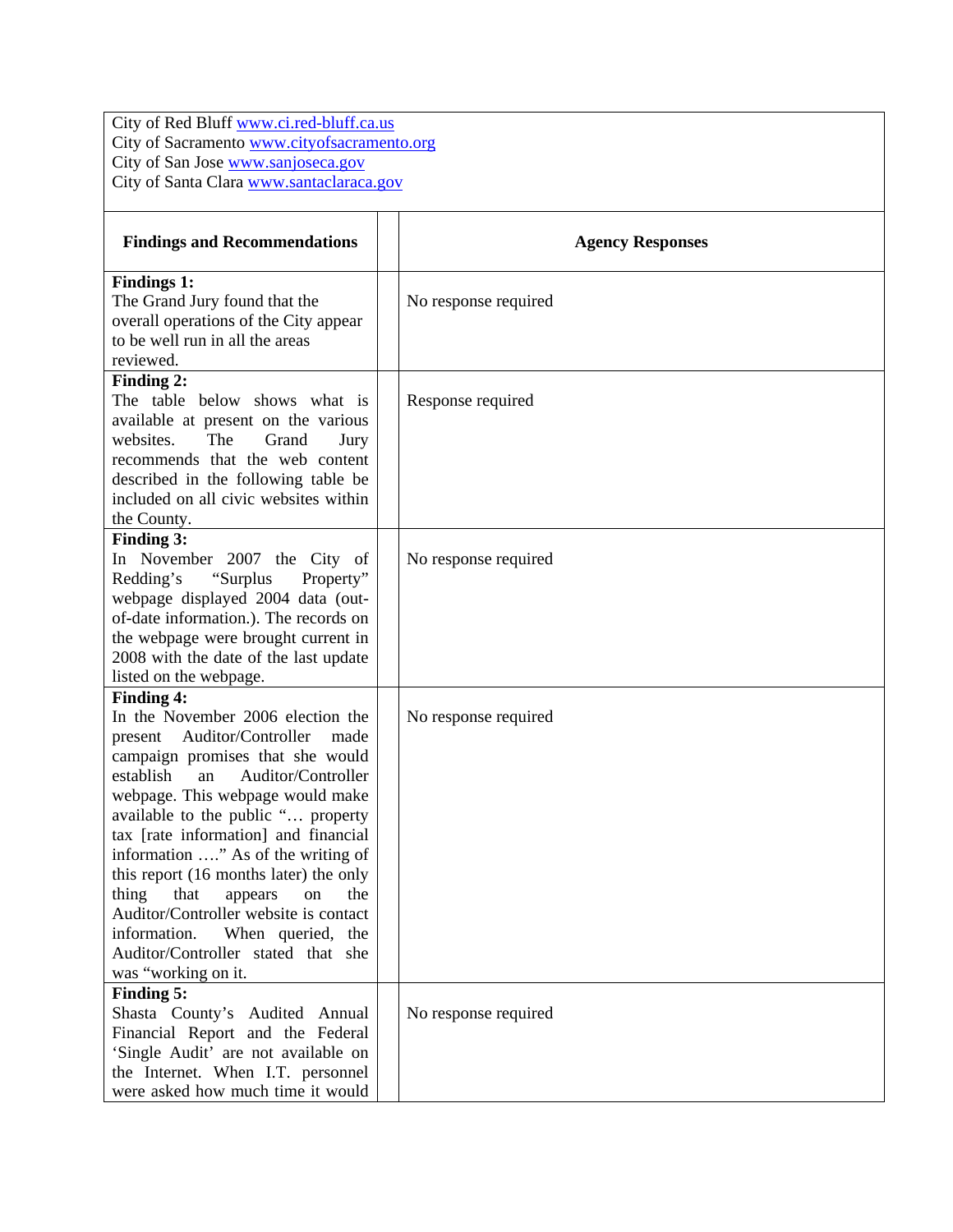| take to post a 400-page PDF            |                                                                      |
|----------------------------------------|----------------------------------------------------------------------|
|                                        |                                                                      |
| document to the website, they said it  |                                                                      |
| could be completed in one hour or      |                                                                      |
| less.                                  |                                                                      |
| Finding 6:                             |                                                                      |
| The County and City websites lack      | No response required                                                 |
| RSS capabilities, which, if available, |                                                                      |
| would make it easier for citizens to   |                                                                      |
| obtain copies of newly created         |                                                                      |
| government documents.                  |                                                                      |
| Finding 7:                             |                                                                      |
| Not all of the counties departments'   | No response required                                                 |
| pages are consistent across the        |                                                                      |
| website. Although the county I.T.      |                                                                      |
| department is working toward a         |                                                                      |
| more consistent standard across the    |                                                                      |
| website, some department heads are     |                                                                      |
| resisting the change, according to the |                                                                      |
| I.T. staff we interviewed.             |                                                                      |
|                                        |                                                                      |
| <b>Finding 8:</b>                      |                                                                      |
| All websites reviewed used "drop       | No response required                                                 |
| down" list selections, which work      |                                                                      |
| well for many things but have one      |                                                                      |
| drawback for users. On some of the     |                                                                      |
| county and Redding department          |                                                                      |
| sites, clicking the "drop down"        |                                                                      |
| displays a list of items, but those    |                                                                      |
| items cannot be printed out. This      |                                                                      |
| drawback can be addressed with a       |                                                                      |
| good sitemap. Webpage designers        |                                                                      |
| should be aware the public relies on   |                                                                      |
| print<br>ability to<br>desired<br>the  |                                                                      |
| information for future use and thus    |                                                                      |
| techniques which make printing         |                                                                      |
| difficult or impossible are to be      |                                                                      |
| avoided.                               |                                                                      |
|                                        |                                                                      |
| <b>Recommendation 1:</b>               |                                                                      |
| The Grand Jury recommends that the     | <b>Shasta County:</b> The Board of Supervisors concurs with the      |
| Board of Supervisors direct the        | recommendation. The recommendation is in the process of being        |
| County Administrative Officer to       | implemented. The remaining work will take six months to one year     |
| require that the Information           | to complete. In February 2006, an Information Technology (IT)        |
| Technology department establish and    | Web/Graphic Designer was hired to implement a standard web           |
| implement a Web Standard which         | format for Shasta County's site. The primary task was to implement   |
| addresses required webpage content,    | a new standard template for developing County web pages. Once        |
| ease of use and consistency in form.   | this standard was adopted, the IT Web/Graphic Designer has been      |
| In order to enhance government         | concentrating on the migration of all County departments to the new  |
| transparency, the website should be    | standard. Six departments remain to be completed and all but one of  |
| designed for ease of use by the        | the six has been started. Required web page content, ease of use by  |
| average citizen.                       | the average citizen, and consistency were basic requirements for the |
|                                        | new design. All of this activity has taken place with the            |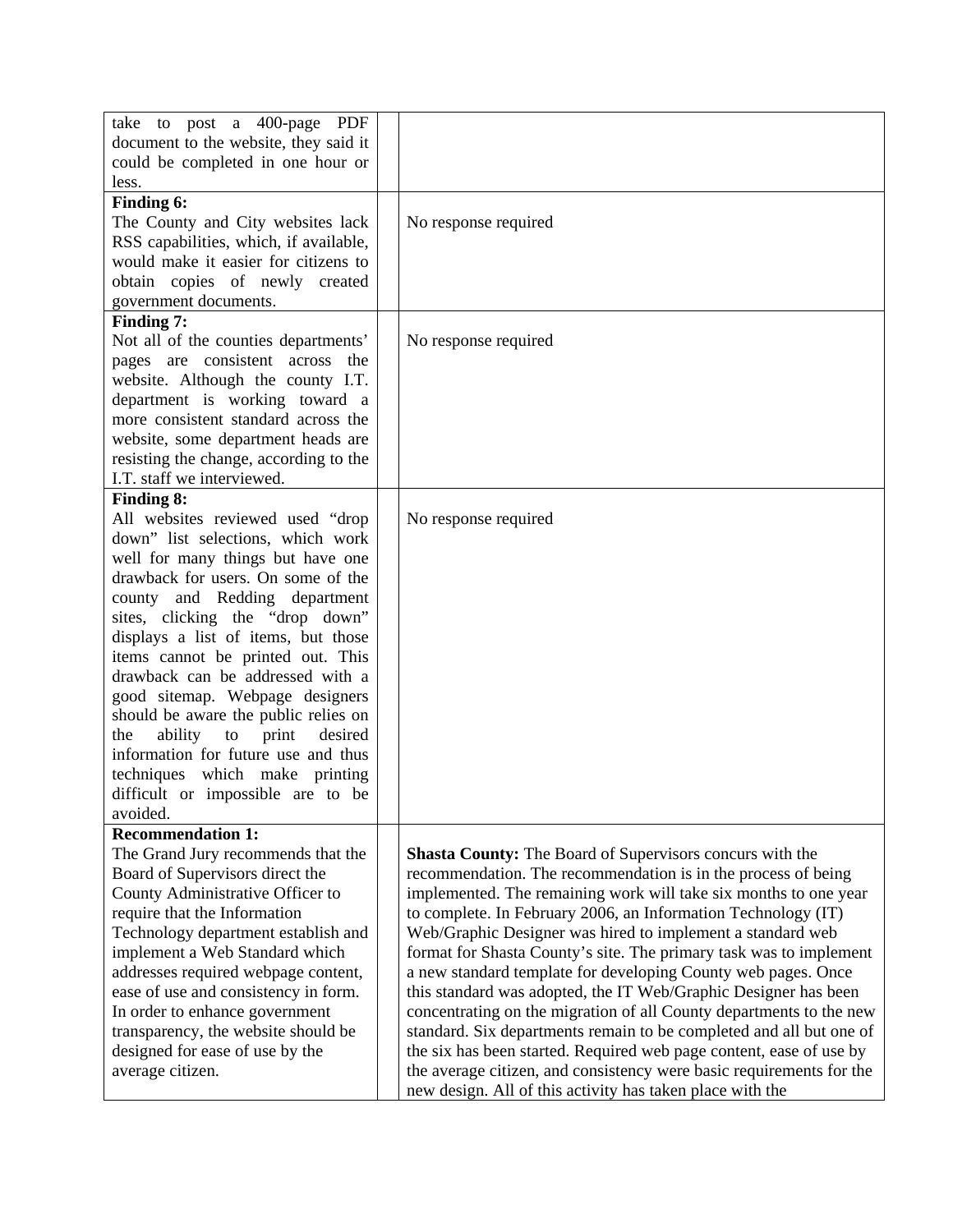|                                                                                                                                                                                                                                                                                                                                                                                                                                                                                                                                                                                                                                                                                                                                                                                                                                                                                                                                                                                                                                                                                   | involvement and approval of the County Administrative Officer.                                                                                                                                                                                                                                                                                                                                                                                                                                                                                                                                                                                                                                                                                                                                                                                                                                                                                                                                                                                                                                                                                                                                                                                                                                                                                                                                                                                                                                                                                                                                                                                                                                                                                                                                                                                                                                                                                                                                                                                                                                                                                                                                                                                                                                                                                                                                                                                                                                                                                   |
|-----------------------------------------------------------------------------------------------------------------------------------------------------------------------------------------------------------------------------------------------------------------------------------------------------------------------------------------------------------------------------------------------------------------------------------------------------------------------------------------------------------------------------------------------------------------------------------------------------------------------------------------------------------------------------------------------------------------------------------------------------------------------------------------------------------------------------------------------------------------------------------------------------------------------------------------------------------------------------------------------------------------------------------------------------------------------------------|--------------------------------------------------------------------------------------------------------------------------------------------------------------------------------------------------------------------------------------------------------------------------------------------------------------------------------------------------------------------------------------------------------------------------------------------------------------------------------------------------------------------------------------------------------------------------------------------------------------------------------------------------------------------------------------------------------------------------------------------------------------------------------------------------------------------------------------------------------------------------------------------------------------------------------------------------------------------------------------------------------------------------------------------------------------------------------------------------------------------------------------------------------------------------------------------------------------------------------------------------------------------------------------------------------------------------------------------------------------------------------------------------------------------------------------------------------------------------------------------------------------------------------------------------------------------------------------------------------------------------------------------------------------------------------------------------------------------------------------------------------------------------------------------------------------------------------------------------------------------------------------------------------------------------------------------------------------------------------------------------------------------------------------------------------------------------------------------------------------------------------------------------------------------------------------------------------------------------------------------------------------------------------------------------------------------------------------------------------------------------------------------------------------------------------------------------------------------------------------------------------------------------------------------------|
| <b>Recommendation 2:</b>                                                                                                                                                                                                                                                                                                                                                                                                                                                                                                                                                                                                                                                                                                                                                                                                                                                                                                                                                                                                                                                          |                                                                                                                                                                                                                                                                                                                                                                                                                                                                                                                                                                                                                                                                                                                                                                                                                                                                                                                                                                                                                                                                                                                                                                                                                                                                                                                                                                                                                                                                                                                                                                                                                                                                                                                                                                                                                                                                                                                                                                                                                                                                                                                                                                                                                                                                                                                                                                                                                                                                                                                                                  |
| government entity<br>Each<br>should<br>implement the following items:<br>Each governmental entity's<br>portal (homepage) should<br>comprehensive<br>have<br>$\mathbf{a}$<br>sitemap.<br>Minimum website content<br>should include all public<br>meeting notices, agendas,<br>minutes, financial reports,<br>budgets, etc.<br>Printable material should be<br>in PDF format so it can be<br>printed on any platform. If<br>PDF is not available, the<br>user should be instructed<br>how to print the item.<br>Printable agendas, financial<br>data and budget documents<br>should be obtainable within<br>two or three clicks of the<br>mouse.<br>Each item should have a<br>print option, giving the user<br>the ability to print one page,<br>several pages, or all pages.<br>PDF<br>Large<br>reports<br>composed of several sections<br>should have an option to<br>"print all" with one click.<br>Minimum department page<br>content should include the<br>name of the department<br>head, contact information, a<br>list of department functions<br>and frequently requested | <b>Shasta County:</b> The Board of Supervisors agrees with the<br>recommendation that a comprehensive sitemap should be available<br>for the website. The recommendation has been implemented. A<br>sitemap was developed and is currently available on the website as<br>part of the standard template. County staff will continue to monitor<br>the effectiveness of sitemaps as the use of the Internet continues to<br>evolve. While sitemaps were a necessity for navigation in the early<br>development of the Internet, their usefulness has diminished greatly<br>in the past several years. Search engines, topical based web design,<br>intuitive menu/navigation, and breadcrumbs are of much greater<br>importance in making a website easy to use and easy to navigate.<br>However, we can see some value in having a sitemap available on<br>the website for those who have difficulty finding their way using the<br>other tools available.<br>The Board of Supervisors concurs with the recommendation. The<br>recommendation is in process of being implemented. Although<br>Shasta County currently provides many public notices, agendas,<br>minutes, and budgets on its website, we welcome the suggestion to<br>add financial reports and other specifically requested documents.<br>The County Administrative Officer will request that department<br>heads and elected officials, with the assistance of our IT<br>Web/Graphic Designer, audit their web pages and post the<br>suggested documents within the next two years.<br>The Board of Supervisors concurs with the recommendation. The<br>recommendation is in the process of being implemented. Although<br>Shasta County currently provides many web documents in Portable<br>Document Format (PDF), the County Administrative Officer will<br>request that the department heads and elected officials, with the<br>assistance of our IT Web/Graphic Designer, audit their web pages<br>within the next two years to make any necessary changes.<br>The Board of Supervisors concurs with the recommendation. The<br>recommendation is in the process of being implemented. Although<br>Shasta County currently provides many agendas, financial data, and<br>budget documents within two or three mouse clicks, the County<br>Administrative Officer will request that the department heads and<br>elected officials, with the assistance of our IT Web/Graphic<br>Designer, audit their web pages within the next two years to make<br>ant necessary changes. |
| public documents relevant to<br>those functions.<br>The website should include<br>$\bullet$                                                                                                                                                                                                                                                                                                                                                                                                                                                                                                                                                                                                                                                                                                                                                                                                                                                                                                                                                                                       | The Board of Supervisors concurs with the recommendation. The<br>recommendation is in the process of being implemented. Most print<br>drivers and Adobe Reader allow the user to print selected text, one                                                                                                                                                                                                                                                                                                                                                                                                                                                                                                                                                                                                                                                                                                                                                                                                                                                                                                                                                                                                                                                                                                                                                                                                                                                                                                                                                                                                                                                                                                                                                                                                                                                                                                                                                                                                                                                                                                                                                                                                                                                                                                                                                                                                                                                                                                                                        |
| common words instead of<br>industry buzzwords.<br>Titles should be spelled out<br>٠<br>the first time they are used,                                                                                                                                                                                                                                                                                                                                                                                                                                                                                                                                                                                                                                                                                                                                                                                                                                                                                                                                                              | page, several pages, or all pages. The County Administrative<br>Officer will request that department heads and elected officials,<br>with the assistance of our IT Web/Graphic Designer, audit their web                                                                                                                                                                                                                                                                                                                                                                                                                                                                                                                                                                                                                                                                                                                                                                                                                                                                                                                                                                                                                                                                                                                                                                                                                                                                                                                                                                                                                                                                                                                                                                                                                                                                                                                                                                                                                                                                                                                                                                                                                                                                                                                                                                                                                                                                                                                                         |
| with acronyms defined in<br>parentheses for subsequent<br>use. For example: Portable                                                                                                                                                                                                                                                                                                                                                                                                                                                                                                                                                                                                                                                                                                                                                                                                                                                                                                                                                                                              | pages within the next two years to make sure there is an option for<br>large PDF documents to be printed in their entirety without the user<br>having to print each section separately.<br>The Board of Supervisors concurs with the recommendation. The                                                                                                                                                                                                                                                                                                                                                                                                                                                                                                                                                                                                                                                                                                                                                                                                                                                                                                                                                                                                                                                                                                                                                                                                                                                                                                                                                                                                                                                                                                                                                                                                                                                                                                                                                                                                                                                                                                                                                                                                                                                                                                                                                                                                                                                                                         |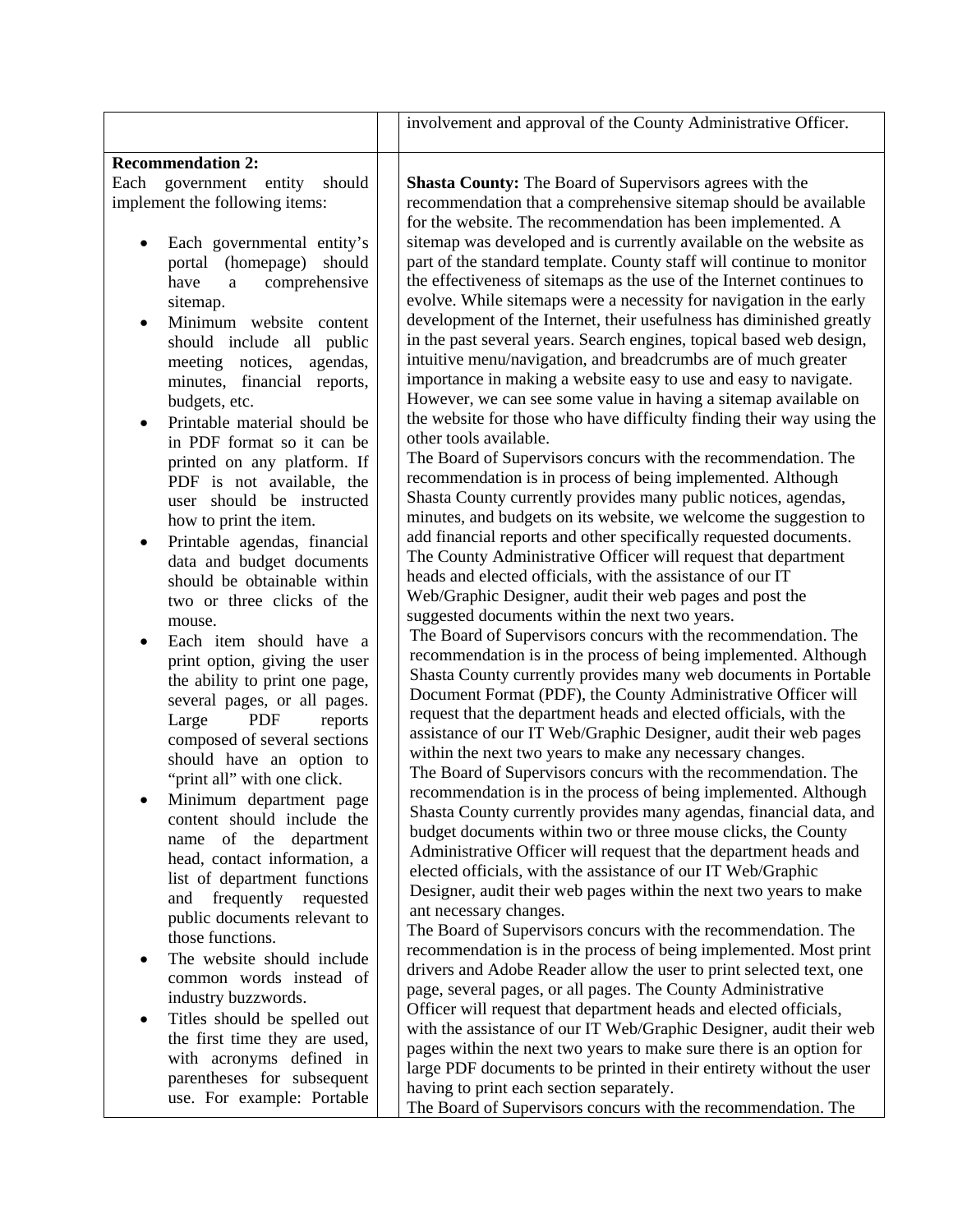Document Format (PDF**),** Redding Electric Utility (REU).

 Each government entity's homepage should have a current events calendar listing meetings of the councils, boards, commissions, supervisors, trustees or any meeting for which public notice is required by law.

recommendation is in the process of being implemented. Although many Shasta County department pages contain the name of the department head and contact information, the County Administrative Officer will request that the department heads and elected officials, with the assistance of our IT Web/Graphic Designer, audit their web pages within the next two years to add a list of department functions and frequently requested public documents relevant to those functions.

The Board of Supervisors concurs with the recommendation. The recommendation is in the process of being implemented. The County Administrative Officer will request that the department heads and elected officials, with the assistance of our IT Web/Graphic Designer, audit their web pages within the next two years to eliminate buzzwords.

The Board of Supervisors concurs with the recommendation. The recommendation is in the process of being implemented. The County Administrative Officer will request that department heads and elected officials, with the assistance of our IT Web/Graphic Designer, audit their web pages within the next two years to spell out titles the first time they are used, with acronyms defined in parentheses for subsequent use.

The Board of Supervisors concurs with the recommendation. The recommendation can be implemented within the next two years. The County Administrative Officer will request that department heads and elected officials, with the assistance of our IT Web/Graphic Designer, determine a calendar format to use that can contain the recommended information, then provide a link to the calendar on Shasta County's homepage.

**City of Anderson:** The City concurs with the recommendation, and has already begun implementing several of the items.

**City of Shasta Lake:** A site map of the entire website will be available on the homepage of the City's planned new website. The City's existing website offers users access to agendas, both current and archived. Archived minutes of City Council and Redevelopment Agency meetings will be added to the current website. Financial reports are currently available on the City's existing website, as are annual budgets, and audited reports. Information on federal "single audit" of grants is available on our current website in Year End Financial Statements. Most printable material and documents on the current website are in Portable Document Format (PDF). Documents not in PDF format are in HTML format and are printable. For the most part these items are accessible within three clicks on the existing website. The new proposed website will be designed to provide maximum accessibility to users. All PDF documents on the existing website are automatically opened in Adobe Reader. This program offers the user the ability to

print one or more pages of the document. A "print all" button is

located on the program toolbar.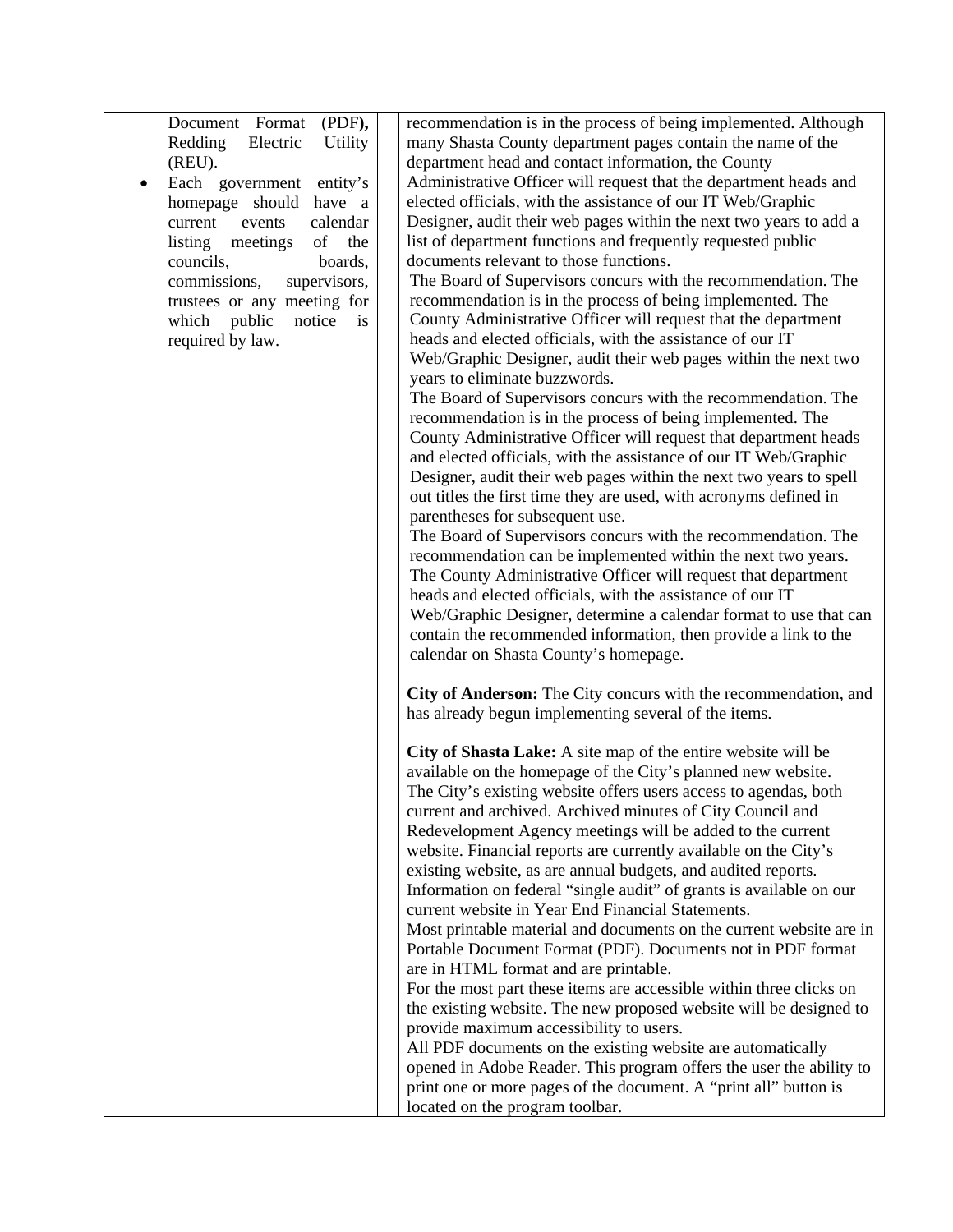|  | These items are offered on some of the Department pages of our<br>existing websites. The proposed new website will contain detailed<br>information regarding each department as well as downloadable<br>documents, instructions, applications, and other data that will save<br>the user a visit to City Hall.<br>We believe our website is readable and does not contain an over<br>abundance of industry buzz words. However, a review of the site<br>will be made to ensure all buzzwords are replaced with common<br>words and phrases.<br>Again, we believe our existing website minimizes use of undefined<br>acronyms, but a survey of the site will be conducted to correct any<br>discrepancies.<br>A meetings calendar for City Council, Redevelopment Agency,<br>Commissions, and public hearings will be added to the proposed<br>new website.                                                                                                                                                                                                                                                                                                                                                                                                                                                                                                                                                                                                                                                                                                                                                                                                                                                                                                                                   |
|--|----------------------------------------------------------------------------------------------------------------------------------------------------------------------------------------------------------------------------------------------------------------------------------------------------------------------------------------------------------------------------------------------------------------------------------------------------------------------------------------------------------------------------------------------------------------------------------------------------------------------------------------------------------------------------------------------------------------------------------------------------------------------------------------------------------------------------------------------------------------------------------------------------------------------------------------------------------------------------------------------------------------------------------------------------------------------------------------------------------------------------------------------------------------------------------------------------------------------------------------------------------------------------------------------------------------------------------------------------------------------------------------------------------------------------------------------------------------------------------------------------------------------------------------------------------------------------------------------------------------------------------------------------------------------------------------------------------------------------------------------------------------------------------------------|
|  | City of Redding: The City Council agrees with this<br>recommendation and intends to implement it. The City of Redding<br>takes pride in providing a user-friendly interface, making<br>navigation and access to desired information easy. However, it is<br>true that some users may find a site map useful and one will be<br>provided on the home page and on other pages where practical.<br>The City Council agrees with this recommendation and<br>implemented it prior to the Grand Jury's report. Public meeting<br>notices, agendas, staff reports, minutes, financial reports and other<br>related documents are included on the City's website.<br>The City Council agrees with this recommendation and<br>implemented it prior to the Grand Jury's report. Such information is<br>available with three clicks of the mouse.<br>The City Council agrees with this recommendation and<br>implemented it prior to the Grand Jury's report.<br>The City Council agrees with this recommendation and<br>implemented it prior to the Grand Jury's report.<br>The City Council agrees with this recommendation and<br>implemented it prior to the Grand Jury's report. City staff in charge<br>of content on the website endeavor to make it understandable to all<br>members of the public.<br>The City Council agrees with this recommendation and has<br>implemented it wherever suitable.<br>The City Council agrees with this recommendation and<br>implemented it prior to the Grand Jury's report. The homepage has<br>a clearly labeled section entitled Agendas/Staff Reports containing<br>a listing of councils, boards, commissions and other bodies<br>conducting meetings open to the public that contains meeting times,<br>minutes, staff reports and other information. |
|  | <b>Responses invited from:</b><br>Shasta County Administrative Officer<br>Shasta County Chief Information Technology Officer                                                                                                                                                                                                                                                                                                                                                                                                                                                                                                                                                                                                                                                                                                                                                                                                                                                                                                                                                                                                                                                                                                                                                                                                                                                                                                                                                                                                                                                                                                                                                                                                                                                                 |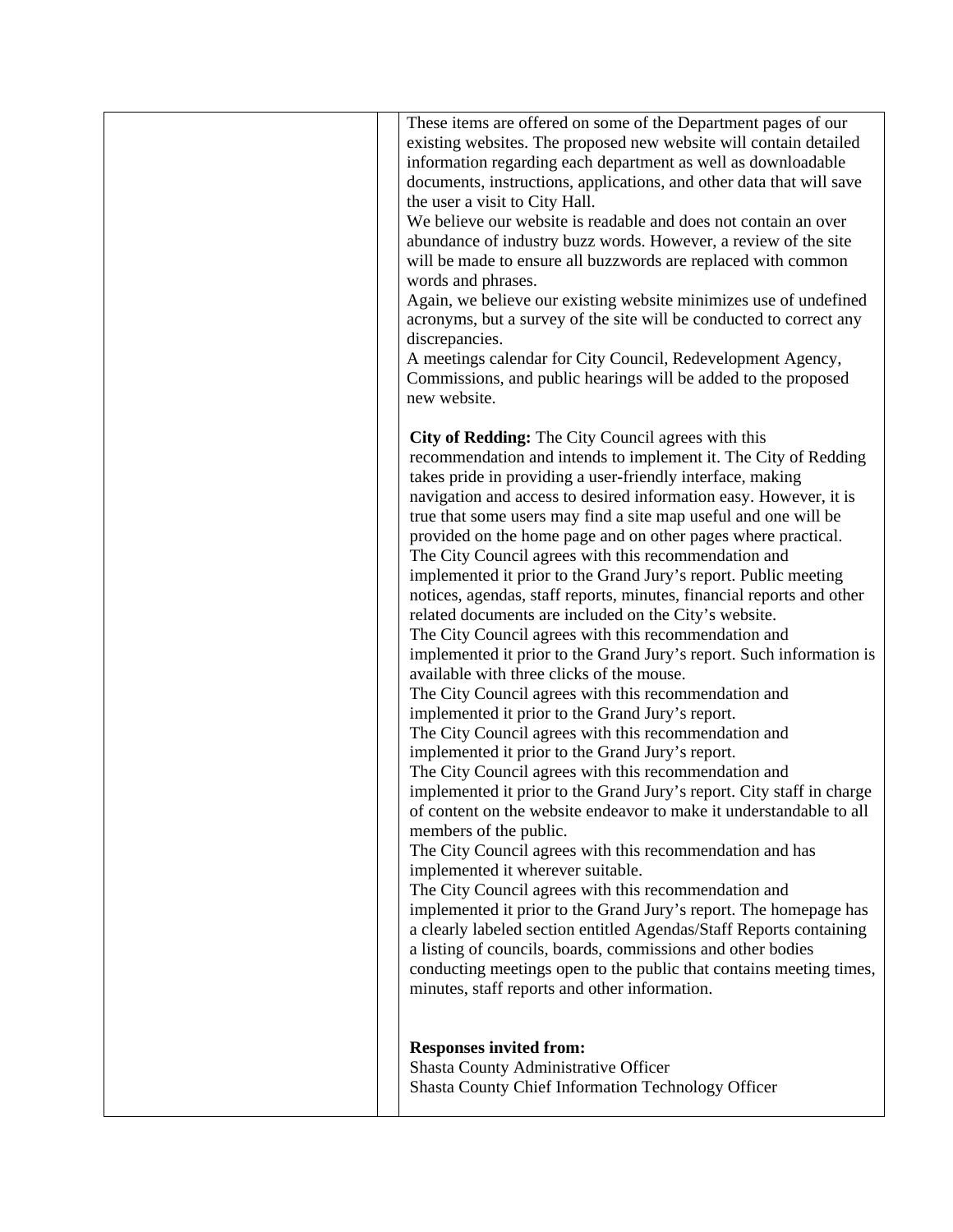| <b>Recommendation 3:</b><br>That all agendas posted pursuant to<br>the Brown Act also be published<br>simultaneously on the entities<br>website.<br><b>Recommendation 4:</b><br>That<br>Shasta<br>the<br>County<br>Auditor/Controller<br>and<br>create<br>maintain a webpage with the current<br>and, to start, the previous three | Shasta County: The Board of Supervisors concurs with the<br>recommendation. The Board of Supervisors agenda is posted on our<br>website pursuant to the Brown Act 72-hour requirements; this is<br>done as soon as reasonably possible after the agenda is posted<br>outside our Chambers. The County Administrative Officer will<br>request that the department heads and elected officials who are<br>responsible for posting agendas pursuant to the Brown Act, publish<br>them simultaneously, or as soon as reasonably possible, on their<br>web page.<br>Shasta County: The Board of Supervisors concurs with the<br>recommendation. The Auditor-Controller, an elected official, has<br>advised that the information will be on the website by September<br>2008. |
|------------------------------------------------------------------------------------------------------------------------------------------------------------------------------------------------------------------------------------------------------------------------------------------------------------------------------------|--------------------------------------------------------------------------------------------------------------------------------------------------------------------------------------------------------------------------------------------------------------------------------------------------------------------------------------------------------------------------------------------------------------------------------------------------------------------------------------------------------------------------------------------------------------------------------------------------------------------------------------------------------------------------------------------------------------------------------------------------------------------------|
| years' audited financial statements<br>and single audit reports in PDF<br>format for easy printing by the<br>public.                                                                                                                                                                                                               | <b>Shasta County Auditor/Controller: I agree with the</b><br>recommendation. The webpage has been finalized and published.<br>The previous three years' audited financial statements and single<br>audit reports are provided, as well as additional information. The<br>current year reports will be posted in December, after the<br>completion of the audit.                                                                                                                                                                                                                                                                                                                                                                                                          |
| <b>Recommendation 5:</b><br>That the Auditor/Controller include<br>on the department's website property<br>tax rate information.                                                                                                                                                                                                   | Shasta County: The Board of Supervisors concurs with the<br>recommendation. The Auditor-Controller, an elected official, has<br>advised that the information will be on the website by September<br>2008.<br>Shasta County Auditor/Controller: I agree with the<br>recommendation. The webpage has been finalized and published.<br>Property tax rate information is provided for public viewing.                                                                                                                                                                                                                                                                                                                                                                        |
| <b>Recommendation 6:</b><br>None That each county or city<br>department review its webpages<br>annually. If the data is not current<br>and accurate, an explanatory note<br>should be included on the webpage<br>as to why the data is not up to date.                                                                             | Shasta County: The Board of Supervisors concurs with the<br>recommendation. The County Administrative Officer will request<br>that the department heads and elected officials, with the assistance<br>of our IT Web/Graphic Designer, review their web pages on an<br>annual basis to determine that data is accurate and current or<br>provide an explanation as to why the data is not up to date.<br>City of Anderson: The City concurs with the recommendation.<br>City of Shasta Lake: Our current website is constantly reviewed<br>and updated by each department having responsibility for content.<br>There should be no out of date information on the site.<br>City of Redding: The City Council agrees with the                                              |
|                                                                                                                                                                                                                                                                                                                                    | recommendation that it is important to keep data current and<br>accurate and plans to implement it. Each department is directed to<br>frequently review its web pages to ensure data is accurate and<br>updated. This direction will be renewed and attention given to<br>implementing additional methods of ensuring data is up to date.<br><b>Responses invited from:</b><br>Shasta County Administrative Officer                                                                                                                                                                                                                                                                                                                                                      |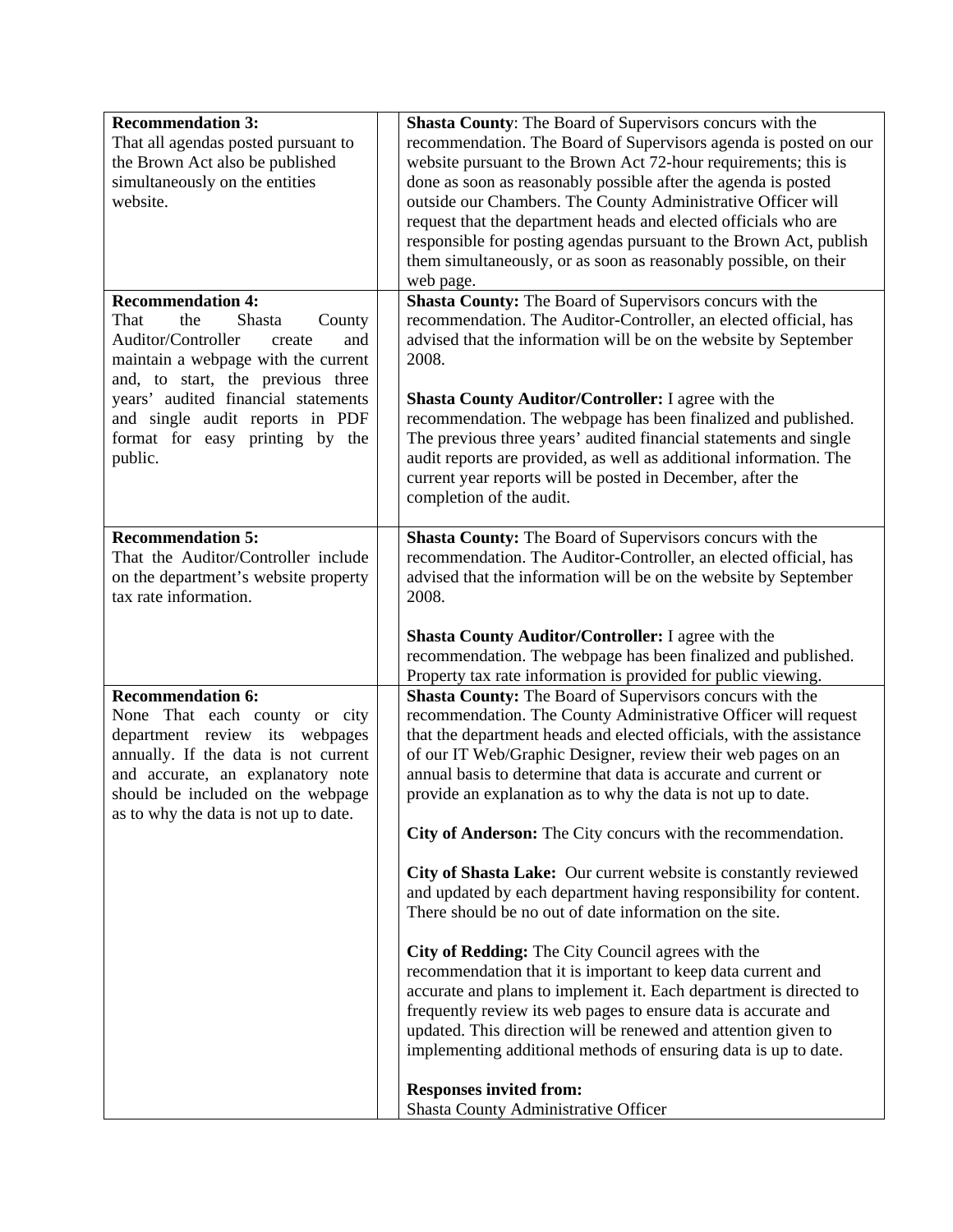|                                                                                                                                                                                                                                                                                                                                             | <b>Shasta County Chief Information Technology Officer</b>                                                                                                                                                                                                                                                                                                                                                                                                                                                                                                                                                                                                                                                                                                                                                                                                                                                                                                                                                                                                                                                                                                                                                                                                                                                                                                                                           |
|---------------------------------------------------------------------------------------------------------------------------------------------------------------------------------------------------------------------------------------------------------------------------------------------------------------------------------------------|-----------------------------------------------------------------------------------------------------------------------------------------------------------------------------------------------------------------------------------------------------------------------------------------------------------------------------------------------------------------------------------------------------------------------------------------------------------------------------------------------------------------------------------------------------------------------------------------------------------------------------------------------------------------------------------------------------------------------------------------------------------------------------------------------------------------------------------------------------------------------------------------------------------------------------------------------------------------------------------------------------------------------------------------------------------------------------------------------------------------------------------------------------------------------------------------------------------------------------------------------------------------------------------------------------------------------------------------------------------------------------------------------------|
| <b>Recommendation 7:</b><br>That each government homepage<br>have a comprehensive sitemap to aid<br>the user in finding information.<br>Other cities and counties can serve as<br>modify examples. In<br>easy to<br>particular, the County of Santa<br>Clara's<br>site<br>www.sccgov.org/portal/site/scc<br>can<br>serve as a good example. | <b>Shasta County:</b> The Board of Supervisors agrees with the<br>recommendation that a comprehensive sitemap should be available<br>for the website. The recommendation has been implemented. A<br>sitemap was developed and is currently available on the website as<br>part of the standard template. We will continue to monitor the<br>effectiveness of sitemaps as the use of the Internet continues to<br>evolve. While sitemaps were a necessity for navigation in the early<br>development of the Internet, their usefulness has diminished greatly<br>in the past several years. Search engines, topical based web designs,<br>intuitive menus/navigation, and breadcrumbs are of much greater<br>importance in making a website easy to use and easy to navigate.<br>However, we can see some value in having a sitemap available on<br>the website for those who have difficulty finding their way using the<br>other tools available.<br>City of Anderson: The City concurs with the recommendation.<br>City of Shasta Lake: There are no site maps on the existing<br>website. Site maps will be included in the proposed new website.<br>City of Redding: The City Council agrees with this<br>recommendation and intends to implemented it. The City of<br>Redding takes pride in providing a user-friendly interface, making<br>navigation and access to desired information easy. |
| <b>Recommendation 8:</b><br>That the designers/programmers of<br>webpages conduct periodic<br>the<br>testing for usability for any major<br>changes or updates to their websites.                                                                                                                                                           | <b>Responses invited from:</b><br>Shasta County Administrative Officer<br>Shasta County Chief Information Technology Officer<br><b>Shasta County:</b> The Board of Supervisors disagrees with this<br>recommendation because the testing described in the<br>recommendation is something that has been in place for more than<br>two years. Our Web/Graphic Designer regularly tests for usability<br>for any major changes or updates to the website. Additionally, these<br>changes are regularly reviewed by the Web Development<br>Committee. The recommendation will not be implemented because<br>it has been in place for more than two years.                                                                                                                                                                                                                                                                                                                                                                                                                                                                                                                                                                                                                                                                                                                                               |
|                                                                                                                                                                                                                                                                                                                                             | City of Anderson: The City concurs with the recommendation.<br>City of Shasta Lake: The City of Shasta Lake does not have an IT<br>department, nor does it employ web designers or programmers.<br>Each department is responsible to ensure changes or updates are<br>functional.<br>City of Redding: The City Council agrees that it is important to<br>periodically test the City's web pages for continued usability. It<br>implemented this recommendation prior to the Grand Jury's report<br>in that each department is directed to frequently review its web<br>pages to ensure continued functionality and proper navigability.<br>This direction will be renewed and attention given to implementing                                                                                                                                                                                                                                                                                                                                                                                                                                                                                                                                                                                                                                                                                       |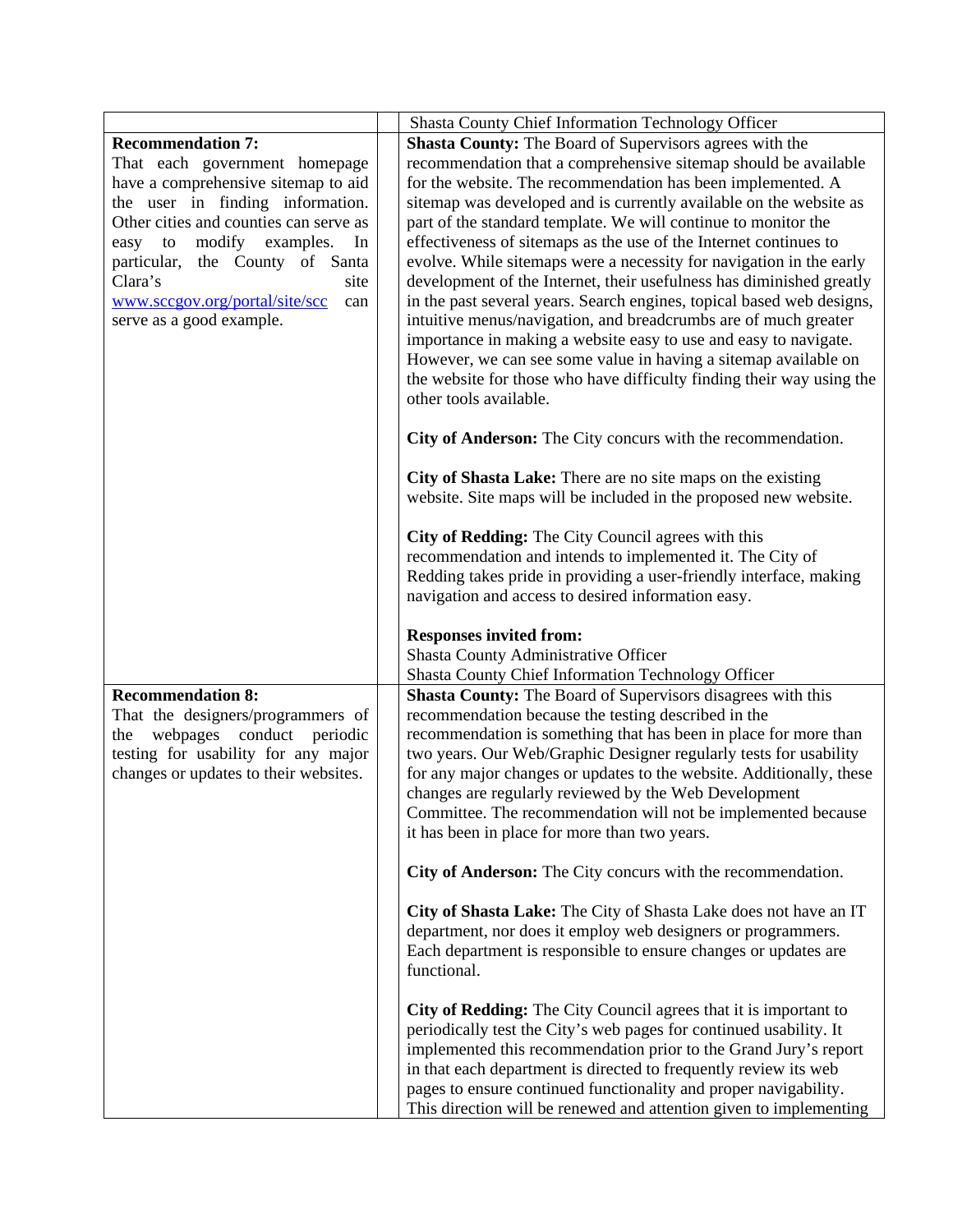|                                    | additional methods of ensuring usability.                                                                                           |  |  |  |  |
|------------------------------------|-------------------------------------------------------------------------------------------------------------------------------------|--|--|--|--|
|                                    |                                                                                                                                     |  |  |  |  |
|                                    | <b>Responses invited from:</b><br>Shasta County Administrative Officer                                                              |  |  |  |  |
|                                    | Shasta County Chief Information Technology Officer                                                                                  |  |  |  |  |
| <b>Recommendations: 9:</b>         | <b>Shasta County:</b> The Board of Supervisors partially disagrees with                                                             |  |  |  |  |
| That Shasta County and its cities  | the recommendation. In looking at all 58 California counties only                                                                   |  |  |  |  |
| move with all due speed to provide | four currently have RSS feeds. In each of these four cases the RSS                                                                  |  |  |  |  |
| RSS capabilities. Make the sending | feeds are quite limited. Yet, given the nature of RSS feeds (see the                                                                |  |  |  |  |
| of meeting notices, agendas and    | Wikipedia excerpt below) and that they lend themselves well to                                                                      |  |  |  |  |
| minutes a first priority.          | relatively regular and frequent changes on a website, it is                                                                         |  |  |  |  |
|                                    | understandable why County RSS feeds might be useful to the                                                                          |  |  |  |  |
|                                    | public. Implementation of this recommendation may take place in                                                                     |  |  |  |  |
|                                    | the near future, as the IT Department is currently working with the                                                                 |  |  |  |  |
|                                    | County Administrative Office to determine the overall cost vs. the                                                                  |  |  |  |  |
|                                    | relative value of using RSS feeds.                                                                                                  |  |  |  |  |
|                                    | The following excerpt was taken from Wikipedia:                                                                                     |  |  |  |  |
|                                    | "RSS is a family of Web feed formats used to publish frequently                                                                     |  |  |  |  |
|                                    | updated content such as blog entries, news headlines, and podcasts                                                                  |  |  |  |  |
|                                    | in a standardized format. An RSS document (which is called a                                                                        |  |  |  |  |
|                                    | 'feed', 'web feed', or 'channel') contains either a summary of<br>content from an associated website or the full text. RSS makes it |  |  |  |  |
|                                    | possible for people to keep up with websites in an automated                                                                        |  |  |  |  |
|                                    | manner that can be piped into special programs or filtered displays."                                                               |  |  |  |  |
|                                    | "The benefit of RSS is the aggregation of content from multiple                                                                     |  |  |  |  |
|                                    | Web sources in one place. RSS content can be read using software                                                                    |  |  |  |  |
|                                    | called an 'RSS reader', 'feed reader' or an 'aggregator', which can                                                                 |  |  |  |  |
|                                    | be web-based or desktop-based. A standardized XML file format                                                                       |  |  |  |  |
|                                    | allows the information to be published once and viewed by many                                                                      |  |  |  |  |
|                                    | different programs. The user subscribes to a feed by entering the                                                                   |  |  |  |  |
|                                    | feed's link into the reader or by clicking an RSS icon in a browser                                                                 |  |  |  |  |
|                                    | that initiates the subscription process. The RSS reader checks the                                                                  |  |  |  |  |
|                                    | user's subscribed feeds regularly for new content, downloads any                                                                    |  |  |  |  |
|                                    | updates that it finds, and provides a user interface to monitor and                                                                 |  |  |  |  |
|                                    | read the feeds."                                                                                                                    |  |  |  |  |
|                                    | "The initials 'RSS' are used to refer to the following formats:                                                                     |  |  |  |  |
|                                    | • Really Simple Syndication (RSS 2.0)<br>• RDF Site Summary (RSS 1.0 and RSS 0.09)                                                  |  |  |  |  |
|                                    | • Rich Site Summary (RSS 0.91)."                                                                                                    |  |  |  |  |
|                                    | "RSS." Wikipedia, The Free Encyclopedia. 25 Jul 2008, 06:04                                                                         |  |  |  |  |
|                                    | UTC. Wikimedia Foundation, Inc. 25 Jul 2008                                                                                         |  |  |  |  |
|                                    | <http:en.wikipedia.org index.php?title="RSS&amp;oldid=227780241" w="">.</http:en.wikipedia.org>                                     |  |  |  |  |
|                                    |                                                                                                                                     |  |  |  |  |
|                                    | City of Anderson: The City concurs with the recommendation and                                                                      |  |  |  |  |
|                                    | believes RSS can be a valuable tool for disseminating information.                                                                  |  |  |  |  |
|                                    | However, staffing and budget limitations may inhibit our ability to                                                                 |  |  |  |  |
|                                    | implement this recommendation immediately. We will implement<br>this recommendation as soon as resources allow.                     |  |  |  |  |
|                                    |                                                                                                                                     |  |  |  |  |
|                                    | City of Shasta Lake: Really Simple Syndication (RSS) capabilities                                                                   |  |  |  |  |
|                                    | will be made a part of the City's proposed new website.                                                                             |  |  |  |  |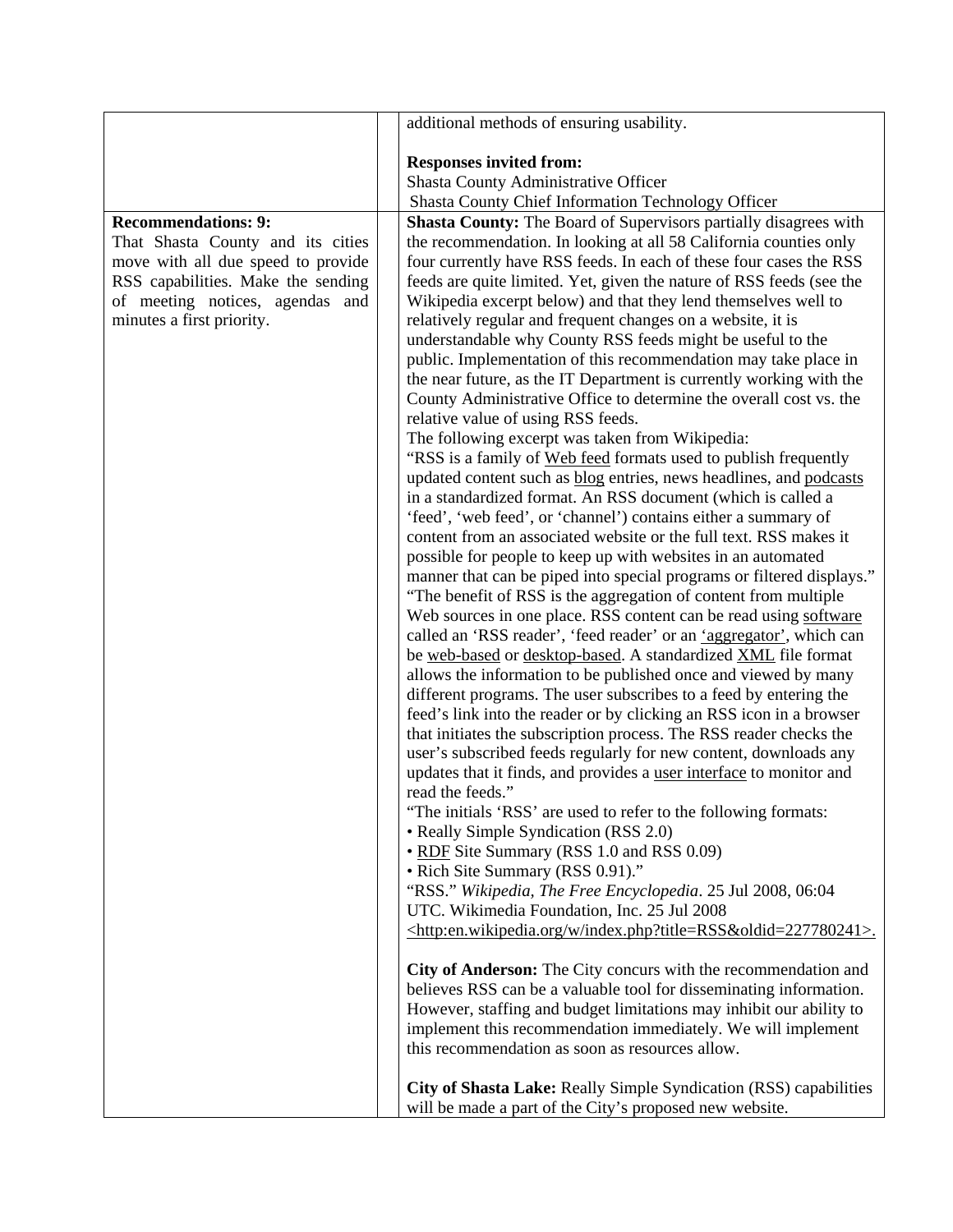|                                                                                                                                                                                                                                                      | City of Redding: The City Council agrees in part with this<br>recommendation and plans to implement Really Simple Syndication<br>(RSS) capabilities for selected content. The City Council agrees that<br>RSS capabilities may be of benefit to the City and its citizens. It<br>respectfully suggests that the most valuable use for RSS feeds<br>would be for unscheduled information, such as job or bid<br>announcements, entertainment information and timely news, rather<br>than routine information that follows a set schedule such as agenda<br>or minute postings. City staff is currently exploring the technology<br>and intends to begin making RSS feeds available in selected<br>circumstances.<br><b>Responses invited from:</b> |
|------------------------------------------------------------------------------------------------------------------------------------------------------------------------------------------------------------------------------------------------------|---------------------------------------------------------------------------------------------------------------------------------------------------------------------------------------------------------------------------------------------------------------------------------------------------------------------------------------------------------------------------------------------------------------------------------------------------------------------------------------------------------------------------------------------------------------------------------------------------------------------------------------------------------------------------------------------------------------------------------------------------|
|                                                                                                                                                                                                                                                      | Shasta County Administrative Officer<br>Shasta County Chief Information Technology Officer                                                                                                                                                                                                                                                                                                                                                                                                                                                                                                                                                                                                                                                        |
| <b>Recommendations 10:</b><br>That each department have its own<br>sitemap. The ability to print where<br>one has been and/or where one<br>should go on the Internet is probably<br>second in importance only to the<br>availability of information. | <b>Shasta County:</b> The Board of Supervisors does not agree with this<br>recommendation. The effort needed to create and maintain a useful<br>sitemap at the department level would be prohibitive at this time.<br>The recommendation will not be implemented because of the<br>difficulty to maintain departmental sitemaps. However, the overall<br>website sitemap includes information from each department's<br>website; the overall sitemap will be accessible from each<br>department's website.                                                                                                                                                                                                                                        |
|                                                                                                                                                                                                                                                      | City of Anderson: The City agrees that site maps can provide<br>valuable tools to assist site users quickly access the information<br>they need. However, the City provides information on its site in a<br>very simple, uncomplicated fashion and believes that the creation of<br>individual site maps for each department would cause more<br>confusion than it would prevent. We believe that a comprehensive<br>site map, implemented pursuant to Recommendation 7, will he<br>easily guide users throughout the entire City Web site. The City<br>agrees with the recommendation on the ability to print individual<br>Web site pages.                                                                                                      |
|                                                                                                                                                                                                                                                      | City of Shasta Lake: There are no site maps on the existing<br>website. Site maps, including one for each department, will be<br>included in the proposed new website.                                                                                                                                                                                                                                                                                                                                                                                                                                                                                                                                                                            |
|                                                                                                                                                                                                                                                      | City of Redding: The City Council does not intend to implement<br>this recommendation at this time. Sitemaps can prove useful if a<br>user has difficulty finding the information for which he or she is<br>looking. The City of Redding takes pride in providing a user<br>friendly interface making navigation and access to desired<br>information easy. As such, the City Council believes that a sitemap<br>on each of the departments' websites at this time would be of<br>marginal utility and would not be worth the cost of implementing<br>and maintaining it.                                                                                                                                                                         |
|                                                                                                                                                                                                                                                      | <b>Responses invited from:</b><br>Shasta County Administrative Officer                                                                                                                                                                                                                                                                                                                                                                                                                                                                                                                                                                                                                                                                            |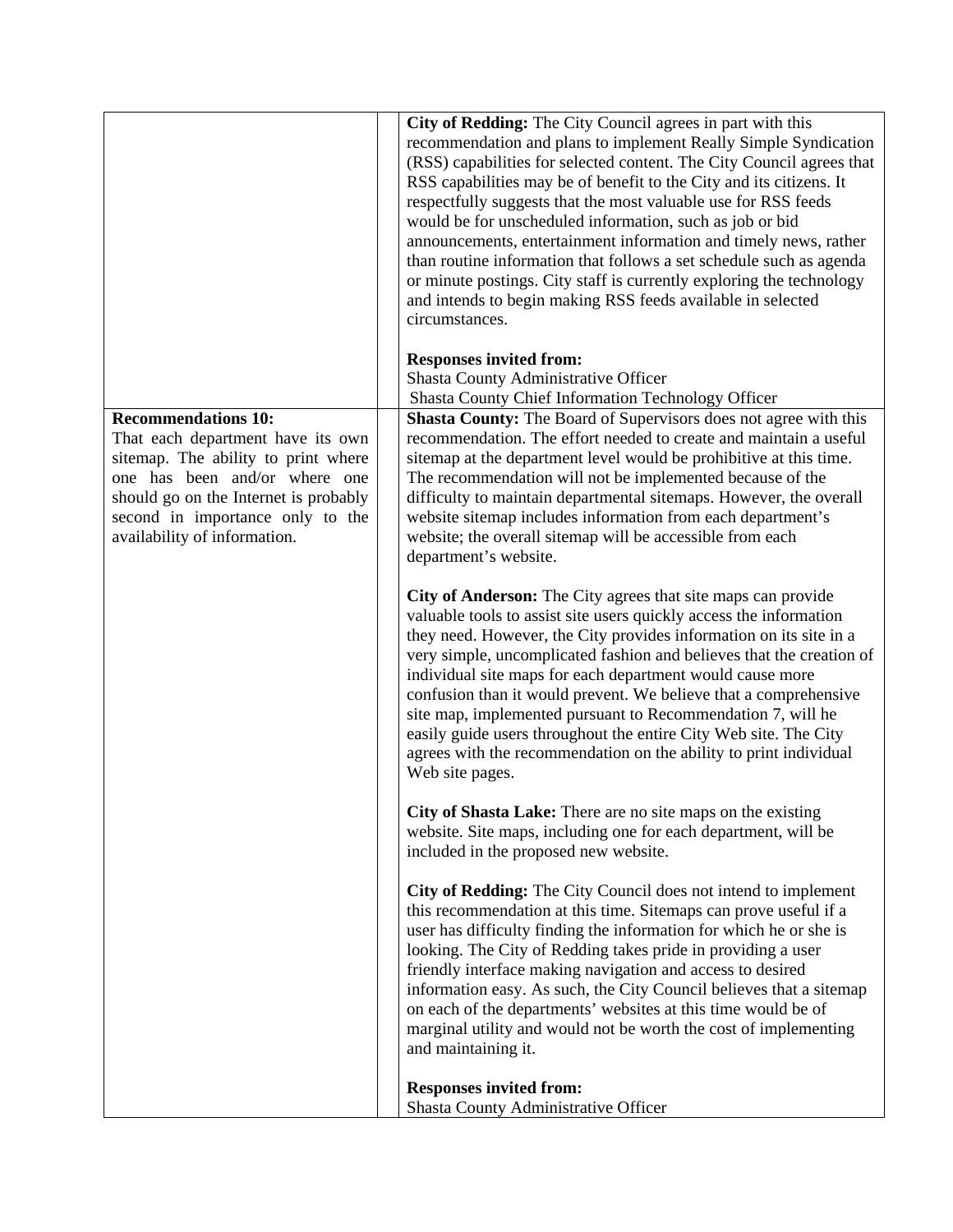|                                     | Shasta County Chief Information Technology Officer                     |
|-------------------------------------|------------------------------------------------------------------------|
| <b>Recommendations 11:</b>          | <b>Shasta County:</b> The Board of Supervisors agrees with the         |
| The Grand Jury recommends that all  | recommendation that a comprehensive sitemap should be available        |
| of the web content described in the | for the website. The recommendation has been implemented. A            |
| table be included in the county and | sitemap was developed and is currently available on the website as     |
| cities websites.                    | part of the standard template. We will continue to monitor the         |
|                                     | effectiveness of sitemaps as the use of the Internet continues to      |
|                                     | evolve. While sitemaps were a necessity for navigation in the early    |
|                                     | development of the Internet, their usefulness has diminished greatly   |
|                                     | in the past several years. Search engines, topical based web designs,  |
|                                     | intuitive menus/navigation, and breadcrumbs are of much greater        |
|                                     | importance in making a website easy to use and easy to navigate.       |
|                                     | However, we can see some value in having a sitemap available on        |
|                                     | the website for those who have difficulty finding their way using the  |
|                                     | other tools available.                                                 |
|                                     | The Board of Supervisors concurs with the recommendation. The          |
|                                     | recommendation can be implemented within the next two years.           |
|                                     | The County Administrative Officer will request that the Chief          |
|                                     | Deputy Clerk of the Board, with the assistance of our IT               |
|                                     | Web/Graphic Designer, determine a calendar format to use that can      |
|                                     | contain the recommended information, then provide a link to the        |
|                                     | calendar on Shasta County's homepage.                                  |
|                                     | The Board of Supervisors concurs with the recommendation. The          |
|                                     | Auditor-Controller, an elected official, has advised that the          |
|                                     | information will be on the website by September 2008.                  |
|                                     | The Board of Supervisors concurs with the recommendation. The          |
|                                     | Auditor-Controller, an elected official, has advised that the          |
|                                     | information will be on the website by September 2008.                  |
|                                     | The Board of Supervisors concurs with the recommendation. The          |
|                                     | Auditor-Controller, an elected official, has advised that the          |
|                                     | information will be on the website by September 2008.                  |
|                                     |                                                                        |
|                                     | City of Anderson: The City concurs with the recommendation.            |
|                                     | City of Shasta Lake: The Web site Content table identifies one         |
|                                     | item as being absent from the City's website that is currently         |
|                                     | available on the site. As required by law, information on federal      |
|                                     | "single audit" of grants is contained in "Other Supplemental           |
|                                     | Information" of the Year Ending Financial Statements, which are        |
|                                     | posted on our website. All other items in the table are either         |
|                                     | implemented in the City's existing website (as noted in the table), or |
|                                     | planned for the proposed new websites.                                 |
|                                     | City of Redding: The table lists the following three items as not      |
|                                     | currently included on the City of Redding website:                     |
|                                     | Sitemap The City Council agrees with this recommendation and           |
|                                     | intends to implement it. The City of Redding takes pride in            |
|                                     | providing a user-friendly interface, making navigation and access to   |
|                                     | desired information easy.                                              |
|                                     | Federal "Single Audit" of Grants The City Council agrees with          |
|                                     | the recommendation to include the single audit reports, and will       |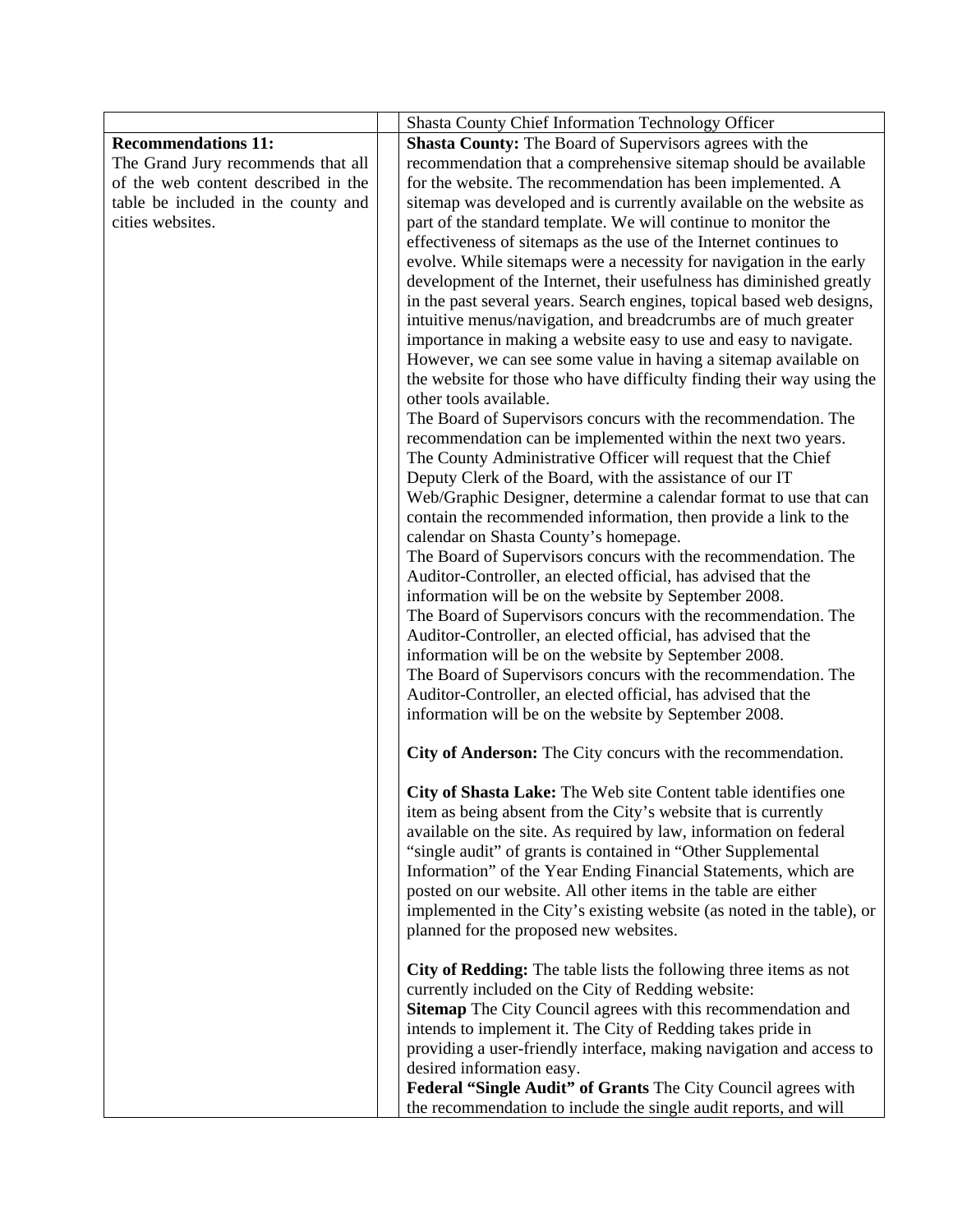| implement this recommendation in conjunction with the posting of      |
|-----------------------------------------------------------------------|
| the Comprehensive Annual Financial Report.                            |
| <b>Calendar of City/County Events</b> The City Council agrees with    |
| this recommendation and implemented it prior to the Grand Jury's      |
| report. The City of Redding website contains an Events listing on its |
| homepage and a link to VisitRedding.org, a website that contains an   |
| extensive calendar of regional events and activities.                 |
|                                                                       |
| <b>Responses invited from:</b>                                        |
| Shasta County Administrative Officer                                  |
| <b>Shasta County Chief Information Technology Officer</b>             |

### *This table refers to Finding 2 above*

| <b>Website Content</b>                 |                         |                           |                               |                            |  |
|----------------------------------------|-------------------------|---------------------------|-------------------------------|----------------------------|--|
| <b>Description</b>                     | <b>Shasta</b><br>County | City of<br><b>Redding</b> | <b>City of Shasta</b><br>Lake | City of<br><b>Anderson</b> |  |
| <b>General Items</b>                   |                         |                           |                               |                            |  |
| Sitemap                                | No                      | No                        | N <sub>0</sub>                | No                         |  |
| <b>Department Lists</b>                | Yes                     | Yes                       | Yes                           | Yes                        |  |
| <b>Finance</b>                         |                         |                           |                               |                            |  |
| Audited Reports (CAFR)*                | No                      | Yes                       | Yes                           | Yes                        |  |
| <b>Annual Budgets</b>                  | Yes                     | Yes                       | Yes                           | No.                        |  |
| Other Financial Data Note 2            | No                      | Yes                       | <b>Yes</b>                    | No                         |  |
| Federal "Single Audit" of Grants       | No                      | No                        | No                            | No.                        |  |
| <b>City Council/County Supervisors</b> |                         |                           |                               |                            |  |
| <b>Current Agenda</b>                  | Yes                     | Yes                       | Yes                           | Yes                        |  |
| Previous Agendas                       | Yes                     | <b>Yes</b>                | Yes                           | No                         |  |
| <b>Minutes</b>                         | Yes                     | Yes                       | N <sub>0</sub>                | N <sub>0</sub>             |  |
| <b>Archived Minutes</b>                | Yes                     | Yes                       | No                            | N <sub>o</sub>             |  |
| Calendar of City/County Events         | No                      | N <sub>0</sub>            | No                            | No                         |  |

\* CAFR (Comprehensive Annual Financial Report)

### **Method of Inquiry:**

 $\bullet$ 

The Grand Jury interviewed:

- Shasta County Auditor/Controller
- Shasta County Chief Information Technology Officer
- Shasta County Information Technology Supervisor
- Shasta County Information Technology Web/Graphic Designer

The Grand Jury reviewed the following:

 Government Accounting Standards Board (GASB): "GASB Issues Standards to Improve Post-Employment Benefit Plan Reporting."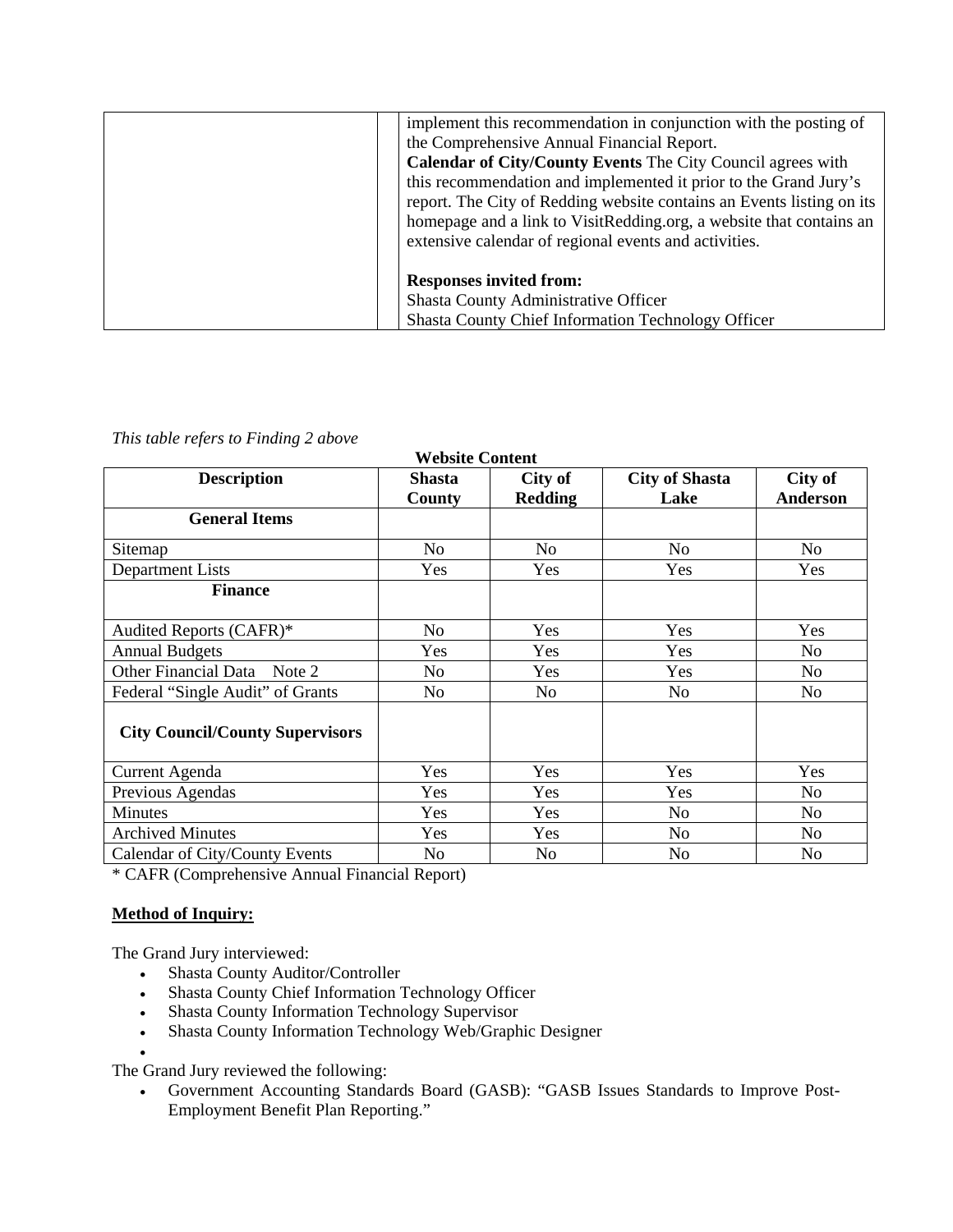- Government Finance Officers Association: "Recommended Practice: Establishing of an Internal Audit function (February 28, 2003, 1997 and 2006)
- Government Finance Officers Association: Using Websites to Improve Access to Budget Documents and Financial Reports (2003).
- Government Finance Officers Association: "The GASB's New Financial Reporting Model: An Overview for Finance Officers July 1999"
- [www.usa.gov/webcontent/](http://www.usa.gov/webcontent/) Webcontent.gov Requirements and Best Practices
- [www.usa.gov/webcontent/](http://www.usa.gov/webcontent/) Webcontent.gov RSS Feeds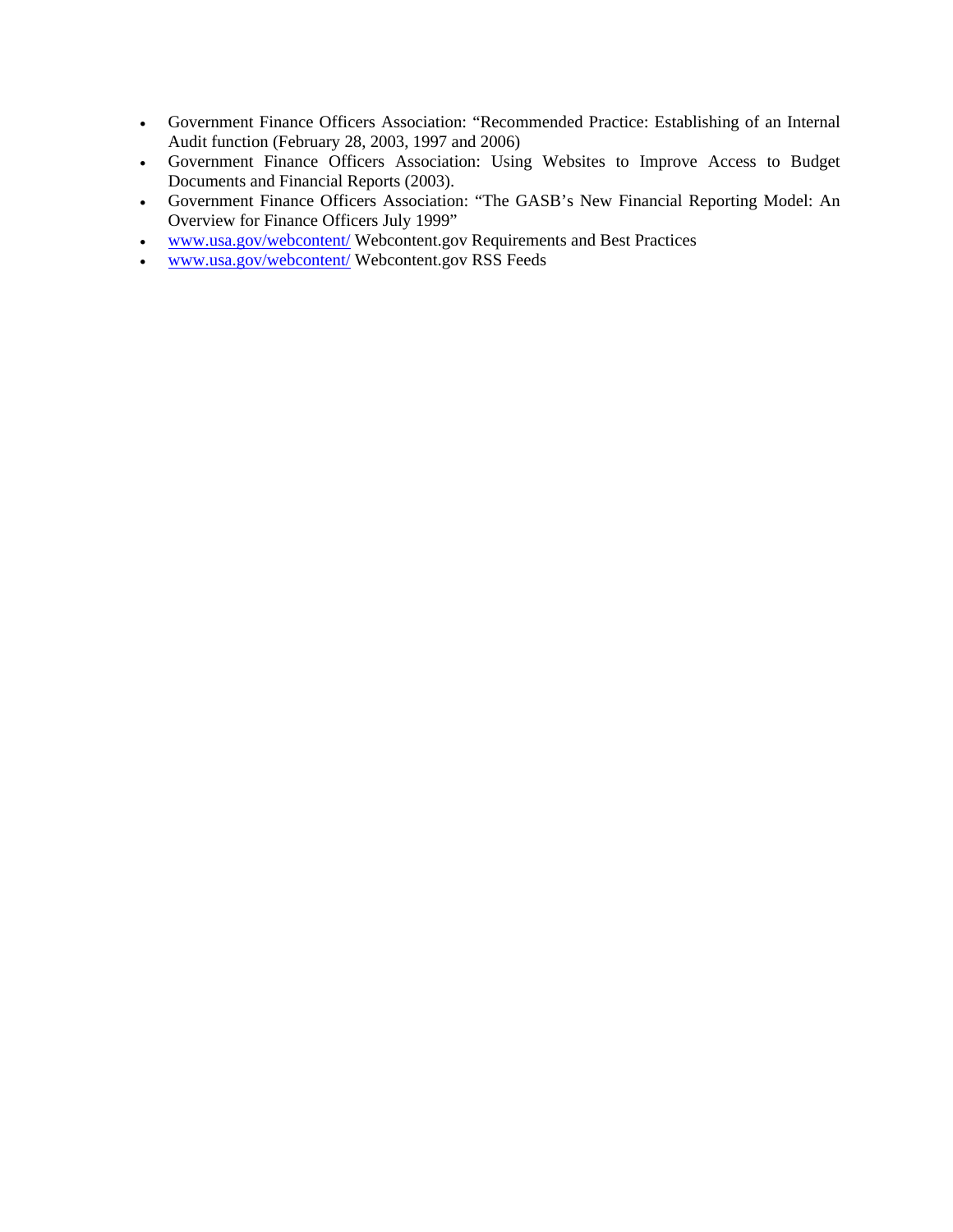**2007-2008 Shasta County Grand Jury Report Report submitted to the agency on: July 7, 2008** 

# **Stillwater Business Park**

# *All of our Eggs in one Basket*

City of Redding 777 Cypress Street Redding, CA 96007 Phone: 530 123-4567

### **Summary:**

From the Stillwater Business Park Marketing Plan and Budget, September 2007: "In 1998, the Redding City Council convened an ad hoc committee to study the potential for the development of a large parcel industrial park. The consensus of the committee was that existing industrial parks were well-suited for small- and medium-sized companies and that local developers were developing this kind of product. The committee also noted however that market conditions in Shasta County were such that it was unlikely that a private developer would take the risks associated with the development of a park specifically oriented toward large users. The committee saw the opportunity to create a new large parcel business park that would make Redding and Shasta County more competitive."

The ad hoc committee's work led to the creation of the Stillwater Business Park by the City of Redding.

"The Stillwater Business Park is a 700 +/- acre Business Park located within the City of Redding east of Interstate 5 and 2 miles south of Highway 44. There are approximately 321+/- acres available for development with parcels ranging from 5-100 acres. The balance of the site is dedicated to open space and public improvements." (City of Redding Economic Development website.)

The park, owned by the City of Redding, is designed to provide ready-to-go sites for manufacturers, distribution centers and corporate offices*.* However, at this time these parcels still lack infrastructure, i.e., roads, electricity, gas, water, sewer and fiber optic services. They are not "shovel ready," according to industry standards.

When the City of Redding decided to develop a business park, Stillwater was seen as the ideal location for new development sites for firms wanting to relocate to northern California. The city staff estimated that approximately 1,500 new jobs would be created at a higher-than-average wage. At the start of the process it was thought that Stillwater could be completed for approximately \$11 million. However, current estimates of the costs for the completion of the park are as high as \$70 million.

In June 1999, the Economic Development Corporation (EDC)\* initiated negotiations to purchase the 700 privately owned acres which became the Stillwater Business Park site. In March 2000, the Redding City Council approved initiation of annexation of the site into city. During the next three years city staff prepared the "Purpose and Need" proposal and other preliminary paperwork for review by the land development governing agencies.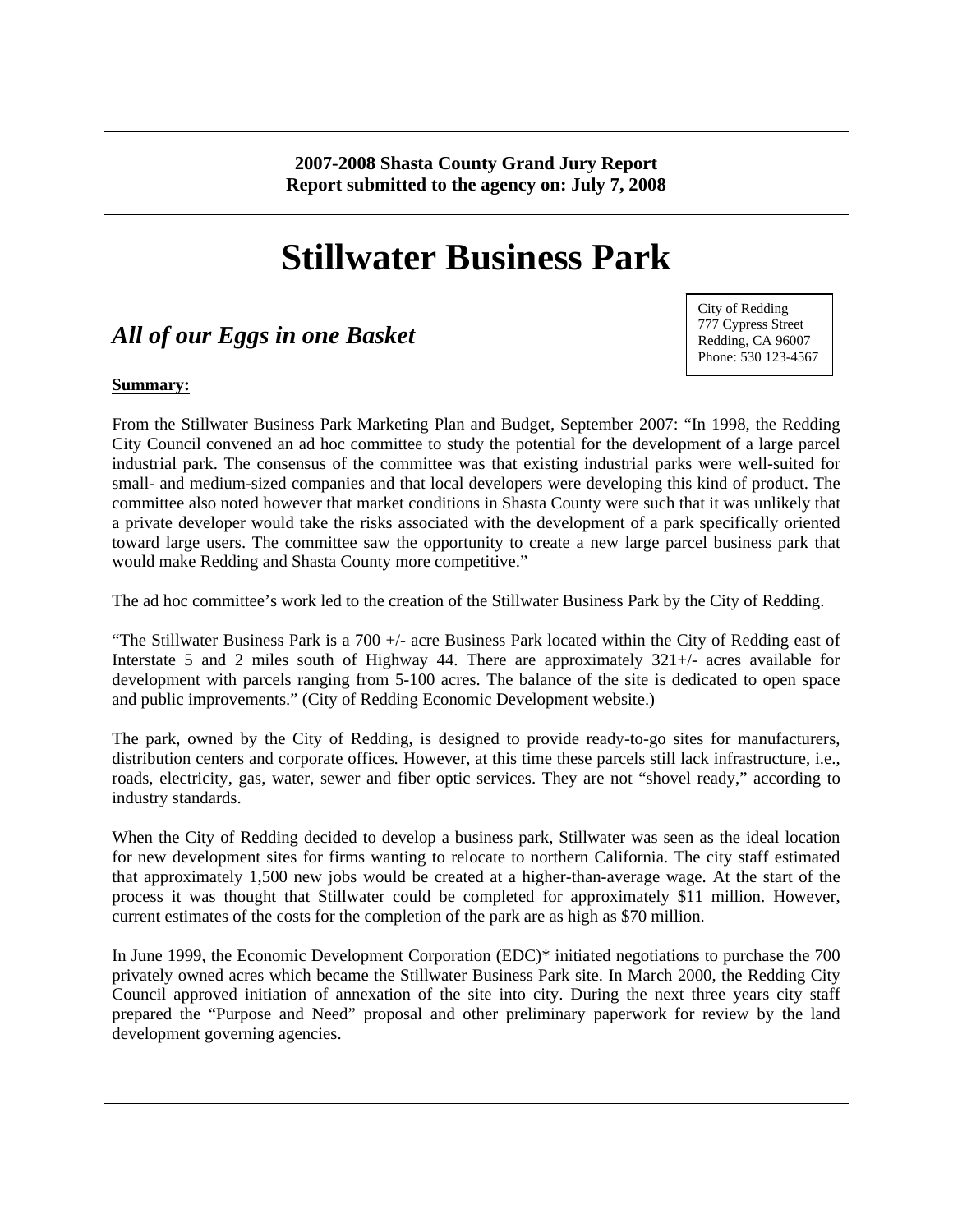\*The Economic Development Corporation of Shasta County (EDC) is the nucleus of economic development for Shasta County and the cities within Shasta County. The EDC is funded by a consortium of local governments and private businesses that share a common interest in growing the economic base of Shasta County. Shasta County and the cities of Redding, Anderson and Shasta Lake City contract with the EDC to identify and recruit new business prospects to this area. Additionally, they work to assist existing businesses with expansion.

On November 6, 2003, the Environmental Protection Agency (EPA) sent a letter to the City of Redding in response to its "Purpose and Need" proposal pertaining to the need for a business park to help stimulate economic growth. In essence, the Environmental Protection Specialist criticized the city's proposal, citing significant disagreement with the choice of location of the park. He stated, "… EPA considers the vernal wetland complexes of Stillwater Plains to be Aquatic Resources of National Importance (AARNI), a fact underscored by our past commitment of financial assistance to the California Department of Fish and Game for pursuit of their protection in perpetuity."

The Environmental Protection Specialist was adamant that the city explore other alternative sites for business development away from the aquatic wetlands. He also stated that the City had not made a strong enough case for the need for a business park. The Environmental Protection Specialist said that he saw no evidence of business prospects seriously looking at Redding as a site for business expansion. Several years went by as the city defended its choice of location.

The wetland issue contributed to a five-year delay in the progress of building Stillwater. During that time the following actions occurred:

### **Stillwater Project Timeline:**

 Jun 99 - EDC Option with property owner Joe Sanders for 480 acres executed by EDC Mar 00 - Redding City Council approves initiation of annexation Apr 01 - Notice of Preparation of CEQA EIR Jul 03 - Re-Notice of EIR preparation due to changes to project. Wetlands issues and addressing of FAA surplus property to the South of Stillwater Park Apr 04 - Preliminary Draft EIS/EIR May 05 - EDC & COR agree to cooperate on the Sanders/EDC Option Sept 05 - Supplemental EIS/EIR Draft prepared Apr 06 - City Council approves Certified EIS/EIR Nov 06 - City closed the Sanders property sale Aug 07 - LAFCO approved annexation and U.S. Army Corps 404 Permit issued Nov 07 - Parcel Map and Planned Development Plan approved by the Planning Commission

In Spring 2006, the city council authorized the Redding Economic Development director to hire development consultant Al Gianini to provide it with a Stillwater Business Park Competitive Analysis and Pricing Summary. In his report, submitted to the city council on September 20, 2007, he indicated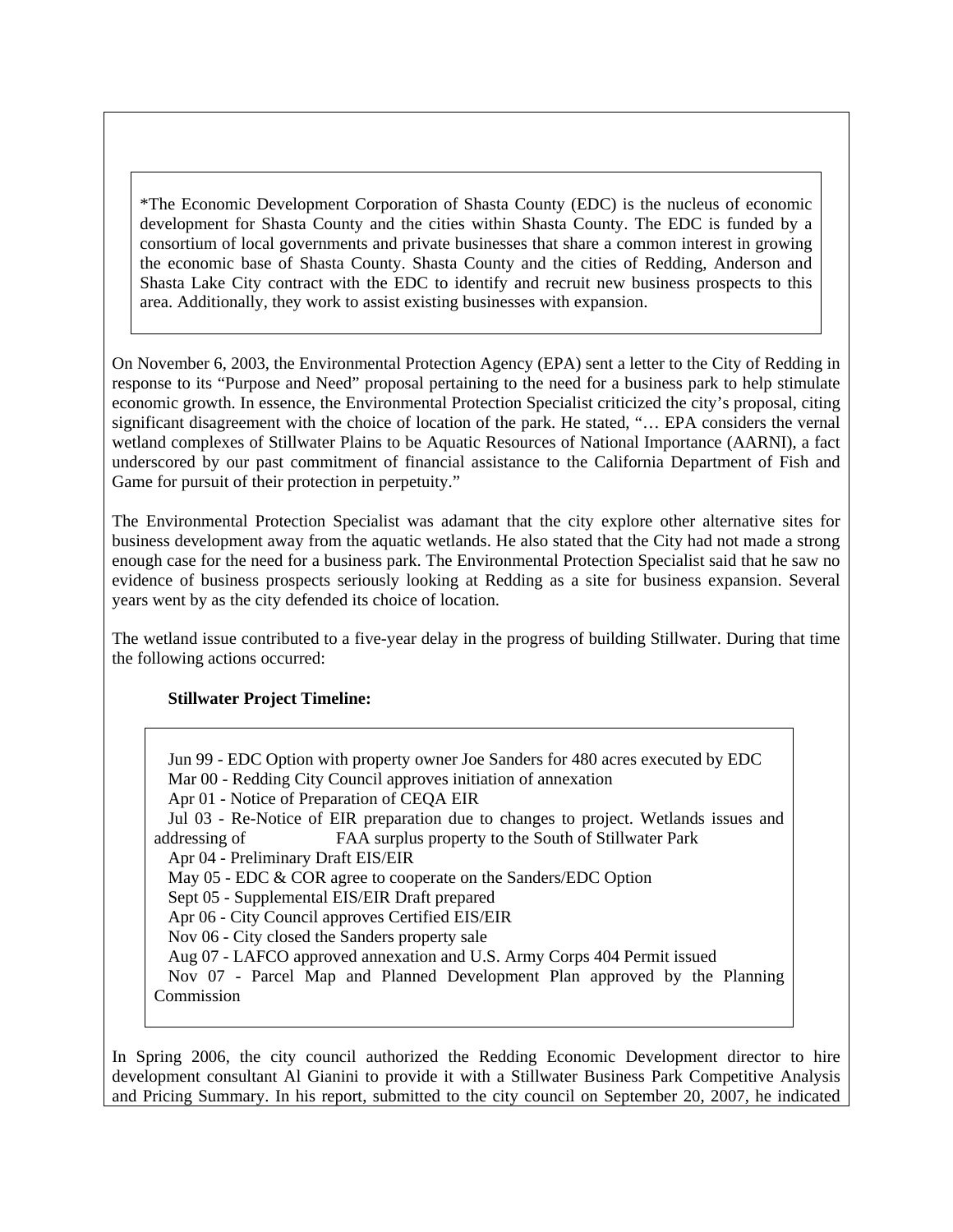that in the current market the city must compete aggressively with other demographically similar areas for job-producing industries. Locations in the counties of Madera, Stanislaus, Sacramento, Yolo, Solano, Placer, Nevada, Colusa, Tehama, Siskiyou, and the states of Nevada and Oregon are ahead of Shasta County in terms of established business parks and are competing against Shasta County for the same businesses.

Mr. Gianini's report offered pricing suggestions. "To help stimulate activity in the Park, the city's initial tenant(s) should obtain a price reduction based upon the quality of the tenant; including name recognition, credit, capital investment and employment. Another option is for the city to carry the note for the initial tenant(s). This provides the buyer an incentive without changing your price structure."

The Grand Jury investigation revealed diverse opinions about the value of building the Stillwater Business Park. Some think that the escalating costs caused by delays have made the project no longer worth pursuing. Others think that the project is worthwhile because it will attract industry leading to better paying jobs. Although the project is controversial, at no time during its investigation did the Grand Jury find any evidence of Redding's seeking widespread public input**.** 

Officials representing the cities of Anderson and Shasta Lake (neither of which has a financial stake in the building of the business park) said that the development of Stillwater would be beneficial for the county and smaller cities because it showcases the whole county area. They think that continuation of the project should result in opportunities for those areas to promote their communities as well to potential businesses.

| <b>Findings and Recommendations</b>                                                                                                                                                                                                                                                                                                                                                                                                                                                                       | <b>City of Redding City Council Response</b>                                                                                                                                                                                                                                                                                                                                                                                                                      |
|-----------------------------------------------------------------------------------------------------------------------------------------------------------------------------------------------------------------------------------------------------------------------------------------------------------------------------------------------------------------------------------------------------------------------------------------------------------------------------------------------------------|-------------------------------------------------------------------------------------------------------------------------------------------------------------------------------------------------------------------------------------------------------------------------------------------------------------------------------------------------------------------------------------------------------------------------------------------------------------------|
| Findings #1:<br>1. There are many differences of opinion about<br>economic development. While the Redding City<br>Council may not have intentionally excluded the<br>general populace of Redding from involvement in<br>the decision to pursue the taxpayer-funded, multi-<br>million dollar Stillwater project, they did not<br>deliberately promote public input.                                                                                                                                       | No response required                                                                                                                                                                                                                                                                                                                                                                                                                                              |
| Finding $#2$ :<br>2. Business parks such as Stillwater, if successful,<br>contribute to diversifying the job market of Shasta<br>County.                                                                                                                                                                                                                                                                                                                                                                  | No response required                                                                                                                                                                                                                                                                                                                                                                                                                                              |
| <b>Recommendations:</b><br>1. When planning projects of the magnitude and<br>complexity of the Stillwater Business Park,<br>Redding City Council should actively solicit citizen<br>involvement beyond an ad hoc committee.<br>Planning and steering committees should be formed<br>ending in a voter non-binding referendum, a public<br>opinion vote that allows all Redding voters to<br>express their support or lack thereof for a project.<br>In comparison to the overall cost of the project, the | The City Council does not intend to implement<br>this recommendation relative to the non-binding<br>referendum. The City Council makes all of its<br>decisions in an open public forum, except those<br>that are more appropriately done in closed<br>sessions according to the rules established under<br>the Brown Act. Generally, multiple opportunities<br>for public input are made available for any item<br>that is complex or has large community impact. |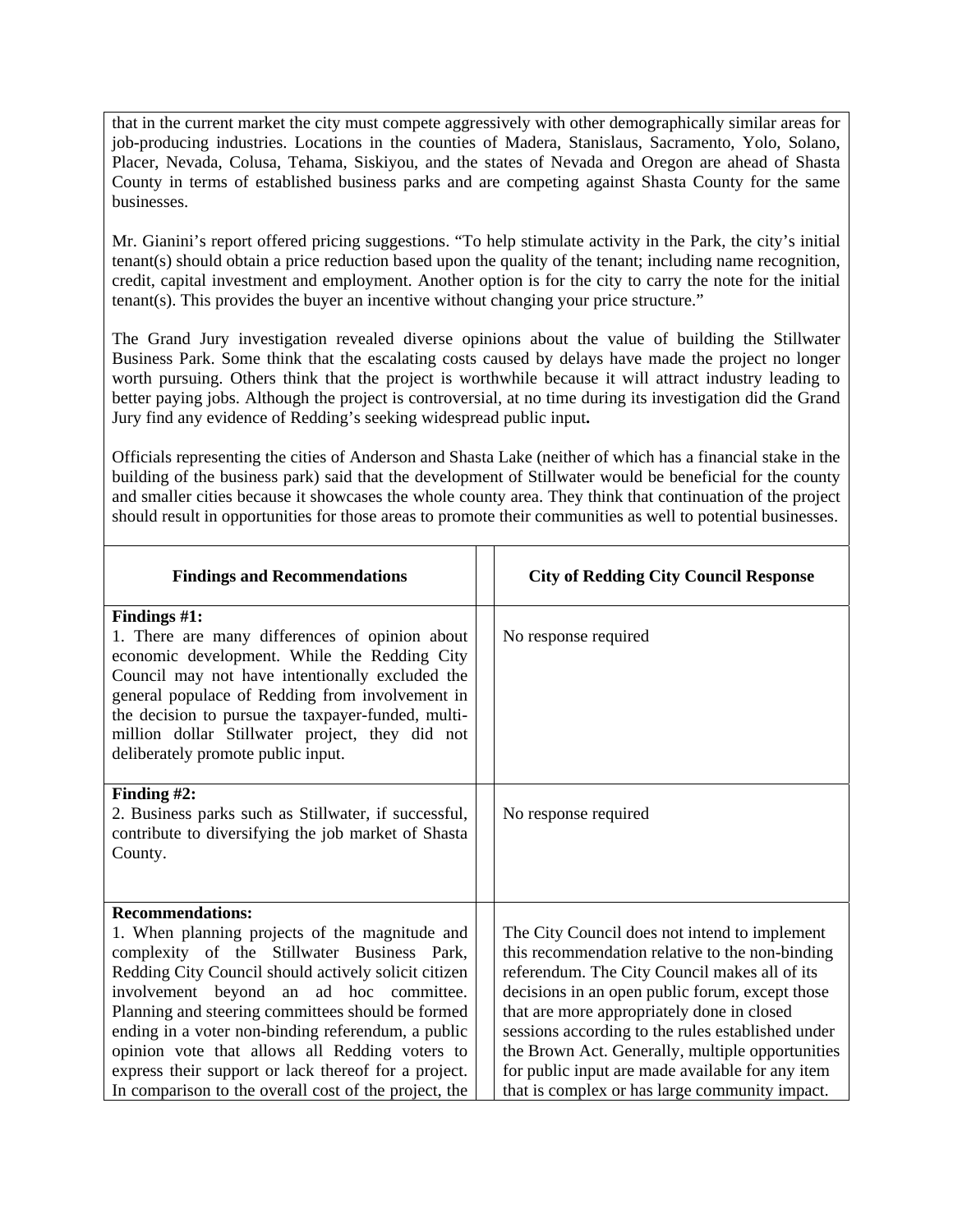| expense for an election would be minimal.         |                                                     |
|---------------------------------------------------|-----------------------------------------------------|
| Additionally, a positive result of the referendum | The development of the Stillwater Business Park     |
| would have further supported the "Purpose and     | (Business Park) has been underway for nearly 10     |
| Need" proposal.                                   | years. During that span of time, numerous           |
|                                                   | opportunities have existed for the public to        |
|                                                   | comment, positive or negative. Business Park        |
|                                                   | items have appeared on open agendas numerous        |
|                                                   | times for approval of budgets, authority to         |
|                                                   | secure bond financing, approval of the              |
|                                                   | environmental document, and award of various        |
|                                                   | contracts. In fact, on June 26, 2006, a special     |
|                                                   | meeting was held specific to the development        |
|                                                   | strategies for the Business Park. In addition to    |
|                                                   | this, the Business Park was presented to the        |
|                                                   | Planning Commission on several occasions, as        |
|                                                   | well as presented to many service groups over       |
|                                                   | the span of several years.                          |
|                                                   | Topics such as the Business Park take many          |
|                                                   | hours, weeks, and years to fully understand and     |
|                                                   | study. It is for this reason that the City Council  |
|                                                   | respectfully suggests that the elected body is best |
|                                                   | suited for making necessary decisions for such      |
|                                                   | large and complex issues. Under the City's          |
|                                                   | representative form of government, City Council     |
|                                                   | members are elected by its citizens to carry out    |
|                                                   | their wishes. Such elections, four of which         |
|                                                   | occurred during the years the Business Park was     |
|                                                   | under development, provide Redding citizens         |
|                                                   | with an effective way to voice their concerns and   |
|                                                   | preferences.                                        |

### **Method of Inquiry:**

The Grand Jury interviewed:

- City of Redding City Manager
- City of Redding Director of Economic Development
- City of Redding City Council Members (3)
- Shasta County Administrative Officer
- Local Business Developer
- Local Business Development Consultant
- City of Anderson City Manager
- City of Shasta Lake Project Manager
- Shasta County Economic Development Corporation President

Grand Jury reviewed:

- Stillwater Business Park Competitive Analysis August 31, 2007
- State of California Labor Market Information January 18, 2008
- Stillwater Business Park marketing booklet March, 2006
- Letter from a City of Redding Planning Commissioner to a Redding City Councilmember
- 2007 City of Redding State of the City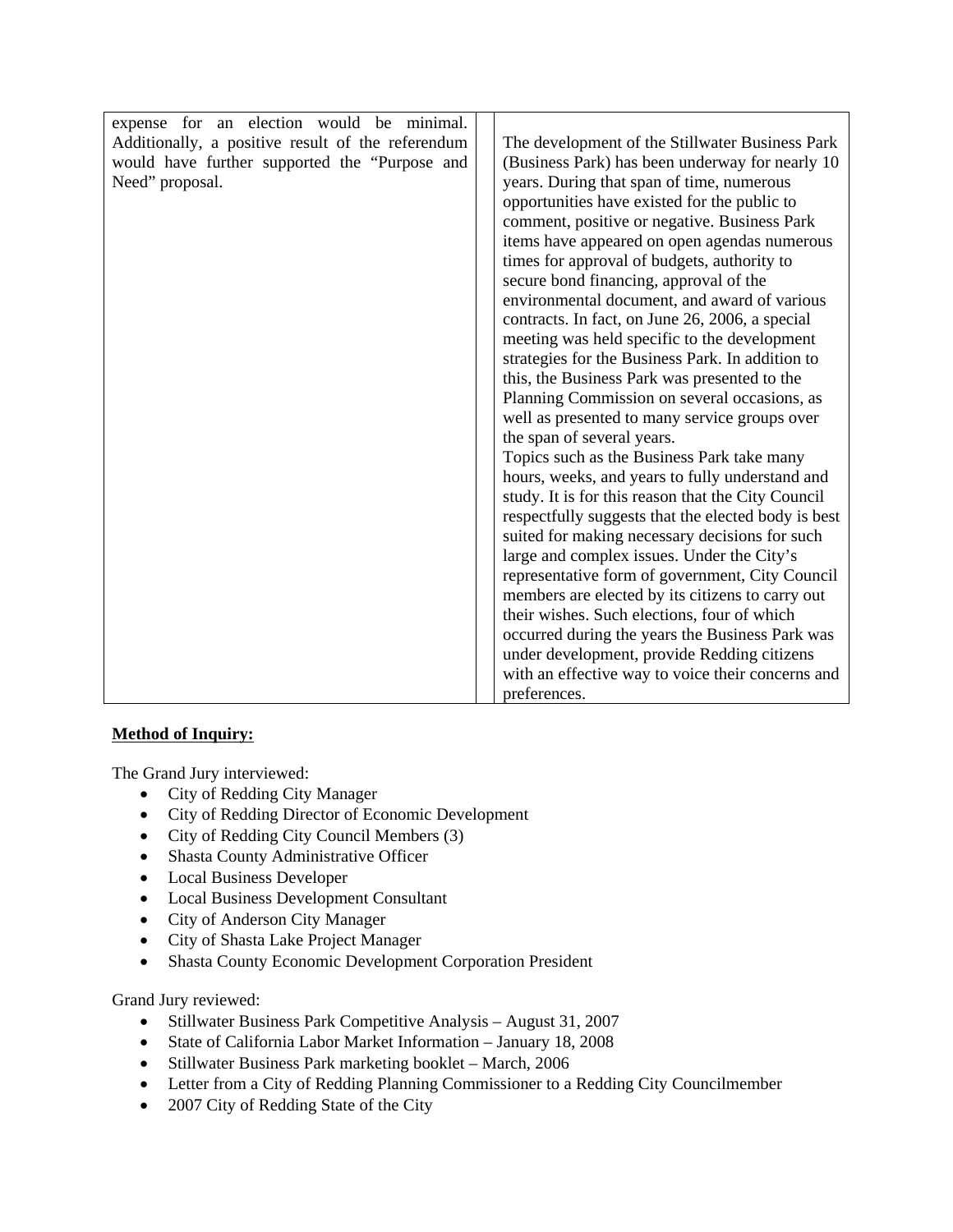- City of Redding General Plan/Economic Development Element October 3, 2000
- City of Redding Council Policy: Economic Development Program Dec 8, 1998
- City of Shasta Lake Development Agency Agenda Item January 15, 2008
- City of Shasta Lake Shasta Gateway Industrial Park Project Description
- City of Shasta Lake Comprehensive Economic Development Strategy Sept 15, 2003
- Shasta County Economic Development Corporation (EDC) Scope of Services May 1, 2007

Grand Jury visited:

The site of the future Stillwater Business Park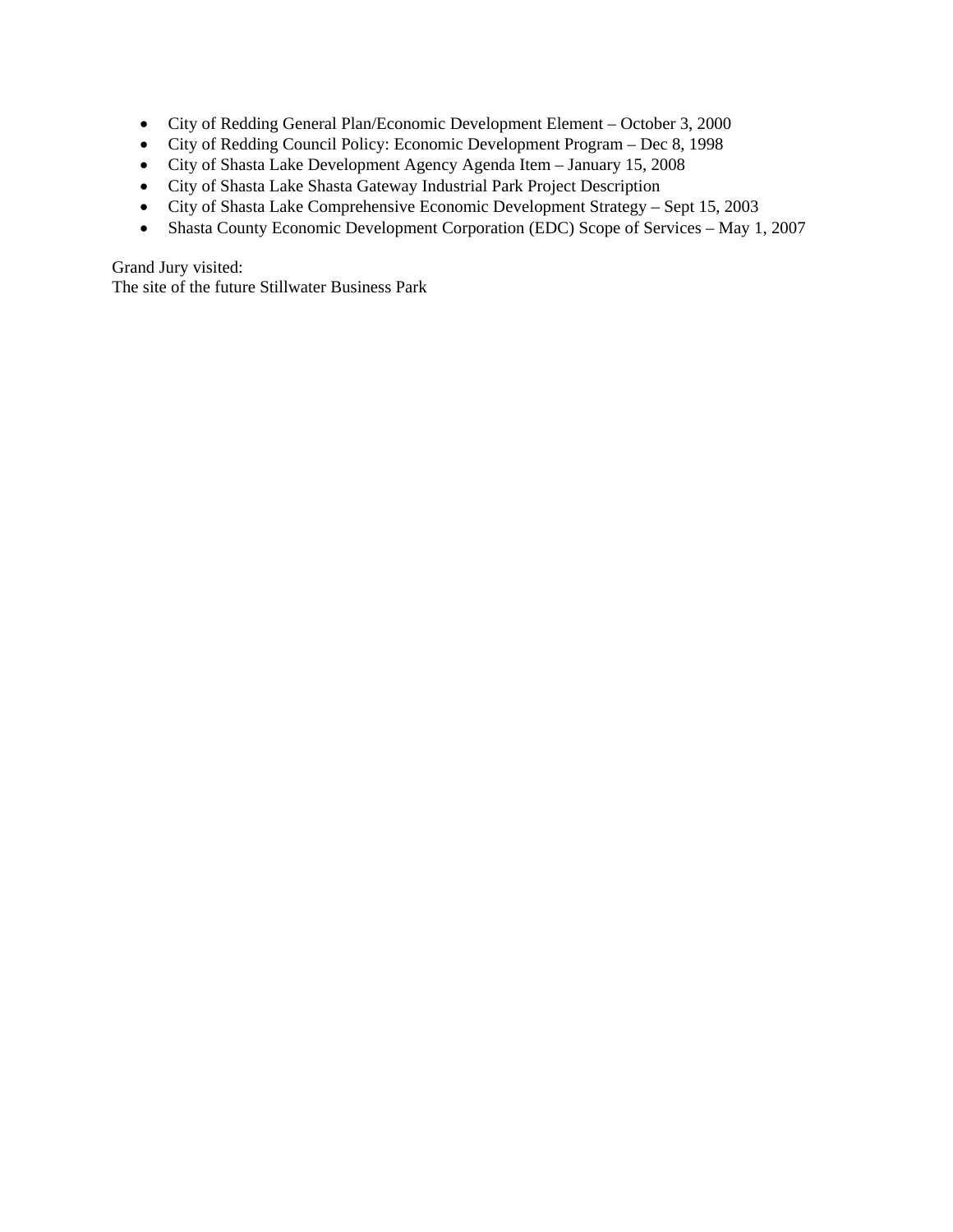**2007-2008 Shasta County Grand Jury Report Report submitted to the agency on: July 7, 2008** 

# **Shasta County Mental Health**

# *Change is seldom easy*

Shasta County Mental Health 2640 Bretslauer Way Redding, CA 96001

As Shasta County's Department of Mental Health/Drug and Alcohol Services attempts to institute change in its leadership and direction, there are voices of dissent and dissatisfaction. At the same time, many of its detractors point to positive accomplishments as the department reaches out to better provide service for the out lying communities of the county and previously underserved segments of the population.

The Grand Jury received six complaints about the Mental Health Department alleging: low employee morale, lack of confidence in the current leadership, attempts at de-professionalizing services, concerns about safety, and an atmosphere of opposition to dissenting opinions. This report outlines an investigation of a portion of this large and often maligned department.

### **Summary:**

Change in the delivery of services to the mentally ill is certainly nothing new. More than 30 years ago the California state government drastically cut back on the treatment of the mentally ill in state hospitals, causing thousands of individuals with mental illness to live on the streets or to seek care provided by county governments.

Shasta County began services for the severely and persistently mentally ill in 1965 at the county's general hospital. When the hospital was closed in the late 1980s, the county established an inpatient psychiatric hospital on the same site. However, as a cost saving measure, the County Board of Supervisors opted to close the 15-bed psychiatric hospital in July 2004. A Grand Jury report issued in 2005 questioned the fiscal wisdom of this decision. Regardless of the financial effects, the closure of the psychiatric hospital had other wide-ranging impacts. Local hospital emergency rooms, law enforcement personnel, the intake section of the county jail, and area physicians immediately felt increasing pressure to provide evaluation and/or temporary custody of persons suspected of with mental illness.

A recent change in the delivery of services to the mentally ill has come about with the passage by California voters of Proposition 63 in November 2004, which created the Mental Health Services Act (MHSA). Funded by an additional one percent tax on individuals with a taxable income more than \$1 million, the MHSA provides added funding for county mental health departments to create new programs. Stating the belief that "with effective treatment and support, recovery from mental illness is feasible for most people," the MHSA encourages counties to establish community-based programs centered around prevention and early intervention, education and training for those who treat mental illness, and services for previously underserved populations, such as traumatized youth and isolated seniors.

A central feature of the Mental Health Services Act is an approach to treating mental illness known as the "recovery" or "wellness" model, as opposed to the traditional or "medical" model. Although a thorough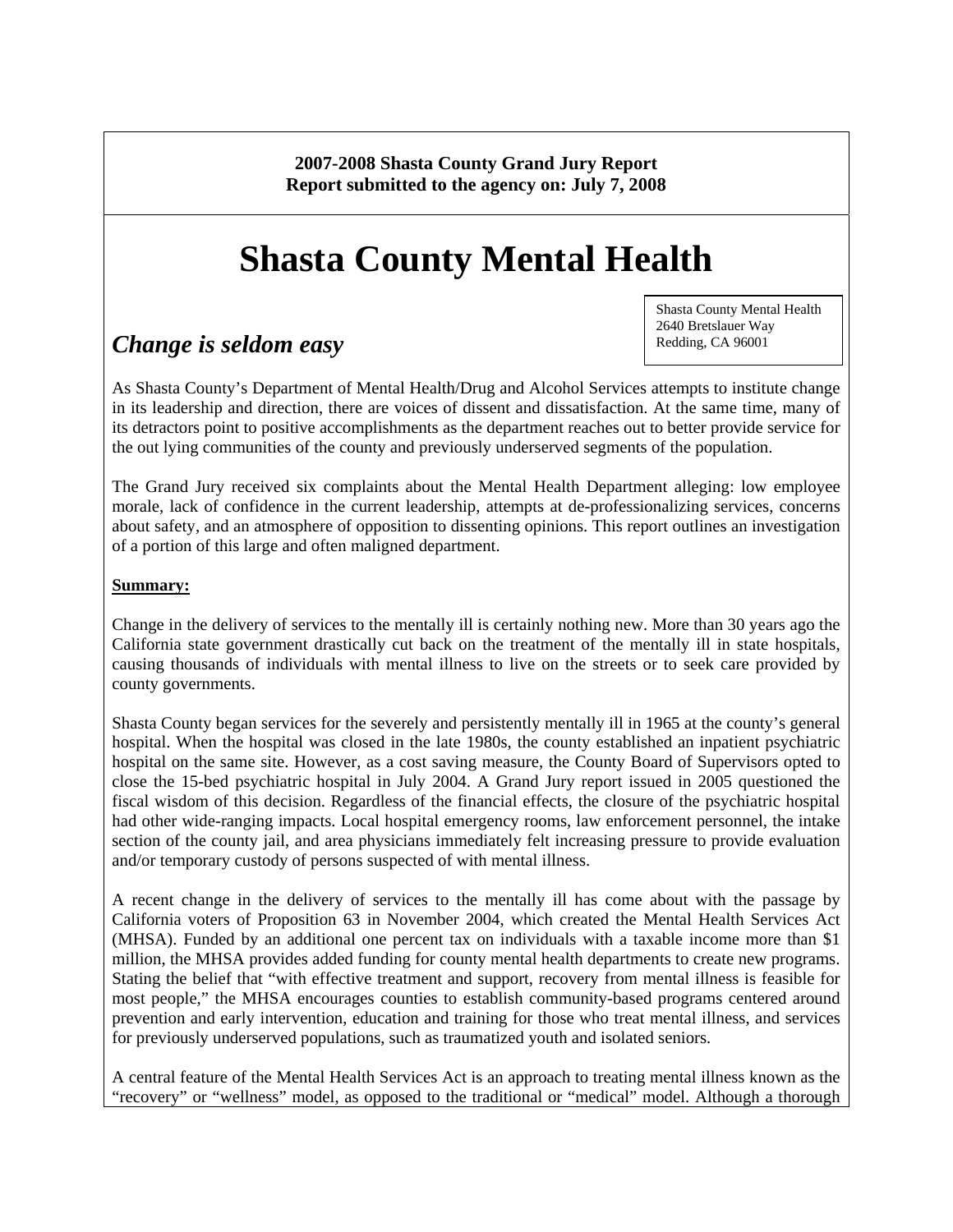explanation of the recovery model is beyond the scope of this report, it is important to understand a few of the tenets of its philosophy. The recovery model emphasizes a positive approach to treatment centered around identifying and developing the strengths of the client in order to empower the client to participate in treatment by developing strategies to deal with recurring problems and to monitor medication. Utilizing community resources, such as adequate housing, vocational skills training and support networks, the client operates as much as possible within a non-institutionalized setting. Key concepts cited for the recovery model are "hope, personal empowerment, respect, social connections, self-responsibility and self-determination."

In March 2006 Shasta County submitted a three-year expenditure plan to the MHSA Oversight and Accountability Commission and received an initial allocation of \$5.2 million. The implementation report for the expenditure plan outlined two full-service partnerships. One is the SHIFT Plus (Shasta Housing Intervention for Transition) program to provide "whatever it takes" services for qualified clients (those who have not previously received services or those in the most dire need of services), including housing, transportation, employment resources, medical and mental health resources, and social activities. The second is the Shasta Rural Health Initiative to implement psychiatric services through existing medical facilities, such as the Hill Country Community Clinic in Round Mountain and the Shingletown Clinic. The funds available through the MHSA can be used only to support new programs, not to supplement those already in existence. Community-wide discussions are ongoing in preparation for the second phase of MHSA funding, which will concentrate on the development of prevention and early intervention strategies.

In recent years, Shasta County Mental Health has undergone a number of administrative and staff changes. In April 2006 Dr. Don Kingdon, the director of the department, resigned to assume another position. Marta McKenzie moved from Public Health to become the Interim Mental Health Director until assuming her current role as the Director of the Health and Human Services Agency in January 2007. At that time, Dr. Mark Montgomery was hired as the new Mental Health Director, in part because of his experience with the recovery model of care in Sacramento. Many employees in the Adult System of Care Division wanted the previous head of that division to be appointed as the new department director. Some assert that, since the current Mental Health Director is not licensed as a clinical therapist as previous directors had been, he is not as well qualified to make decisions concerning client treatment. Despite past hiring practices, the posted qualifications for the Director of Mental Health Service do not include the requirement of licensure.

Another serious concern is the irreplaceable loss of staff in the department due to layoffs, retirements and resignations. In 2004, Shasta County had six full-time senior psychiatrists. Currently, only one full-time and two half-time psychiatrists remain. To fill the void, the county has begun to rely on relatively expensive temporary (locum tenens) contracts and real time services through tele-psychiatry. Recruiting full-time replacements has been made increasingly difficult due in large part to the increased demand for psychiatrists in the state prison system, which is able to offer much higher compensation. As an interim measure, in November 2007, the Board of Supervisors approved the department's proposal to delete two of the vacant psychiatrist positions and to replace them with Nurse Practitioner/Physician Assistant positions. These non-physician personnel may see patients, prescribe medications and provide client care.

In addition to the loss of psychiatrists, the Adult System of Care division of the department has experienced staff reductions in other professional positions, losing psychologists and licensed clinicians. Until recently the division employed nine psychologists. Five were laid off in a budget cutting measure and three were demoted. Only one psychologist currently remains. The division also lost a number of licensed clinicians. Some of the clinicians have only recently been replaced, although not all are yet fully qualified for a license. This loss of staff resulted in very high case loads for the two remaining clinicians. Licensed clinicians in the mental health department must have earned a license from the state Board of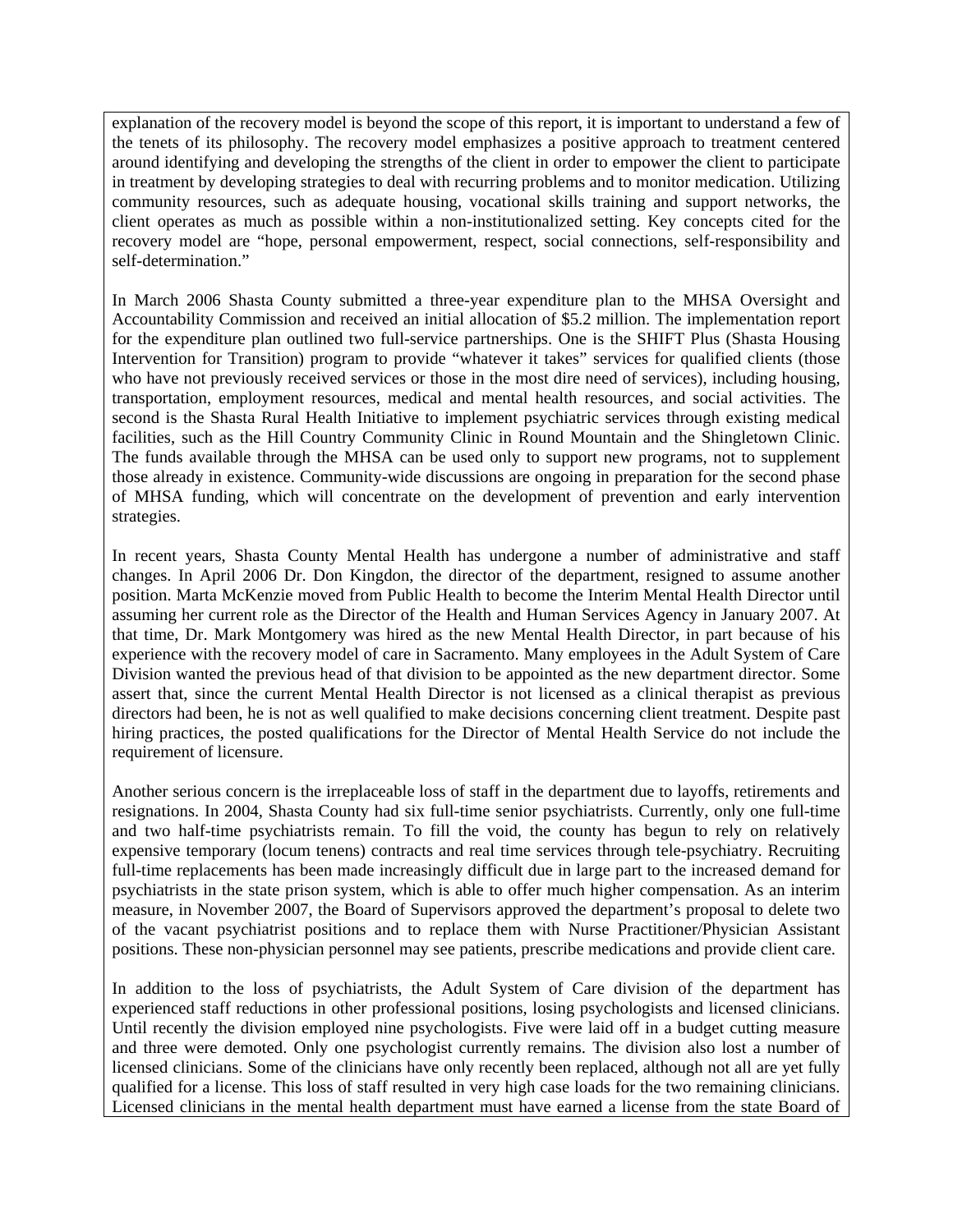Behavioral Sciences as a Clinical Social Worker or a Marriage and Family Therapist. Both licenses require a master's degree, in excess of 3,000 hours of professional experience, 104 weeks of supervision by a qualified clinician and the passage of the appropriate written examination At one point in 2007 the clinicians were assigned to teams which served 151 clients and 243 clients, respectively. In addition, each clinician was responsible for processing client intake at the "Front Door" for 4.5 hours of their workday. This situation has now been mitigated by the addition of clinical staff.

Of course, as in many local government agencies, there are the limitations caused by dwindling funds to provide for an increasing population. The vast majority of revenue available to the Department of Mental Health comes from state sources, such as realignment revenues and reimbursement for Medi-Cal services. The Fiscal Year 2007-08 Mid-Year Report prepared by the Shasta County Administrative Office suggests that revenue for the Department of Mental Health are expected to be more than 9 percent below the original budget estimates, largely because of cuts in Medi-Cal programs and the loss of AB 2034 funding for the homeless mentally ill. Most of the savings realized by the department in this fiscal year have been achieved by maintaining staff vacancies to reduce projected expenditures for salaries and benefits. The department has also attempted to meet the budget crunch by reducing the need for client hospitalization, making it possible to sell three of its contracted beds in psychiatric inpatient hospitals, and by cutting expenditures for staff training and travel.

Despite the bleak financial picture, the department can boast of some significant positive accomplishments. The recently opened outpatient office in the Public Health/Teen Center building in Anderson and the services provided through the Hill Country Clinic in Round Mountain have been received warmly by those communities. The 23-hour crisis stabilization facility and the mobile crisis response team are innovations which have reduced the pressure placed on hospital emergency rooms and law enforcement after the closure of the county's psychiatric hospital. In January 2008 the Board of Supervisors authorized a contract with Northern Valley Catholic Social Service and Hill Country Community Clinic to establish Wellness Centers to provide support and assistance for Shasta County residents aged 16 years and older who with mental illness.

The main facility for county outpatient mental health services is located at 2640 Breslauer Way, Redding, and is open to the public on weekdays from 8 a.m. to 5 p.m. Department administration has made a concerted effort to make the facility appear welcoming to both prospective and continuing clients. To this end, the security guard station has been moved from the lobby and no locked doors separate the lobby from several wings of offices and treatment rooms. Some current and past staff members feel that the attempt to maintain an open and accessible building has reduced the safety of staff and clients. On a 9 a.m. visit to the building, Grand Jury members found no security guard at the duty station.

| <b>Findings and Recommendations</b>                   | <b>Shasta County Board of Supervisors'</b><br><b>Response</b> |
|-------------------------------------------------------|---------------------------------------------------------------|
| Findings $#1$ :                                       |                                                               |
| Concerns about safety at the Mental Health            | No response required.                                         |
| building have been expressed to the department        |                                                               |
| administration for a number of years. A letter to the |                                                               |
| Director of Mental Health in February 2002            |                                                               |
| identifying the need for additional work place        |                                                               |
| security was signed by 43 staff members.              |                                                               |
| Interviews with current staff reflected a continuing  |                                                               |
| concern. Most mental health agencies in Northern      |                                                               |
| California have, at a minimum, locked doors that      |                                                               |
| separate the lobby from the rest of the building in   |                                                               |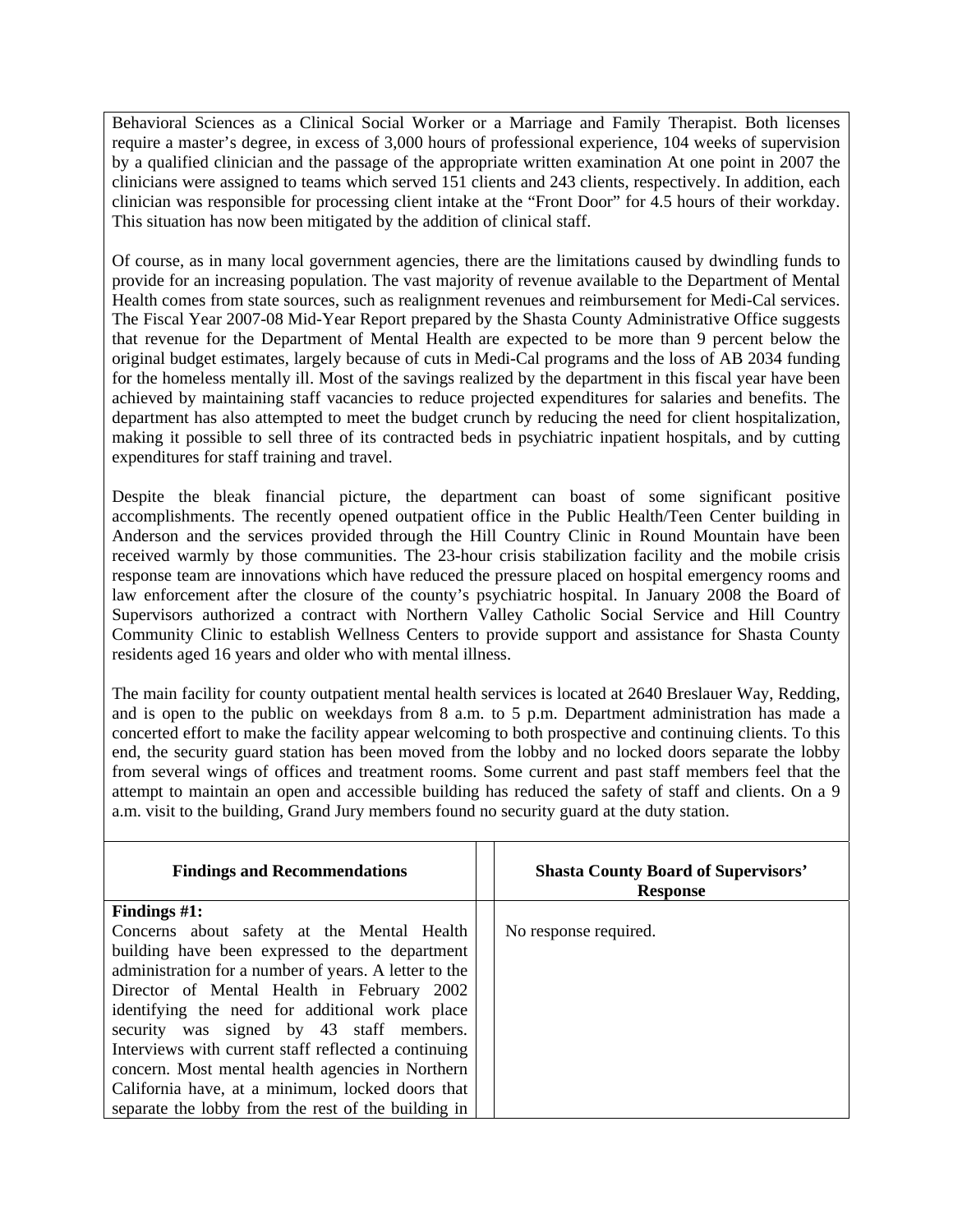| order to protect both the staff and clients from<br>potentially volatile behavior. Locking the doors has<br>been resisted by Shasta County Mental Health<br>officials as too costly or as an impediment to the<br>maintenance of a welcoming atmosphere for<br>potential clients.                                                                                                                                                                                                                                                                                                                                                                                                                                                                                                                                                                                                                   |                       |
|-----------------------------------------------------------------------------------------------------------------------------------------------------------------------------------------------------------------------------------------------------------------------------------------------------------------------------------------------------------------------------------------------------------------------------------------------------------------------------------------------------------------------------------------------------------------------------------------------------------------------------------------------------------------------------------------------------------------------------------------------------------------------------------------------------------------------------------------------------------------------------------------------------|-----------------------|
| Finding $#2$ :<br>The restrictions placed on MHSA funding which<br>prevent it from being utilized for existing programs<br>have caused an inevitable feeling of resentment by<br>those trying to maintain services with fewer<br>resources while at the same time observing the<br>"whatever it takes" services available for those<br>clients who qualify under MHSA guidelines.                                                                                                                                                                                                                                                                                                                                                                                                                                                                                                                   | No response required. |
| Finding $#3$ :<br>Irregularities in the maintenance of client treatment<br>plans have cost the department hundreds of<br>thousands of dollars in revenue. Medi-Cal requires<br>that treatment plans be updated at least annually in<br>order to justify continued reimbursement for<br>services. When it is discovered that Medi-Cal has<br>been billed for services with out-of-compliance<br>treatment plans, the state must be reimbursed. It has<br>been<br>estimated<br>that<br>prior<br>to<br>the<br>current<br>administration over 900 cases were lacking up-to-<br>date treatment plans. The number presently exceeds<br>200. The problem has been going on for years. This<br>department is addressing it in several ways:<br>addition of a treatment plan to the intake document,<br>the assignment of cases to individual staff rather<br>than to teams, and improved quality assurance. | No response required. |
| Finding #4:<br>The lack of psychiatric inpatient beds in Shasta<br>County continues to be an issue. Since the Board of<br>Supervisors chose to close the county psychiatric<br>hospital in 2004, the Mental Health Department has<br>been forced to transport clients requiring inpatient<br>care to contracted beds in facilities throughout the<br>north state. Some argue that this practice costs<br>more than maintaining a county facility, removes<br>the patient from family and other community<br>support, and eliminates local control of psychiatric<br>care for these residents.                                                                                                                                                                                                                                                                                                       | No response required. |
| Finding #5:<br>The Grand Jury has found that low employee<br>morale exists in the Adult System of Care division.<br>Although evidence indicates this is not a new<br>division,<br>phenomenon<br>in<br>the<br>of<br>some<br>the                                                                                                                                                                                                                                                                                                                                                                                                                                                                                                                                                                                                                                                                      | No response required. |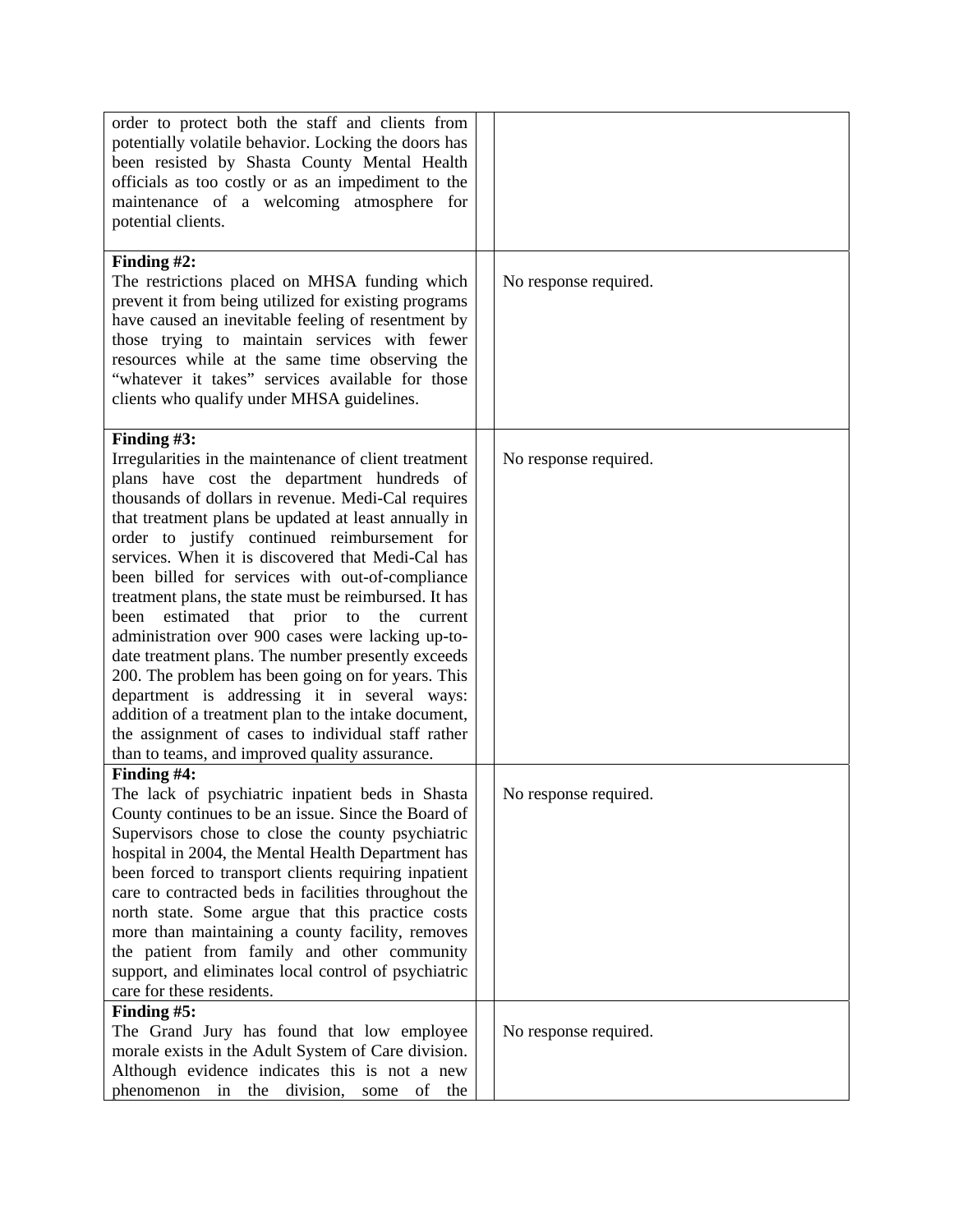| dissatisfaction that currently exists and has caused<br>staff members to leave the mental<br>health<br>department may have been exacerbated by the way<br>in which changes have been initiated by the new<br>department administration. Some staff members<br>perceive a lack of respect for professional status<br>and for the quality of care provided by staff in<br>previous years. They believe that the new<br>administration has not adequately heard their<br>legitimate concerns about those issues. |                                                                                                                                                                                                                                                                                                                                                                                                                                                                                                                                                                                                                                                                                                                                                                                                                                                                                                                                                                                                                                                                                                                                                                                                                                                                                                                                                                                                                                                                                                                                                 |
|---------------------------------------------------------------------------------------------------------------------------------------------------------------------------------------------------------------------------------------------------------------------------------------------------------------------------------------------------------------------------------------------------------------------------------------------------------------------------------------------------------------|-------------------------------------------------------------------------------------------------------------------------------------------------------------------------------------------------------------------------------------------------------------------------------------------------------------------------------------------------------------------------------------------------------------------------------------------------------------------------------------------------------------------------------------------------------------------------------------------------------------------------------------------------------------------------------------------------------------------------------------------------------------------------------------------------------------------------------------------------------------------------------------------------------------------------------------------------------------------------------------------------------------------------------------------------------------------------------------------------------------------------------------------------------------------------------------------------------------------------------------------------------------------------------------------------------------------------------------------------------------------------------------------------------------------------------------------------------------------------------------------------------------------------------------------------|
| Finding #6:<br>One of the central aspects of the MHSA proposal,<br>STAR (Shasta Triumph And Recovery)<br>the<br>program (previously SHIFT Plus), has attracted<br>few clients. The program was designed to serve 82<br>clients, but at last report (April 2008) it had<br>enrolled fewer than 50. The STAR program<br>appears to be reaping limited benefits for the<br>community.                                                                                                                            | No response required.                                                                                                                                                                                                                                                                                                                                                                                                                                                                                                                                                                                                                                                                                                                                                                                                                                                                                                                                                                                                                                                                                                                                                                                                                                                                                                                                                                                                                                                                                                                           |
| <b>Recommendation #1:</b><br>The Department of Mental<br>Health<br>should<br>implement means of increasing physical safety for<br>staff and clients at the mental health facility while<br>maintaining a positive atmosphere for incoming<br>clients. Grants are available for providing increased<br>security of public buildings.                                                                                                                                                                           | The Board of Supervisors concurs with the<br>finding and is pleased to report that SCMH is<br>working to address these issues and is in the<br>process of developing a plan for capital<br>improvements to increase the physical safety of<br>staff and clients at the mental health facility.<br>This plan, once completed, will need to be<br>submitted to the State Department of Mental<br>Health for approval and as such it is anticipated<br>that authorization to expand MHSA funds will<br>not occur for six months with work beginning, if<br>approved, sometime close to the end of this<br>fiscal year. SCMH has already implemented<br>staff training to increase safety in the workplace<br>by having provided, or scheduled to provide,<br>training to staff to address this issue. This<br>training is mandatory for clinical staff and highly<br>encouraged for support staff.<br>Invited response: For several years, SCMH has<br>struggled with ways to create a warm,<br>welcoming, and consumer-friendly environment,<br>while simultaneously ensuring both the clients'<br>and employees' safety. As a result of the many<br>extended debates on how to remain as accessible<br>open clinic that is not seen as a "locked" facility,<br>SCMH is now in the process of developing a<br>design for improving/upgrading the<br>department's waiting area, building cleanliness,<br>and safety that will be funded through the<br>Capital Improvement section of the Mental<br>Health Services Act. The proposal will include |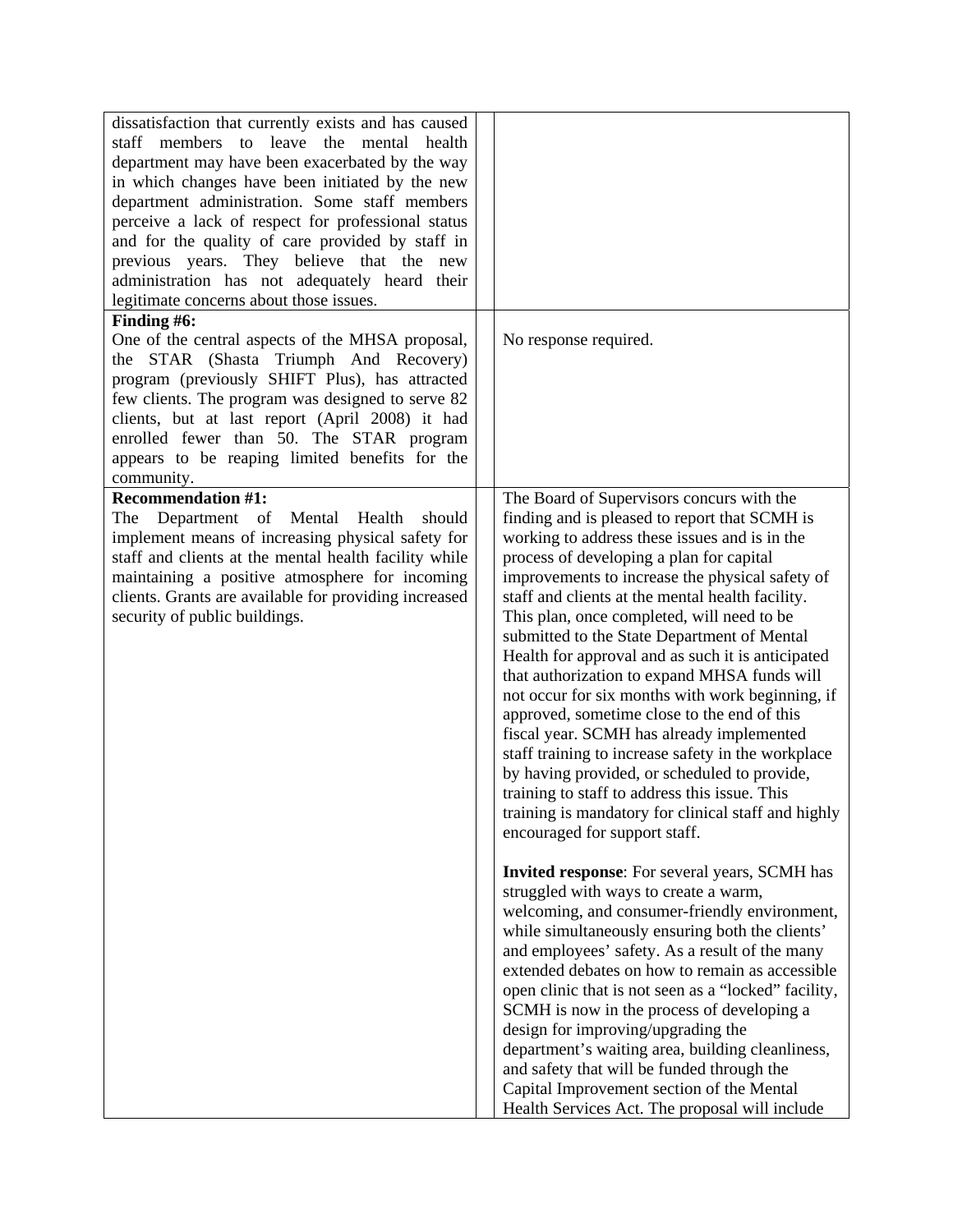|                                                       | adding security doors in various hallways,        |
|-------------------------------------------------------|---------------------------------------------------|
|                                                       |                                                   |
|                                                       | relocating the receptionist window, and           |
|                                                       | installing card lock systems where appropriate.   |
|                                                       |                                                   |
| <b>Recommendation #2:</b>                             |                                                   |
|                                                       | The Board of Supervisors concurs that efforts     |
| The Department of Mental Health should increase       | should be increased to eliminate the loss of      |
| efforts to eliminate the loss of revenue from Medi-   | revenue from Medi-Cal. The Department of          |
| Cal resulting from the failure to update all          | Mental Health continues to work to correct this   |
| treatment plans on an annual basis. This revenue      | deficiency to minimize loss of revenue from       |
| loss is especially inexcusable in the current climate | issues related to maintenance of client treatment |
| of decreasing state funds for mental health services. | plans. The Board of Supervisors, in conference    |
| A thorough internal audit should be undertaken to     | with HHSA and DMH administrative staff, will      |
| reveal the true ongoing cost to the county.           | consider initiating an internal audit.            |
|                                                       |                                                   |
|                                                       | Invited response: Over the last twelve months,    |
|                                                       | SCMH has worked diligently to reorganize our      |
|                                                       | quality assurance/compliance, adult systems of    |
|                                                       | care and fiscal departments. The goal of this     |
|                                                       | reorganization is to develop efficient and        |
|                                                       | accountable systems of care. As noted,            |
|                                                       | irregularities in the maintenance of client       |
|                                                       | treatment plans, caseload assignment, and poor    |
|                                                       | documentation practices have existed. SCMH        |
|                                                       | has implemented a transparent approach to         |
|                                                       | rectify these challenges, including placing a     |
|                                                       | heavy emphasis on improved quality assurance,;    |
|                                                       | improving client/customer service; assigning      |
|                                                       | cases to individual staff members who are part    |
|                                                       | of a team rather than to the team as a whole,     |
|                                                       | which has increased accountability; and, finally, |
|                                                       | increasing education/trainings on MediCal         |
|                                                       | documentation standards.                          |
|                                                       | The department completed a State Department       |
|                                                       | of Mental Health MediCal audit in June of 2008,   |
|                                                       | which identified problem areas that needed        |
|                                                       | corrective action. To ensure all staff had an     |
|                                                       | opportunity to learn from this audit,             |
|                                                       | arrangements were made with the state auditing    |
|                                                       | team to have the staff invited to the exit        |
|                                                       | interview to hear the preliminary results first   |
|                                                       | hand. This action was taken to ensure that        |
|                                                       | department employees, who may have perceived      |
|                                                       | these necessary program changes as a lack of      |
|                                                       | respect for their professional expertise and for  |
|                                                       | the quality of care provided by staff in previous |
|                                                       | years, were given an opportunity to hear and      |
|                                                       | discuss the issues directly with State Department |
|                                                       | of Mental Health auditors. The written final      |
|                                                       | report, which is expected in early September      |
|                                                       | 2008, will also be shared with staff.             |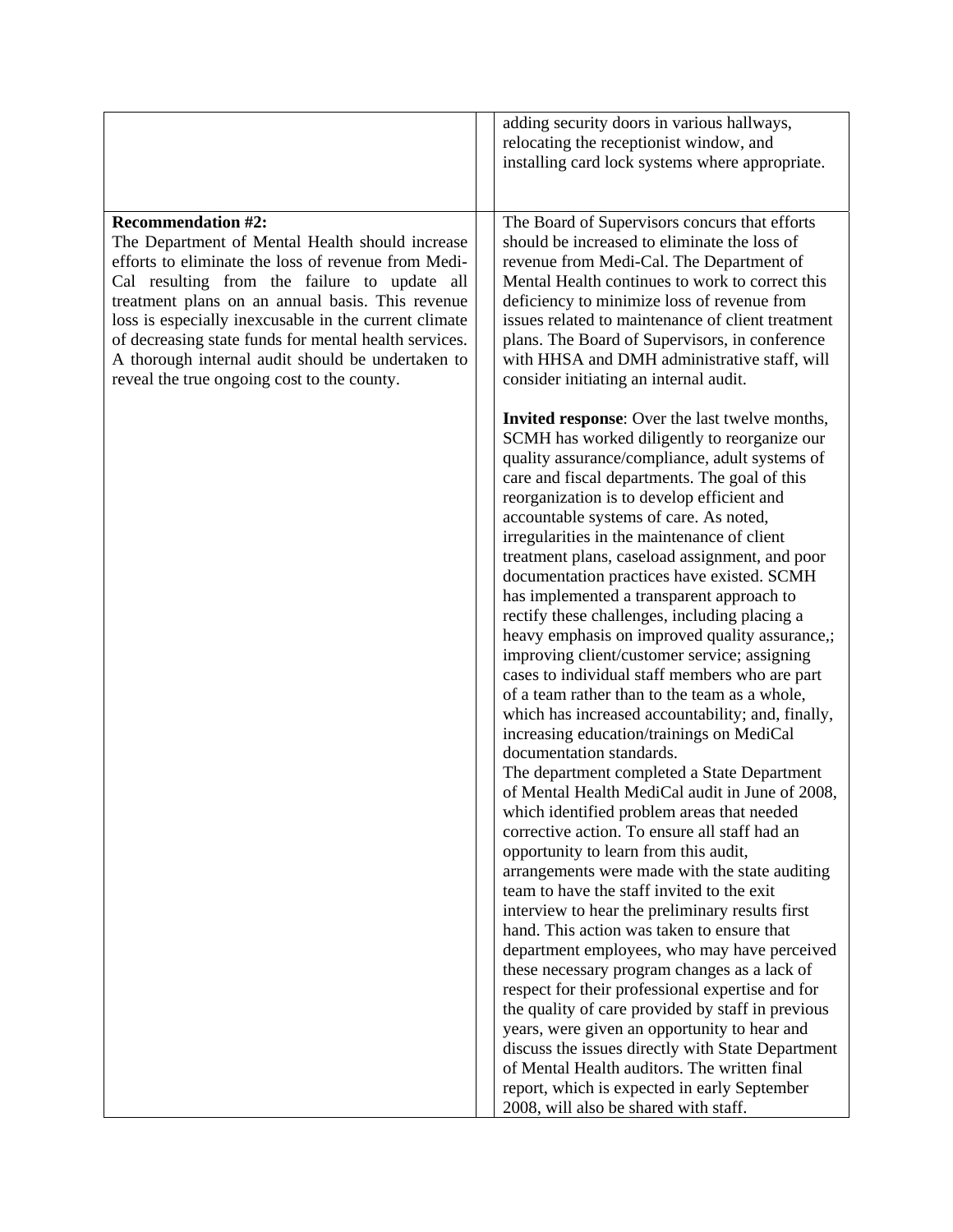|                                                                                                                                                                                                                                                                                                                                                                             | In order to ensure all client treatment plans are<br>up-to-date, the department has implemented an<br>internal audit of all client charts. Additionally,<br>the tracking system has been improved to where<br>the Clinical Division Chiefs and Clinical<br>Program Coordinators are provided a roster of<br>each direct services staff's caseload and status of<br>required documentation. This information is<br>used during supervisor sessions and is included<br>in annual employee appraisal reports.                                                                                                                                                                                                                                                                                           |                        |                |
|-----------------------------------------------------------------------------------------------------------------------------------------------------------------------------------------------------------------------------------------------------------------------------------------------------------------------------------------------------------------------------|------------------------------------------------------------------------------------------------------------------------------------------------------------------------------------------------------------------------------------------------------------------------------------------------------------------------------------------------------------------------------------------------------------------------------------------------------------------------------------------------------------------------------------------------------------------------------------------------------------------------------------------------------------------------------------------------------------------------------------------------------------------------------------------------------|------------------------|----------------|
| <b>Recommendation #3:</b><br>The Board of Supervisors should review the<br>decision to close the psychiatric hospital in Shasta<br>County. The primary justification for the closure<br>was to reduce costs for the treatment of clients<br>requiring inpatient care, but no recent studies have<br>been done to demonstrate cost savings.                                  | The Board of Supervisors continues to support<br>the models of care currently in place in the<br>Mental Health and the Mental Health Services<br>Act funded systems of care with the goal to<br>improve access and decrease the need for<br>hospitalization. The Board of Supervisors, in<br>conference with HHSA and DMH administrative<br>staff, will consider initiating a cost study.                                                                                                                                                                                                                                                                                                                                                                                                            |                        |                |
| <b>Recommendation #4:</b><br>The Department of Mental Health should work<br>consultant<br>offering<br>with<br>expertise<br>$\rm{a}$<br>in<br>organizational change. A series of meetings should<br>be held that will involve staff more fully in the<br>reviewing the rationale for the changes that have<br>been made and in developing action plans for<br>future change. | The Board of Supervisors understands and<br>appreciates the Grand Jury's recommendation.<br>The director of mental health has made<br>considerable efforts to keep staff informed and<br>involved in the changes that have been made and<br>in developing plans for future change. The<br>Board of Supervisors maintains a high level of<br>confidence in the competence of the director and<br>his staff to provide solutions and strategies<br>comparable to what a consultant might offer.<br><b>Invited response:</b> Entering FY 2007-2008,<br>SCMH recognized this need and organized a<br>series of professional and departmental training<br>opportunities focused on organizational change.<br>The following is a list of the training offered on<br>this subject.<br><b>Training Event</b> | Trainer                | Date           |
|                                                                                                                                                                                                                                                                                                                                                                             | Dual Diagnosis<br>Treatment, a<br>New Paradigm                                                                                                                                                                                                                                                                                                                                                                                                                                                                                                                                                                                                                                                                                                                                                       | Dr. Kenneth<br>Minkoff | $07 - 17 - 07$ |
|                                                                                                                                                                                                                                                                                                                                                                             | Recovery and<br>Employment:<br>How Can I<br>Help?                                                                                                                                                                                                                                                                                                                                                                                                                                                                                                                                                                                                                                                                                                                                                    | Dr. Mark<br>Ragins     | 03-04-08       |
|                                                                                                                                                                                                                                                                                                                                                                             | Shifting to a<br>Recovery<br>Culture<br>Including<br>Mainstream                                                                                                                                                                                                                                                                                                                                                                                                                                                                                                                                                                                                                                                                                                                                      | Lynn Aronson           | $04 - 10 - 08$ |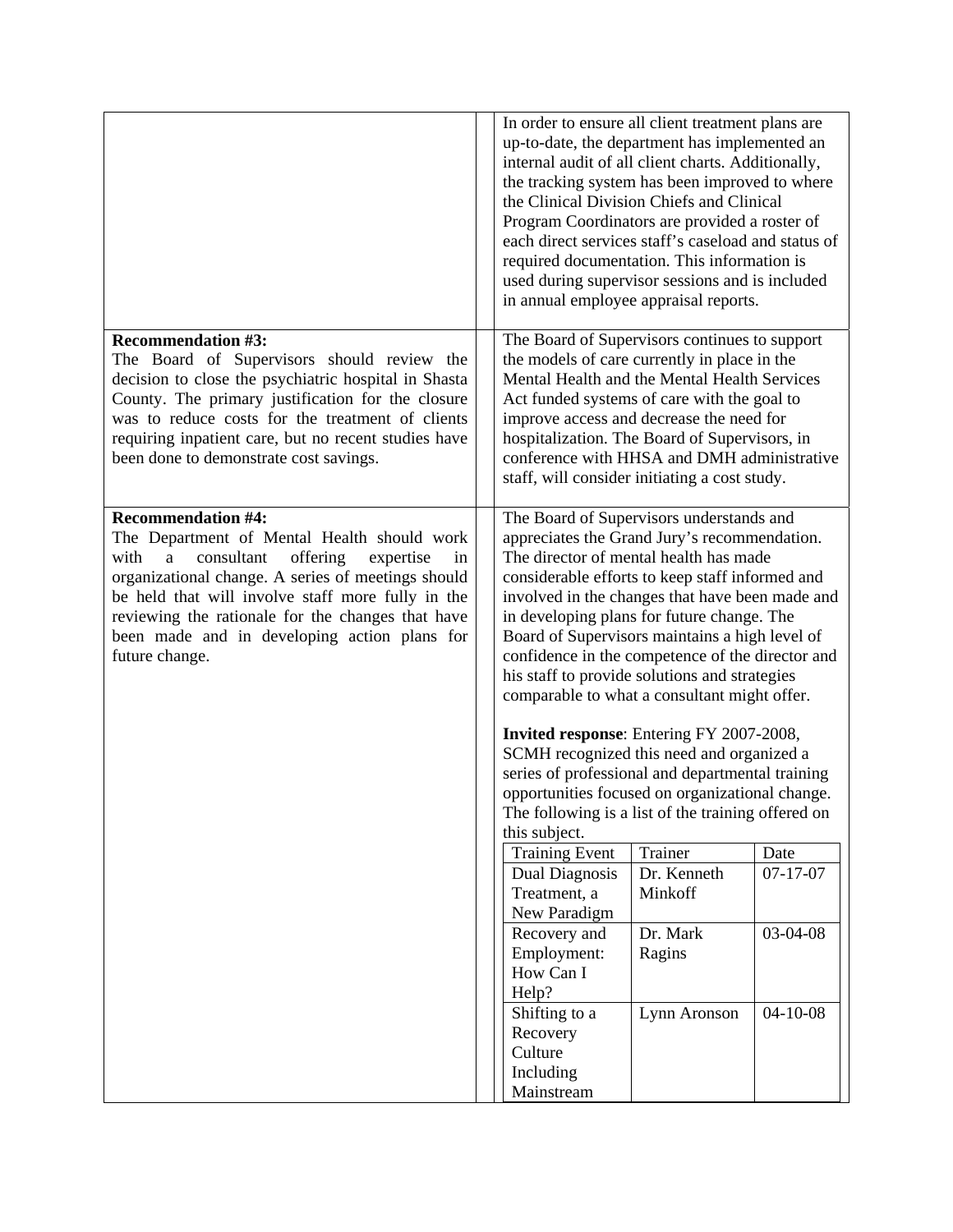| Employment<br>Roles                                                                                                                                                                                                                                                                                                                                                                                                                                                                                                                                                                                                                                                                                                                                                                                                                                                                                                                                                                                                                                                                     |
|-----------------------------------------------------------------------------------------------------------------------------------------------------------------------------------------------------------------------------------------------------------------------------------------------------------------------------------------------------------------------------------------------------------------------------------------------------------------------------------------------------------------------------------------------------------------------------------------------------------------------------------------------------------------------------------------------------------------------------------------------------------------------------------------------------------------------------------------------------------------------------------------------------------------------------------------------------------------------------------------------------------------------------------------------------------------------------------------|
| $05-01=08$<br>The Clients<br>Crossroads                                                                                                                                                                                                                                                                                                                                                                                                                                                                                                                                                                                                                                                                                                                                                                                                                                                                                                                                                                                                                                                 |
| Employment<br>Perspective                                                                                                                                                                                                                                                                                                                                                                                                                                                                                                                                                                                                                                                                                                                                                                                                                                                                                                                                                                                                                                                               |
| <b>Services</b><br>Supporting                                                                                                                                                                                                                                                                                                                                                                                                                                                                                                                                                                                                                                                                                                                                                                                                                                                                                                                                                                                                                                                           |
| <b>Education</b> and                                                                                                                                                                                                                                                                                                                                                                                                                                                                                                                                                                                                                                                                                                                                                                                                                                                                                                                                                                                                                                                                    |
| Employment                                                                                                                                                                                                                                                                                                                                                                                                                                                                                                                                                                                                                                                                                                                                                                                                                                                                                                                                                                                                                                                                              |
| Goals                                                                                                                                                                                                                                                                                                                                                                                                                                                                                                                                                                                                                                                                                                                                                                                                                                                                                                                                                                                                                                                                                   |
| $05 - 15 - 08$<br>Creating a<br><b>Bruce</b>                                                                                                                                                                                                                                                                                                                                                                                                                                                                                                                                                                                                                                                                                                                                                                                                                                                                                                                                                                                                                                            |
| Welcoming<br>Anderson                                                                                                                                                                                                                                                                                                                                                                                                                                                                                                                                                                                                                                                                                                                                                                                                                                                                                                                                                                                                                                                                   |
| Environment                                                                                                                                                                                                                                                                                                                                                                                                                                                                                                                                                                                                                                                                                                                                                                                                                                                                                                                                                                                                                                                                             |
| Rituals of<br>$06 - 12 - 08$<br><b>Bruce</b>                                                                                                                                                                                                                                                                                                                                                                                                                                                                                                                                                                                                                                                                                                                                                                                                                                                                                                                                                                                                                                            |
| Anderson<br>Resiliency:                                                                                                                                                                                                                                                                                                                                                                                                                                                                                                                                                                                                                                                                                                                                                                                                                                                                                                                                                                                                                                                                 |
| <b>How Leaders</b>                                                                                                                                                                                                                                                                                                                                                                                                                                                                                                                                                                                                                                                                                                                                                                                                                                                                                                                                                                                                                                                                      |
| Create and                                                                                                                                                                                                                                                                                                                                                                                                                                                                                                                                                                                                                                                                                                                                                                                                                                                                                                                                                                                                                                                                              |
| Sustain                                                                                                                                                                                                                                                                                                                                                                                                                                                                                                                                                                                                                                                                                                                                                                                                                                                                                                                                                                                                                                                                                 |
| Positive,                                                                                                                                                                                                                                                                                                                                                                                                                                                                                                                                                                                                                                                                                                                                                                                                                                                                                                                                                                                                                                                                               |
| Hopeful Work<br>Cultures                                                                                                                                                                                                                                                                                                                                                                                                                                                                                                                                                                                                                                                                                                                                                                                                                                                                                                                                                                                                                                                                |
| 12-05-07<br>Lynn Gurko<br>Recovery                                                                                                                                                                                                                                                                                                                                                                                                                                                                                                                                                                                                                                                                                                                                                                                                                                                                                                                                                                                                                                                      |
| Philosophy and                                                                                                                                                                                                                                                                                                                                                                                                                                                                                                                                                                                                                                                                                                                                                                                                                                                                                                                                                                                                                                                                          |
| History                                                                                                                                                                                                                                                                                                                                                                                                                                                                                                                                                                                                                                                                                                                                                                                                                                                                                                                                                                                                                                                                                 |
| community. These programs were presented in<br>an attempt to educate clients, family members,<br>community-based organizations, professional,<br>concerned citizens, and department staff on the<br>philosophical shift in treatment modalities from<br>providing mental health treatment in the locked<br>hospital setting to more of a prevention<br>community-based model.<br>As a result of these trainings, the Next Steps<br>Committee was organized by employees in July<br>of 2007. This committee was formulated to<br>study issues related to the implementation of<br>integrating mental health and substance abuse<br>services within the department. This open<br>committee has welcomed all department<br>participants and has taken a critical look at the<br>department's system of care. The committee is<br>currently finalizing a mission statement and has<br>actively consulted with Dr. Minkoff on issues<br>such as integration challenges, the importance of<br>staff and beneficiary input on the integration<br>process, and how to better engage and educate |
| staff on organizational change. The committee<br>has developed and is responding to a survey                                                                                                                                                                                                                                                                                                                                                                                                                                                                                                                                                                                                                                                                                                                                                                                                                                                                                                                                                                                            |
| assessing staff needs and organizational                                                                                                                                                                                                                                                                                                                                                                                                                                                                                                                                                                                                                                                                                                                                                                                                                                                                                                                                                                                                                                                |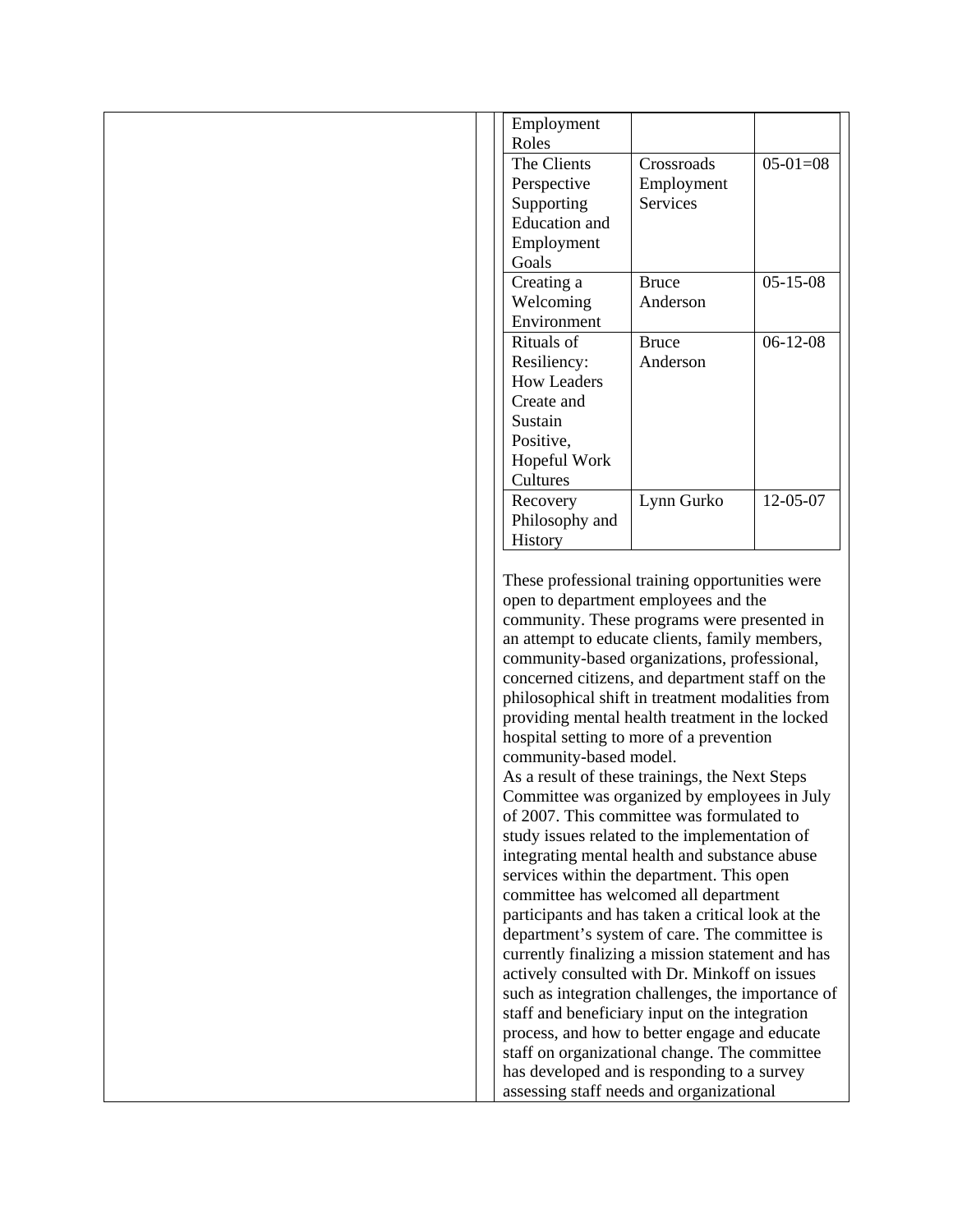| strengths/challenges, with the goal of              |
|-----------------------------------------------------|
| developing a department strategic plan.             |
| To ensure staff has the opportunity to provide      |
| input into overall system changes at SCMH,          |
| several meetings have been implemented over         |
| the past year that occur on a regular basis. These  |
| include:                                            |
| The Mental Health Director or Deputy Director       |
| is available every Monday from 12:30 to 1:00        |
| p.m. to discuss issues that are on the horizon and  |
| to answer questions that staff may have in a very   |
| informal setting. These meetings occur in the       |
| "Recovery Room" and are open to all staff.          |
| Morning Coffee meetings with the Director of        |
| Deputy Director are held on the first Thursday of   |
| each month, which is the morning after the          |
| Mental Health Board meeting takes place. These      |
| meetings are held to ensure that staff is aware if  |
| what was discussed with the Mental Health           |
| Board members. The meeting also provides an         |
| opportunity for each Division Chief to give an      |
| update on activities specific to their division,    |
| allows staff to ask questions and receive answers   |
| in an open forum, discuss rumors, and share any     |
| information they want with coworkers.               |
| Team leader meetings are held on a weekly           |
| basis. These meetings are attended by the           |
| respective Division Chiefs, Clinical Program        |
| Coordinators, and all Team Leads. Meetings are      |
| used to discuss pending changes, review clinical    |
| and administrative issues (eg. Providing            |
| information regarding staff treatment plan          |
| updates, billing issues, etc.), needed coverage for |
| time off, and other pertinent issues.               |
| POWER Team meetings are attended by all             |
| Clinical Division Chiefs, Program Managers,         |
| and Program Coordinators. These meetings are        |
| without either the Mental Health Director or        |
| Deputy Director being present and provide the       |
| opportunity for leadership staff to openly          |
| brainstorm and discuss issues/problems-             |
| /opportunities that are presenting themselves.      |
| Weekly meetings are held with each of the           |
| clinical staff classifications. These include       |
| meetings specific to Clinicians and Service         |
| Coordinators (Case Managers). Again, these          |
| meetings give staff the opportunity to openly       |
| discuss issues with their peers.                    |
| As a result of the actions taken by the             |
| Department to open communication between all        |
| levels of staff and to ensure staff has input into  |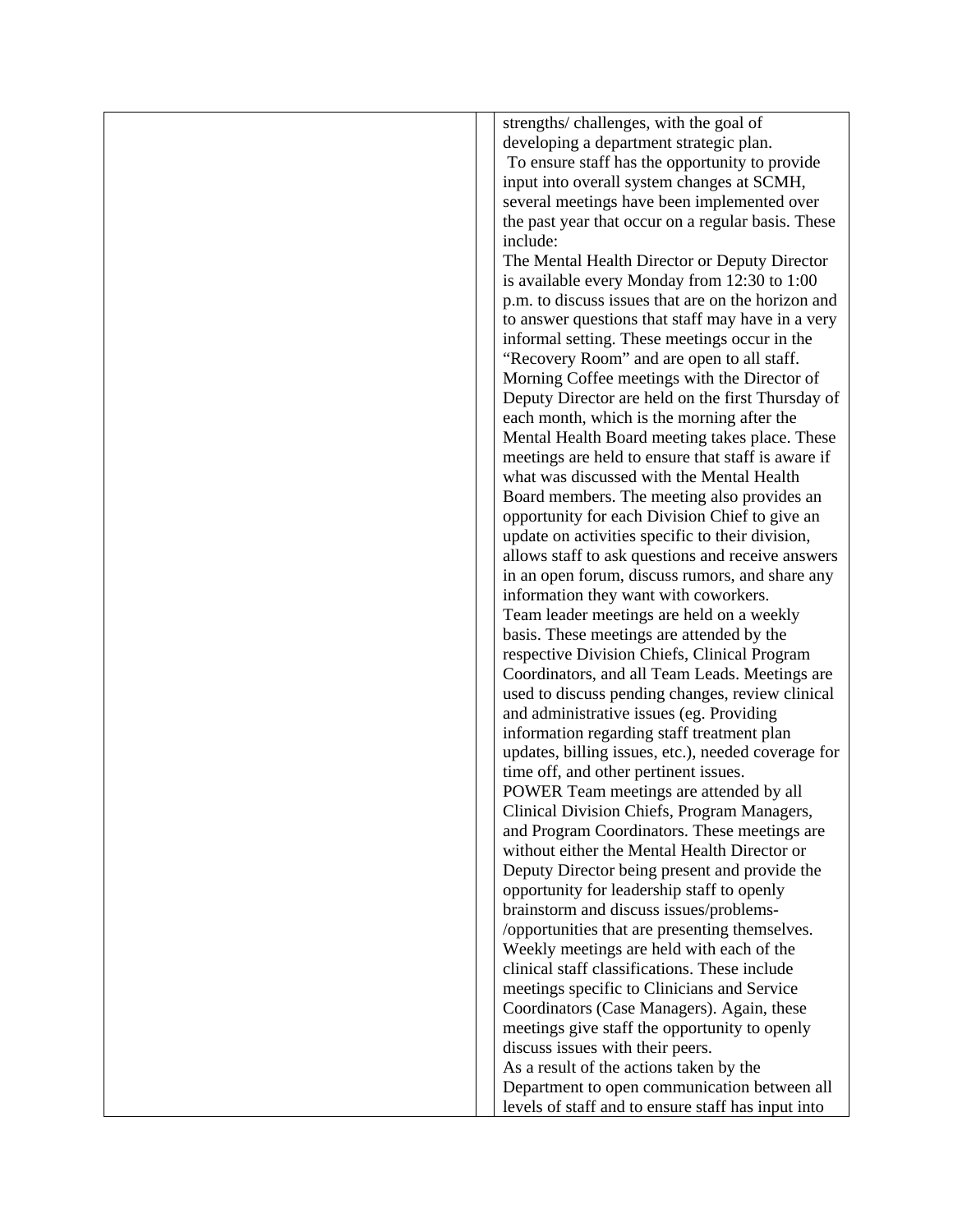|                                                                                                                                                                                                                                                                                                                                                               | system changes, it is felt that expenditure of<br>funds to hire a consultant for this purpose is not<br>needed at this time.                                                                                                                                                                                                                                                                                                                                                                                                                                                                                                                                                                                                                                                                                                                                                                                                                                                                                                                                                                                                                                                                                                                                                                                                                                                                                                                                                                                                                                                                                                                                                                                                                                                                                                                                                                                                                                                                      |
|---------------------------------------------------------------------------------------------------------------------------------------------------------------------------------------------------------------------------------------------------------------------------------------------------------------------------------------------------------------|---------------------------------------------------------------------------------------------------------------------------------------------------------------------------------------------------------------------------------------------------------------------------------------------------------------------------------------------------------------------------------------------------------------------------------------------------------------------------------------------------------------------------------------------------------------------------------------------------------------------------------------------------------------------------------------------------------------------------------------------------------------------------------------------------------------------------------------------------------------------------------------------------------------------------------------------------------------------------------------------------------------------------------------------------------------------------------------------------------------------------------------------------------------------------------------------------------------------------------------------------------------------------------------------------------------------------------------------------------------------------------------------------------------------------------------------------------------------------------------------------------------------------------------------------------------------------------------------------------------------------------------------------------------------------------------------------------------------------------------------------------------------------------------------------------------------------------------------------------------------------------------------------------------------------------------------------------------------------------------------------|
| <b>Recommendations: #5</b><br>The Department of Mental Health should re-assess<br>the value of the STAR program. The department<br>should either restructure the program to attract<br>more clients or utilize the considerable funds<br>provided by the MHSA for other projects that will<br>better serve the needs of the mentally ill in Shasta<br>County. | The Board of Supervisors concurs and is pleased<br>that an assessment of the Shasta Triumph and<br>Recovery (STAR) program has already been<br>done by the Department of Mental Health and<br>changes have been made to the program. It is<br>significant to note that at the time of the review<br>by the Grand Jury, this program had only been<br>operating for approximately six months and was<br>not fully staffed. Much of the appearance of<br>underutilization may be due to these factors.<br>In response to the recommendation to shift the<br>funds used for the STAR program to other<br>projects that will better serve the needs of the<br>mentally ill in Shasta County, the Board of<br>Supervisors agrees in concept to utilizing these<br>funding sources to best serve the needs of the<br>mentally ill, however, funding is through an<br>approved MHSA Community Services and<br>Supports Plan (CSS) that was developed with<br>considerable community input and fifty percent<br>of these MHSA CSS funds must go to<br>individuals who are "Full Service Partners." This<br>program is provided through a "Full Service<br>Partnership," of which there are no other<br>programs similar to this in Shasta County at this<br>time.<br><b>Invited response:</b> The Department agrees with<br>the Grand Jury recommendation and has<br>conducted a thorough assessment of the STAR<br>program. To date, several changes have been<br>implemented in how this program provides<br>services to "Full Service Partners" (the priority<br>population identified in the Mental Health<br>Services Act). Ongoing evaluation of this<br>program will continue during FY 2008-2009. It<br>should be noted that a minimum of 50% of the<br>MHSA Community Services and Support funds<br>must be spent on the provision of services to the<br>population that the STAR program serves.<br>Some of the changes that have occurred since<br>the Grand Jury reviewed this program are as |
|                                                                                                                                                                                                                                                                                                                                                               | follows:<br>• Placed supervision of the program under the<br>Adult System of Care Division Chief and<br>relocated the team's offices to the Crisis<br>Residential and Recovery Center.                                                                                                                                                                                                                                                                                                                                                                                                                                                                                                                                                                                                                                                                                                                                                                                                                                                                                                                                                                                                                                                                                                                                                                                                                                                                                                                                                                                                                                                                                                                                                                                                                                                                                                                                                                                                            |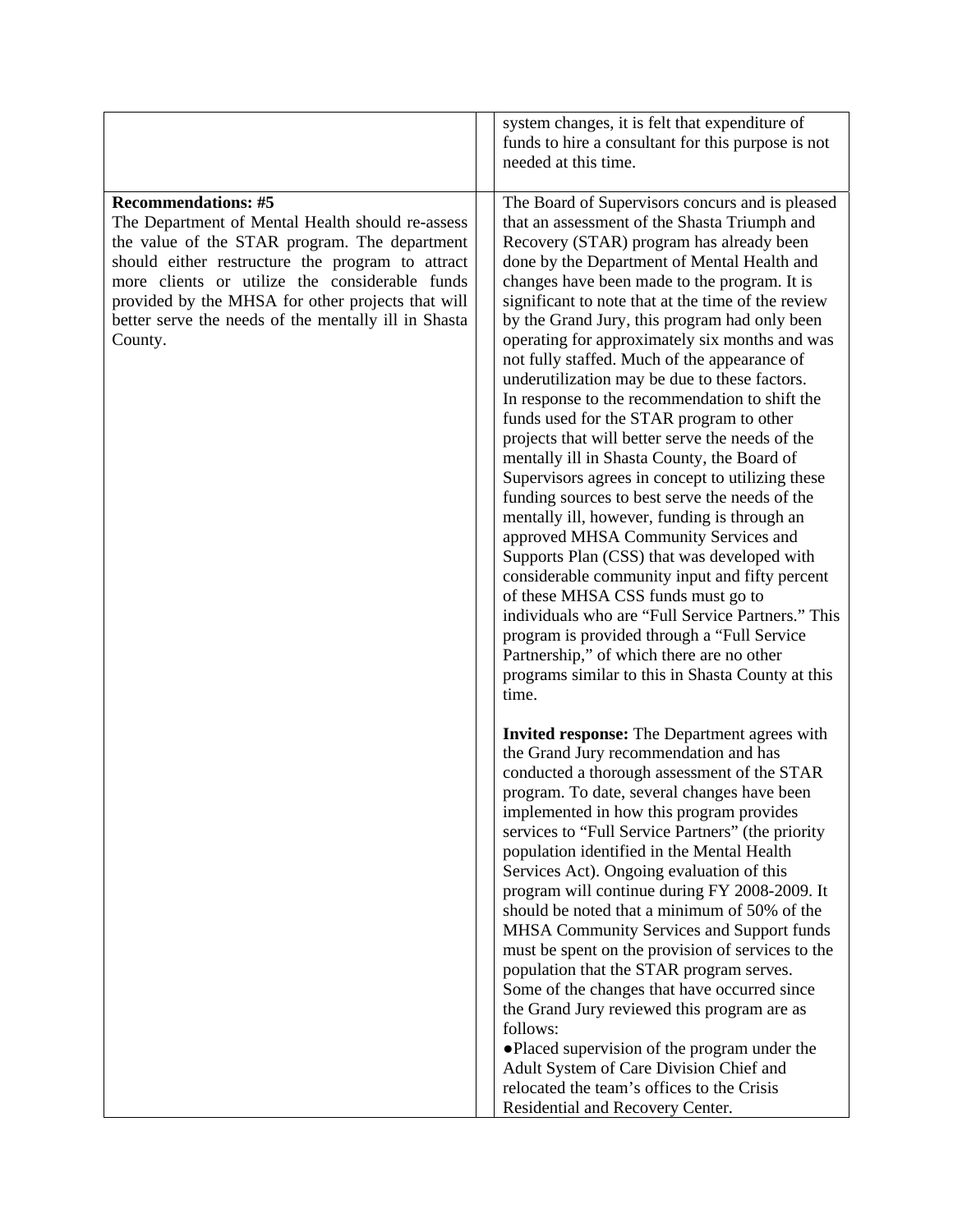| •Contracted with Hill Country Community           |
|---------------------------------------------------|
| Clinic and Shasta Community Health Clinic to      |
| ensure individuals suffering from mental illness  |
|                                                   |
| receive integrated primary care and mental        |
| health care.                                      |
| • Contracted with Northern Valley Catholic        |
| Social Service/Second Home for the                |
| establishment and operation of a Wellness and     |
| Recovery Center in Redding.                       |
| •Contracted with Hill Country Community           |
| Clinic for Wellness and Recovery Center           |
| Services in the intermountain region.             |
| •Contracted with Tri-County Community             |
| Network for employment and housing assistance     |
| in the intermountain region.                      |
| Although the above contracted services are        |
| funded through MHSA, they are not limited to      |
| full service partners, and have increased the     |
| mental health services available to the           |
| community at large.                               |
| Additionally, an MHSA Plan Update has been        |
| submitted to the State Department of Mental       |
| Health that will allow for the continued          |
| operation of the Crisis Stabilization Service and |
| Crisis Residential and Recovery Center. Each of   |
| these programs provides critical services to      |
| individuals suffering from mental illness.        |
|                                                   |
|                                                   |

### **Method of Inquiry**

The Grand Jury conducted the following interviews:

- Director, Shasta County Director of Mental Health, Drug and Alcohol Services
- Director, Shasta County Health and Human Services Agency
- Clinical Division Chief, Adult System of Care
- Clinical Division Chief, Local Interagency Network for Children and Family Services (LINCS) Program
- Two licensed mental health clinicians
- Clinical Program Coordinator, Adult Services
- Two Ph.D. Psychologists
- A registered nurse
- Former Clinical Division Chief, Adult System of Care
- Member of the Shasta County Mental Health Board
- President, Shasta County chapter of National Alliance on Mental Health (NAMI)
- Owner of a residential facility that provides housing for mental health clients

The Grand Jury reviewed the following documents:

- "Evaluation of State County MHSA Three Year Expenditure Plan", by the Mental Health Services Oversight and Accountability Commission, May 12, 2006
- Shasta County Mental Health Department Organizational Chart 2007-08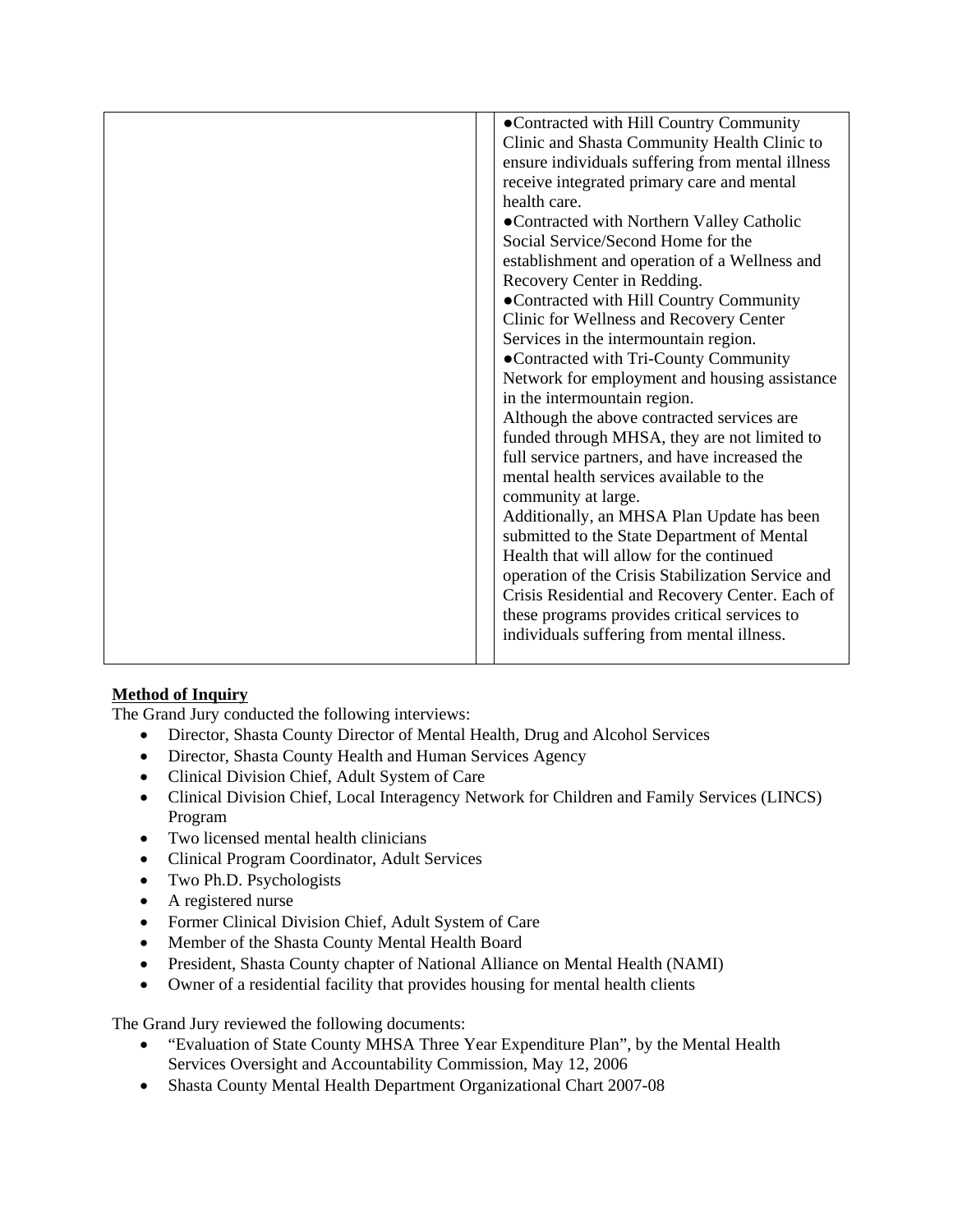- Mental Health Budget Unit 410, by Marta McKenzie, Interim Director of Mental Health (excerpt from Shasta County Final Budget, FY 2006-07)
- Shasta County Mental Health Services Act (MHSA) Community Services and Supports (CSS) Implementation Report, July 1 through December 31, 2006
- Text of the Mental Health Services Act
- Shasta County Mental Health Plan, Quality Improvement Work Plan, FY 2006/07
- Fiscal Year 2007-08 Mid-Year Report, Shasta County Administrative Office
- "Shasta County Mental Health System Failing", a newspaper article by Tim Heardon, Redding.com, September 23, 2007
- Mental Health Department Budget, FY 2007-08
- County of Shasta Class Specification Bulletin for the Director of Mental Health Services
- Client Treatment Plan, Adult System of Care Policy and Procedure, Shasta County Mental Health
- Current and prior intake and evaluation forms used for Adult System of Care
- "Agreement with North Valley Catholic Social Services for Wellness and Recovery Program", report to the Shasta County Board of Supervisors from Department of Mental Health, January 22, 2008
- "Consider options to improve recruitment of Mental Health Medical Professionals", report to the Shasta County Board of Supervisors from Health and Human Services Agency—Mental Health, November 27, 2007
- Shasta County Grand Jury Final Report 2004/05
- "Recovery: Changing From a Medical Model to a Psychosocial Rehabilitation Mode" by Mark Ragins, M.D.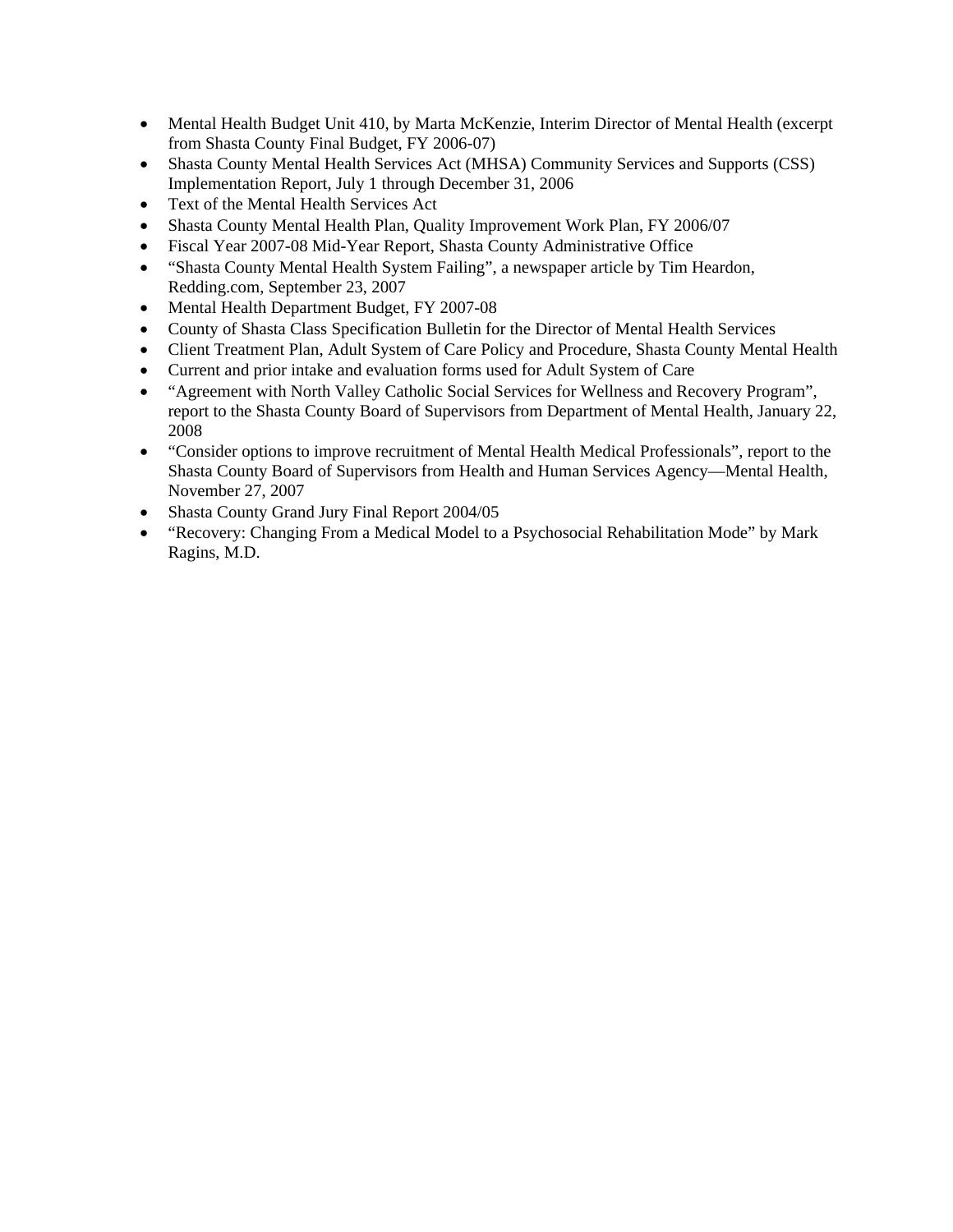**2007-2008 Shasta County Grand Jury Report Report submitted to the agency on: July 7, 2008** 

# **Shasta County Planning Division**

## *Planning and Politics—Do they mix?*

Shasta County Planning Division 1855 Placer Street Suite 103 Redding, CA 96001 (530) 225-5532

From a time when our forests were vast and seemed impenetrable: **"**What will the ax man do when they have cut their way from sea to sea?" --James Fennimore Cooper in The Last of the Mohicans.

Our cultural and societal traditions have undergone great change. Over thousands of years the values, beliefs and ways of life of the native peoples held sway in our area. With the influx of explorers and trappers in the early part of the nineteenth century and the later population growth caused by the gold rush miners and settlers, attitudes toward land ownership and land use began to change. Natural resources seemed to be limitless and often little thought was given to the long-range consequences of commercial enterprises on our environment. Even today we see the results of gold dredges, copper mining and smelting in Shasta County. Debate continues over the impact of modern logging techniques and concerns about urban sprawl. The desire to protect and expand our way of life in the county and changes in state law have led to more regulation over business and residential growth. Frequently decisions about the use of land are fraught with controversy.

Currently, planning in the unincorporated areas of the county is the responsibility of the Planning Division of the Shasta County Department of Resource Management, the county's Planning Commission and, ultimately, the Board of Supervisors. (The cities of Anderson, Redding and Shasta Lake have their own planning departments and commissions.).

### **Summary:**

The Shasta County Grand Jury investigated citizens' concerns and a written complaint related to the processing of planning applications to the Shasta County Department of Resource Management Planning Division for housing tract developments with four or more residential units. The complaint pointed to perceived deficiencies in the application of the requirements of the California Environmental Quality Act (CEQA), especially in the determination of Mitigated Negative Declarations (MND) and Negative Declarations (ND) in Environmental Initial Study, and problems in the notice procedure for Planning Commission hearings. Recent housing tract developments were the primary focus of this Grand Jury investigation.

The planning and application processes have evolved during the recent past. Shasta County's General Plan and Zoning Plan have been developed and adopted by the Board of Supervisors with input from many citizens and other groups looking thoughtfully at current and future development.

At the planning office, applicants may ask for and receive professional staff assistance with the application process, which includes completing a Master Application Form and the appropriate supplemental forms. Planning Division personnel offer advice to help the applicant minimize costs, complications, and the time necessary to obtain project approval.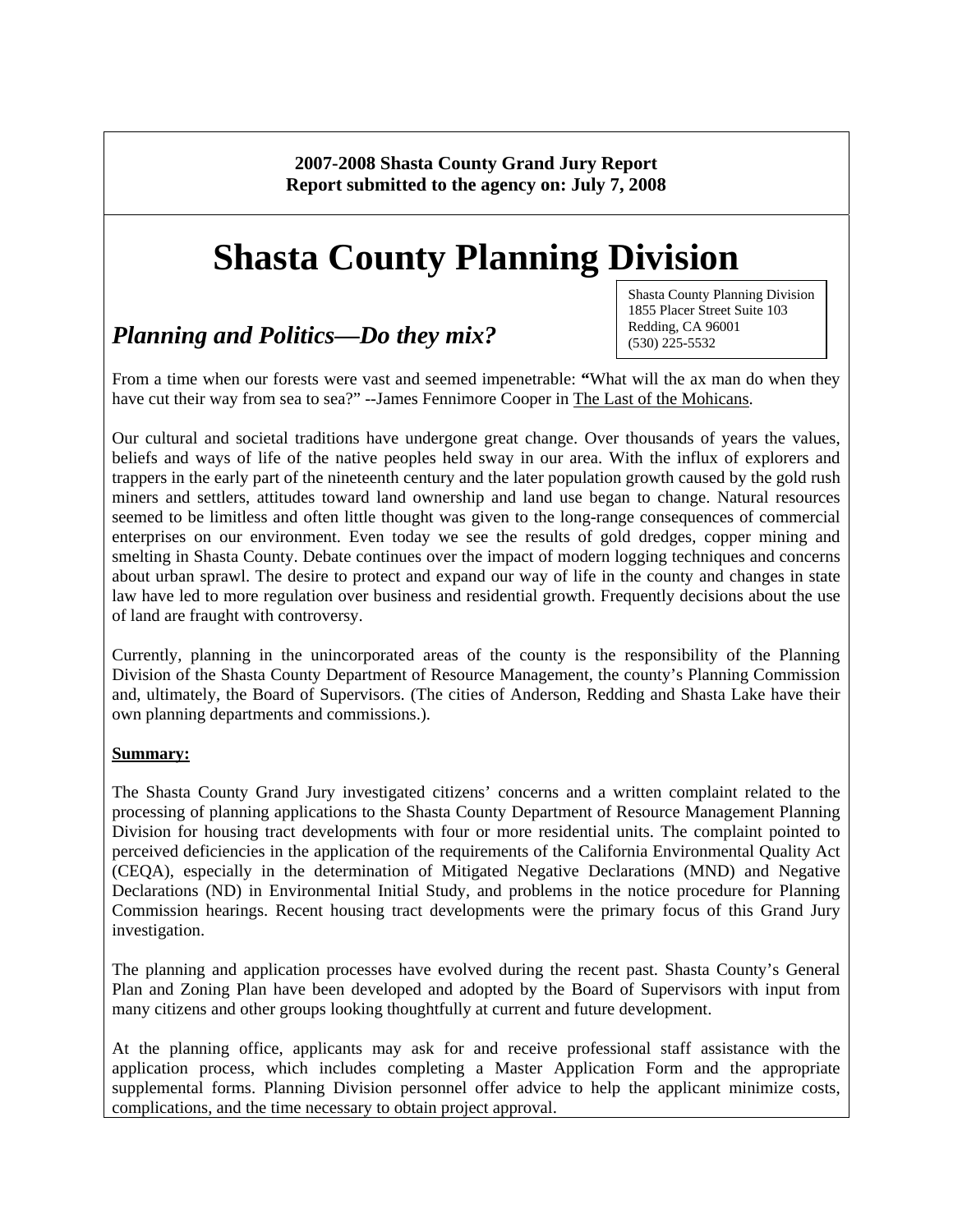Applications for subdivision development projects require additional documents which may include:

- Tentative maps of the proposed subdivision and surrounding area.
- Other documents, such as a grading plan, geological studies, drainage and flood control information, a noise analysis, or a water availability study.
- Application copies being sent to other administrators. Copies of the map and related documents can be circulated to the County Fire Department, the Environmental Health Division, the Public Health Department and to other county departments and referral agencies including state Fish and Game, United States Forest Service, state Water Quality Control Board and others as the director determines appropriate.
- CEQA review. After the submission of the documents, an interdepartmental review is completed and a staff report is prepared.

The passage of the California Environmental Quality Act (CEQA) brought significant changes to the process of Shasta County planning and development. CEQA was adopted in 1970 and was intended to inform governmental decision-makers and the public about potential environmental effects of a proposed project. CEQA required that Shasta County, identify ways to reduce adverse impacts, offer alternatives to the project, and disclose to the public why a project was approved.

CEQA applies to projects undertaken by, funded by, or requiring an issuance of a permit by a public agency.

Following the three Stages of the CEQA review process, the lead agency determines:

- If CEQA applies to a particular activity.
- If CEQA applies, does the activity have significant environmental effects? If so, then the agency must conduct an "Environmental Initial Study" to assist it in assessing environmental effects, and initiate consultation with other public agencies, such as the California Department of Fish and Game, and the Air Quality Review Board. If, based on the Initial Study, the agency finds no substantial evidence of environmental impact the agency may adopt a "Negative Declaration" indicating that the project will have no significant environmental effect. It may also opt for a "Mitigated Negative Declaration" which recognizes an environmental issue for which measures are proposed to lessen its adverse impact.
- If the administrative record before the agency contains substantial evidence that the project may have a significant effect on the environment, the agency cannot adopt a negative declaration or a mitigated negative declaration; it must go on to the third stage in the CEQA process, preparation and consideration of an Environmental Impact Report (EIR).

Beginning with the application, the county project planner works with the applicant to address CEQA criteria. The project planner helps the applicant resolve problems and avoid roadblocks which may occur with the completion of the Environmental Initial Study (EIS). The Initial Study Checklist rates a project as to whether it may have potentially significant environmental effects, negative impact with mitigation, or little or no environmental impact.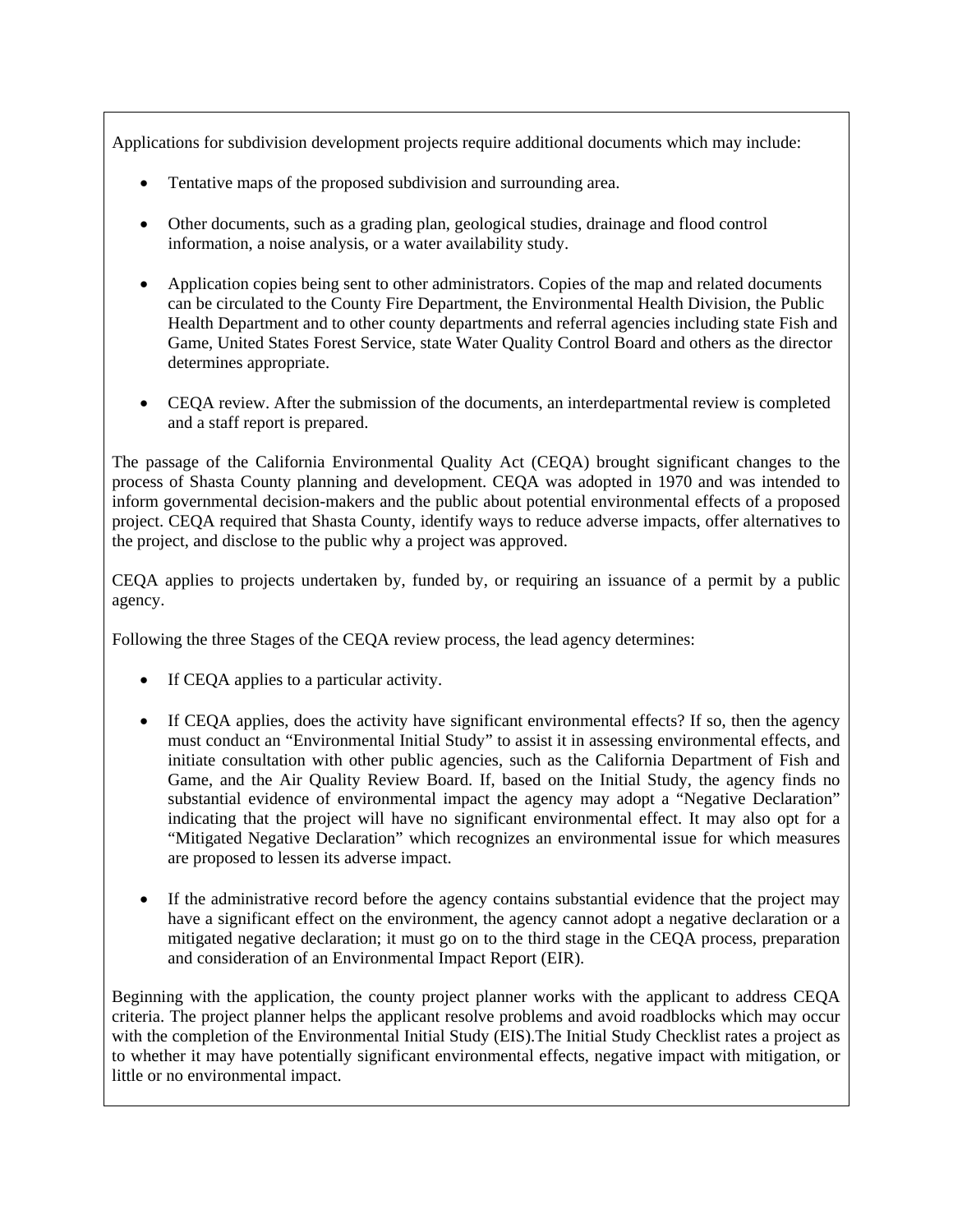#### Each Initial Study Checklist indicates environmental impact in the following areas:

- **Aesthetics** e.g. scenic adverse effects, visual quality of the site, light or glare effecting day or nighttime views.
- **Agriculture Resources** e.g. loss of prime farmland, zoning conflicts or a Williamson Act contract, conversion of farmland to non agricultural use.
- **Air Quality** e.g. follows air quality plan, violates air quality standards, increases pollutants, or exposes sensitive receptors to pollutant concentrations and objectionable odors.
- **Biological Resources** e.g**.** habitat effects on specific species, riparian habitat, or designated wetlands defined by the Clean Water Act, interference with the movement of migratory fish or wildlife species or conflict with habitat conservation plans.
- **Cultural Resources** e.g. adverse changes in historical resource, adverse effect on archaeological or paleontological resources, disturb human remains.
- **Geology and Soils** e.g. adverse effects from faults, seismic dynamics, expansive soils, soils incapable of supporting septic systems.
- **Hazards and Hazardous Materials** e.g. transport, accident conditions causing release, site contains listed hazardous materials, airport safety zones, private airstrip hazards, interference with emergency response, wildland fires danger.
- **Hydrology and Water Quality** e.g. water quality or waste discharge requirements, ground water supply, erosion or siltation on or off site, flooding on or off site, storm water drainage pollution, flood hazard areas and exposure to risk, inundation by seiche, tsunami, or mudflow.
- **Land Use and Planning** e.g**.** divide a community, conflict with land use plan or policy, conflict with habitat conservation plan.
- **Mineral Resources** e.g**.** loss of mineral resource, loss of local mineral recovery site on a local plan.
- **Public Services** e.g**.** adverse impacts on fire and police protection, schools, parks or other facilities.
- **Noise** e.g. levels in excess of standards, ground borne noises or excessive vibrations, temporary or periodic increase in noise levels, airport or airstrip use noise.
- **Population and Housing** e.g**.** substantial population growth, displace large numbers of existing housing or substantial numbers of people.
- **Recreation** e.g**.** negative effect of increase use of parks, construction or expansion of parks or facilities with negative effects on surroundings.
- **Transportation/Traffic** e.g**.** congestion on roads, exceed level of road service standard, increase traffic hazards, negative changes in air traffic patterns, emergency access, adequate parking capacity, conflict with alternative transportation e.g. bus turn outs, bike racks.
- **Utilities and Service Systems** e.g**.** wastewater treatment, requires expansion of existing water and waste water facilities, requires new storm drain construction, sufficient water supplies, solid waste disposal and regulations.
- **Mandatory Findings of Significance** e.g. potential for degrading environment, effect fish or wildlife habitat and species, endangered plants, cumulative effects, adverse environmental effects on human beings.

The planning department determines the need for an EIR after the CEQA compliant Initial Study is completed. The EIR is an in-depth investigation and evaluation of current or future negative consequences to the health or sustainability of the physical environment that may result from proposed development projects. The EIR is developed by the lead agency or by an expert in the relevant field of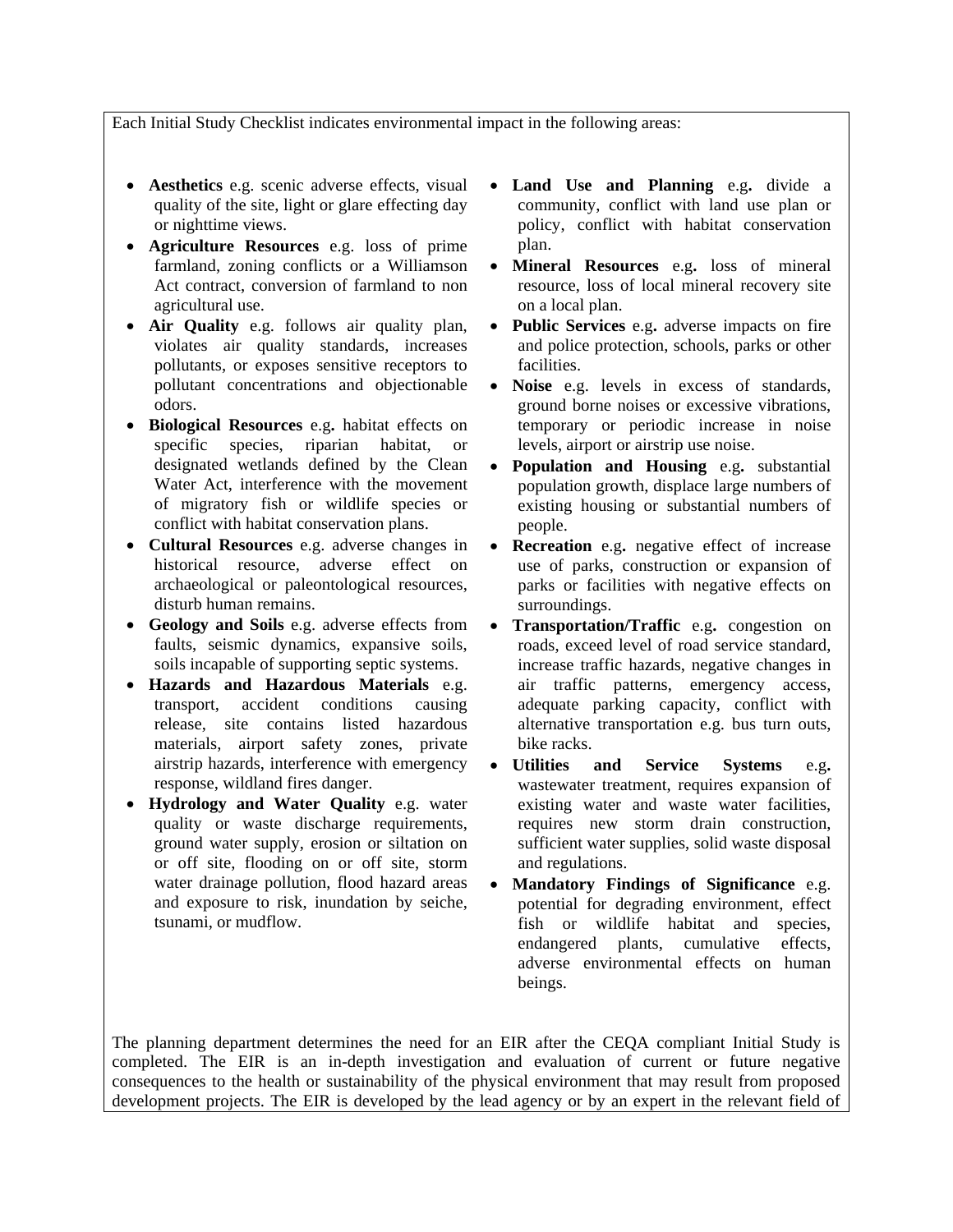environmental science. Shasta County EIR regulations are in alignment with mandated Federal and State environmental protection statutes. The cost of producing an EIR is the financial responsibility of the developer of the proposed project.

Before an agency adopts either a Negative Declaration or a Mitigated Negative Declaration, it must give public notice of its intent to do so. It must make the proposed ND/MND available to the public and to certain other interested public agencies for a specified period of review and comment. CEQA requires that reasonable comments or concerns by citizens be considered in determining whether to adopt a negative declaration. At the end of the planning process, after a developer and the Planning Division have prepared the Environmental Initial Study public notice is provided. In the "legal notices section" of a newspaper, notice is given 20 days prior to Planning Commission's public hearing on the ND/MND determination. Written notice is given to landowners within 300 feet of a proposed project. If there is a "fair or reasonable argument" contesting the findings, CEQA compels further study or an EIR.

After working with an applicant, sometimes up to four or five years with time extensions, the Planning Division determines whether the project conforms to the county General Plan and may or may not recommend approval. The Shasta County Planning Commission generally follows the recommendation of the Planning Division. The Board of Supervisors makes the final determination and may even approve a project which is likely to result in significant environmental effects in cases where they determine that the value of the project to the public outweighs the environmental impact (as with a hospital in a wetland area). However, County Board of Supervisor project decisions may be challenged in court by an individual or groups with the financial resources to pursue this avenue.

| <b>Findings and Recommendations</b>                                                                                                                                                                                                                                                                                                                                                                                                                                                                                                                                   | <b>Shasta County Board of Supervisors</b> |
|-----------------------------------------------------------------------------------------------------------------------------------------------------------------------------------------------------------------------------------------------------------------------------------------------------------------------------------------------------------------------------------------------------------------------------------------------------------------------------------------------------------------------------------------------------------------------|-------------------------------------------|
| Findings $#1$ :<br>County Resource Management<br>The<br>Shasta<br>Department has a lengthy, thorough and orderly<br>process for the evaluation of proposed projects                                                                                                                                                                                                                                                                                                                                                                                                   | No response required                      |
| which relies on much scientific evidence. Although<br>we found no apparent political bias, it must be<br>recognized that ultimately planning decisions are a                                                                                                                                                                                                                                                                                                                                                                                                          |                                           |
| part of the political process since the Board of<br>Supervisors holds the final decision-making<br>authority.                                                                                                                                                                                                                                                                                                                                                                                                                                                         |                                           |
| Finding $#2$ :<br>Based on information provided in interviews, the<br>Grand Jury found that planners occasionally vary in<br>their application of Environment Initial Study<br>checklists. The variance is due in part to the<br>subjective nature of some of the initial study<br>categories (such as Aesthetics or Cultural<br>Resources). Most items on the checklist tend to be<br>very complex, and there are few definitive<br>standards for determining significant impact.<br>Planning agencies attempt to maintain consistency<br>in subjective evaluations. | No response required                      |
| Finding $#3$ :<br>Few development projects in Shasta County are                                                                                                                                                                                                                                                                                                                                                                                                                                                                                                       | No response required                      |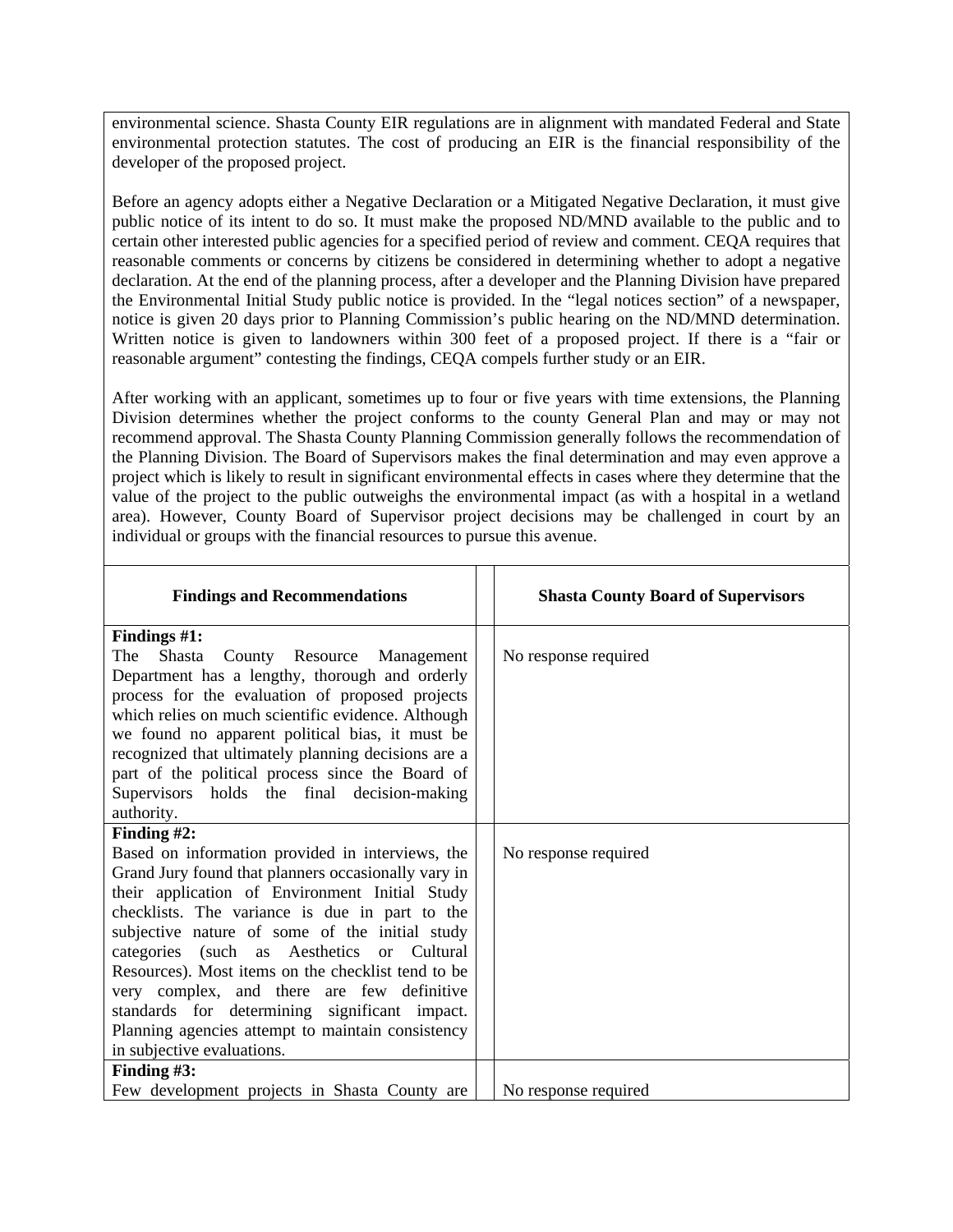| required to have a completed Environmental            |                                                    |
|-------------------------------------------------------|----------------------------------------------------|
| Impact Report. To some citizens this lack of an EIR   |                                                    |
| requirement is an indication that the developers      |                                                    |
| "always get what they want" and that little           |                                                    |
| regulation actually takes place. To others, this lack |                                                    |
| indicates that the planning process works well,       |                                                    |
| since most of the undesirable aspects of a proposed   |                                                    |
| project are removed or lessened during the            |                                                    |
| interaction between the planner and the developer,    |                                                    |
| eliminating the need for an EIR.                      |                                                    |
| Finding #4:                                           |                                                    |
| CEQA requires that "fair arguments" or concerns       | No response required                               |
| of citizens be considered in determining whether to   |                                                    |
| adopt a negative declaration or mitigated negative    |                                                    |
| declaration on a project. According to interviewees,  |                                                    |
| the CEQA requirements which include written           |                                                    |
| notification of property owners within 300 feet and   |                                                    |
| the publishing of public notice in local newspapers   |                                                    |
| 20 days prior to the Planning Commission hearing      |                                                    |
| may not allow enough time and opportunity for         |                                                    |
| citizens and interested public groups to study and    |                                                    |
| comment on project proposals. Since most of the       |                                                    |
| unincorporated area of the county is rural and often  |                                                    |
| sparsely populated, the written notification often    |                                                    |
| does not reach all of those who may be affected by    |                                                    |
| a housing project in their area. And since a "fair    |                                                    |
| argument" may require additional scientific study,    |                                                    |
| the minimum time period might not be sufficient.      |                                                    |
| <b>Recommendation 1:</b>                              | The Board of Supervisors concurs with the          |
| In order to improve consistency in the application    | recommendation and finds that the Department       |
| of environmental standards the county should          | of Resource Management strives to achieve          |
| improve training for Planning Division staff on       | consistency in the application of environmental    |
| CEQA requirements and the EIS process.                | evaluation and mitigation standards for projects.  |
|                                                       | Each initial study is reviewed by senior staff and |
|                                                       | the Assistant Director prior to publication to     |
|                                                       | ensure that the analysis is thorough and           |
|                                                       | scientifically sound, and that recommended         |
|                                                       | mitigation measures are reasonable, feasible and   |
|                                                       | consistent with measures applied to other          |
|                                                       | projects with similar environmental effects. The   |
|                                                       | Department has and will continue to provide        |
|                                                       | training for planning staff, as the budget allows  |
|                                                       | and as land use and environmental law evolves.     |
|                                                       | Division Management will continue to monitor       |
|                                                       | initial studies and final environmental            |
|                                                       | documents for consistency.                         |
|                                                       |                                                    |
| <b>Recommendation 2:</b>                              |                                                    |
| Due to the rural nature of much of Shasta County,     | The Board of Supervisors partially disagrees       |
| Division<br>Planning<br>and<br>the<br>Planning<br>the | with this recommendation as the Planning           |
| Commission should provide a lengthier and more        | Division and Planning Commission must adhere       |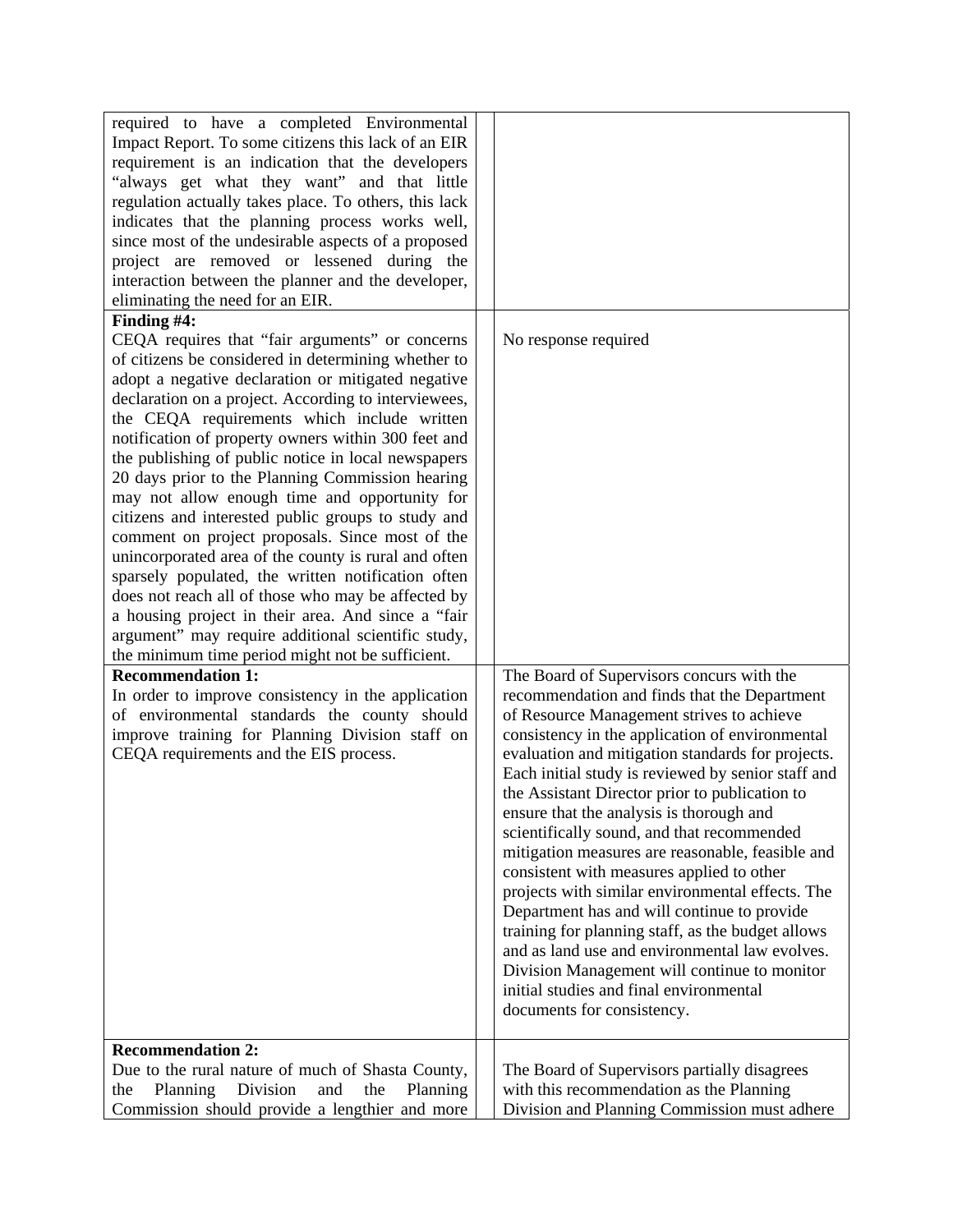extensive notification process for public review and comment on Negative Declarations and Mitigated Negative Declarations and Environmental Impact Report determinations. The Planning Division and Planning Commission should extend the time allowed for response. They should also extend the geographic area of notification depending on the population density. An extended review process would allow concerned citizens adequate time to respond to proposed planning recommendations.

to mandated regulatory guidelines. The Board of Supervisors finds that the law requires that for most projects subject to public hearing, the approving agency must notify property owners within 300 feet of the project site by direct mail, and publish a brief public notice in the newspaper. The Planning Division may under certain circumstances, extend the boundary of the direct mail notice to properties beyond the 300-foot requirement (for example, to include properties along a proposed access road). The Division will give additional consideration to expanding the geographic area of notification for projects in the more rural portions of the unincorporated county. With regard to the time allotted for public review, the California Environmental Quality Act (CEQA) and the Permit Streamlining Act prescribe specific minimum and maximum time frames for project review, public comment and action by the approving agency. The lead agency must carefully balance the need for informed public participation with the requirement that projects be processed within the time limits established by law.

### **Method of Inquiry:**

The Grand Jury interviewed:

- Citizen Complainant
- Shasta County Department of Resource Management Director
- Shasta County Department of Resource Management Assistant Director
- Shasta County Environmental Health Division Director
- City of Anderson Planning Director
- Shasta County Planning Commissioner
- Shasta County Planning Division Planner
- City of Shasta Lake Project Manager
- Independent Hydrologists
- Attorney-at-Law with knowledge of the CEQA process

The Grand Jury reviewed the following:

- Residential Subdivision Environmental Study Initial Study Checklists
- Hydrology Studies
- Correspondence to the Planning Commission and Department of Resource Management
- Well Surveys
- Well logs
- Planning Commission Minutes
- Legal briefs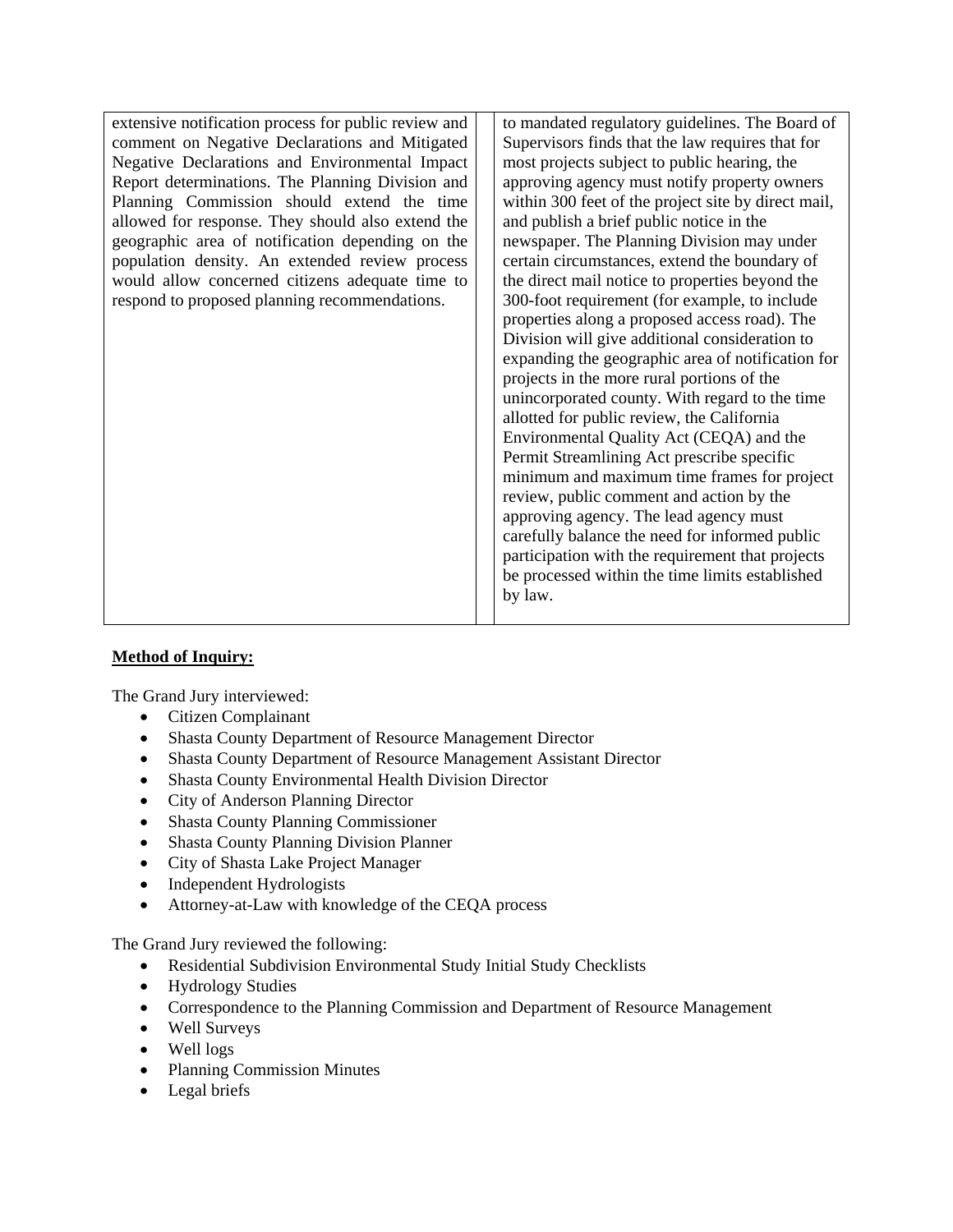- Title 14 California Code of Regulations, Chapter 3, (Guidelines for Implementation of the California Environmental Quality Act, 15064.7)
- <http://www.co.shasta.ca.us/departments/resourcemgmt/drm/>
- Various CEQA and related searches on the Internet

The Grand Jury visited:

• Planning Division Office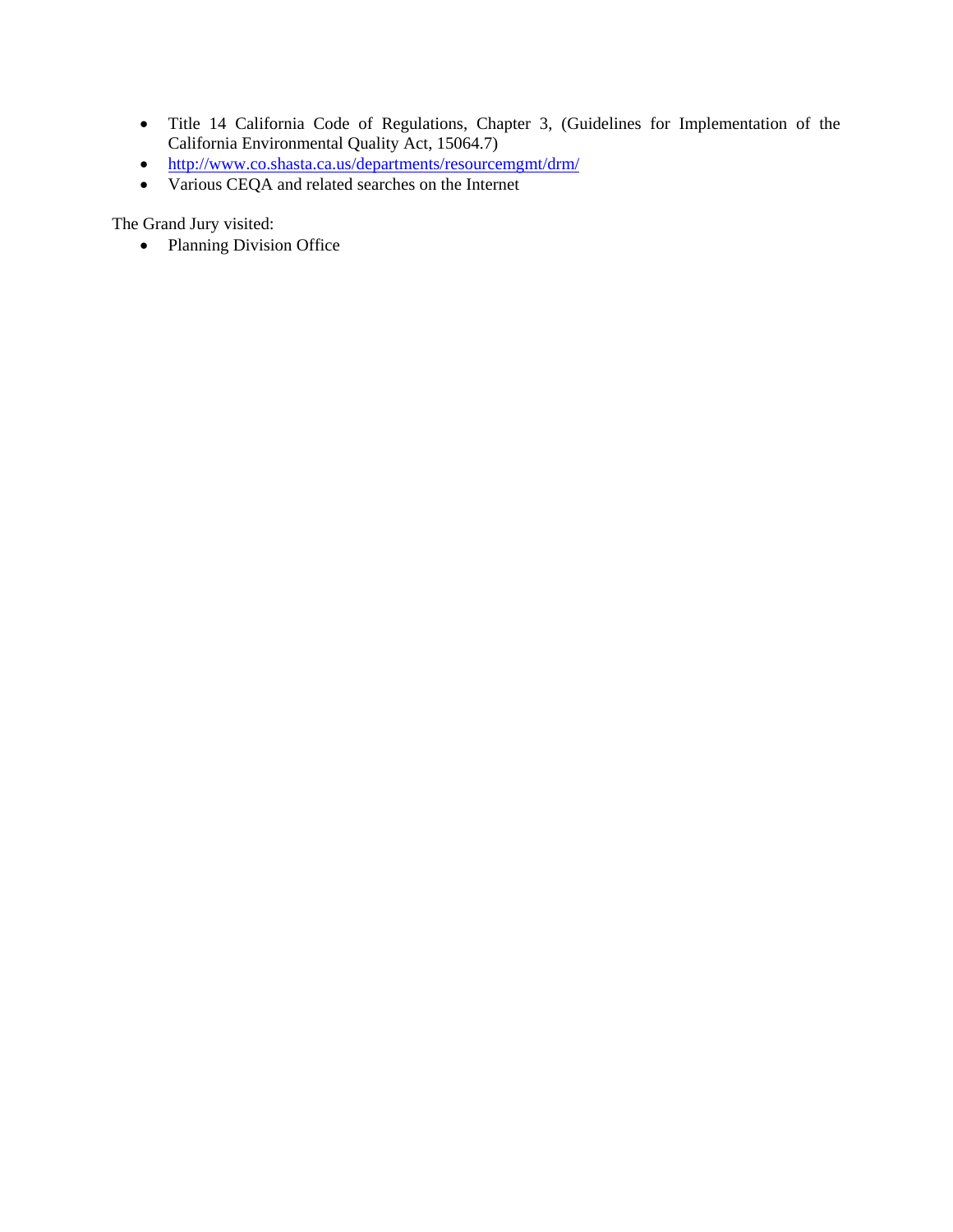# **Shasta County Office of the Sheriff**

# *Shasta County Sheriff's Boating Unit*

Shasta County Office of the Sheriff 1525 Court Street Redding, CA 96001 (530) 245-6075

### **Summary:**

Locals and tourists alike enjoy North State waterways and, with over 400 miles of continual shoreline, Shasta Lake is one of the most popular lakes in the State of California for recreational boating, fishing, camping and swimming. Shasta County hosts more than 200,000 visitors who recreate on its lakes, rivers and reservoirs during the tourist season between May and September.

These visitors bring money into the local area. The U.S. Forest Service reports regarding overall activity on Shasta Lake for the year 2006 show that:

- federal campgrounds brought in roughly \$725,000
- marinas earned \$36 million
- the largest 25 fishing tournaments grossed fee receipts of \$428,760.

As the responsible agency, the U.S. Department of Interior, Bureau of Reclamation, delegates law enforcement on certain lakes and reservoirs to the Shasta County Sheriff's Office. The Shasta Trinity National Forest Unit of the U.S. Forest Service is responsible for law enforcement on federal lands surrounding the area's lakes. The National Park Service enforces the law, including boating safety, throughout the Whiskeytown Lake Recreational Area.

The Shasta County Sheriff's Boating Safety Unit is responsible for eight waterways: Shasta Lake, McCloud Reservoir, Lake Britton, Big Lake, Pit River, Fall River, Keswick Reservoir, and 28 miles of navigable water on the Sacramento River. The boating unit staff consists of a full-time sergeant, three full-time deputies, and 20 seasonal/extra help limited duty officers. These officers receive specialized training and education in boat handling and maritime laws. They are responsible for law enforcement on these waterways with the assistance of the Coast Guard Auxiliary and citizen volunteers. Shasta County has the only full-time boating mechanic in California who is a deputy sheriff working on law enforcement boats. This mechanic also provides emergency assistance to private boats. The boating season is in full-swing beginning in May and extends through the month of September.

The large number of visitors to Shasta County contributes to the dangers inherent in water recreation. Boating accidents include, but are not limited to, passengers falling overboard or being hit by motors/propellers, boats colliding with other vessels or underwater obstacles, and swamping/flooding.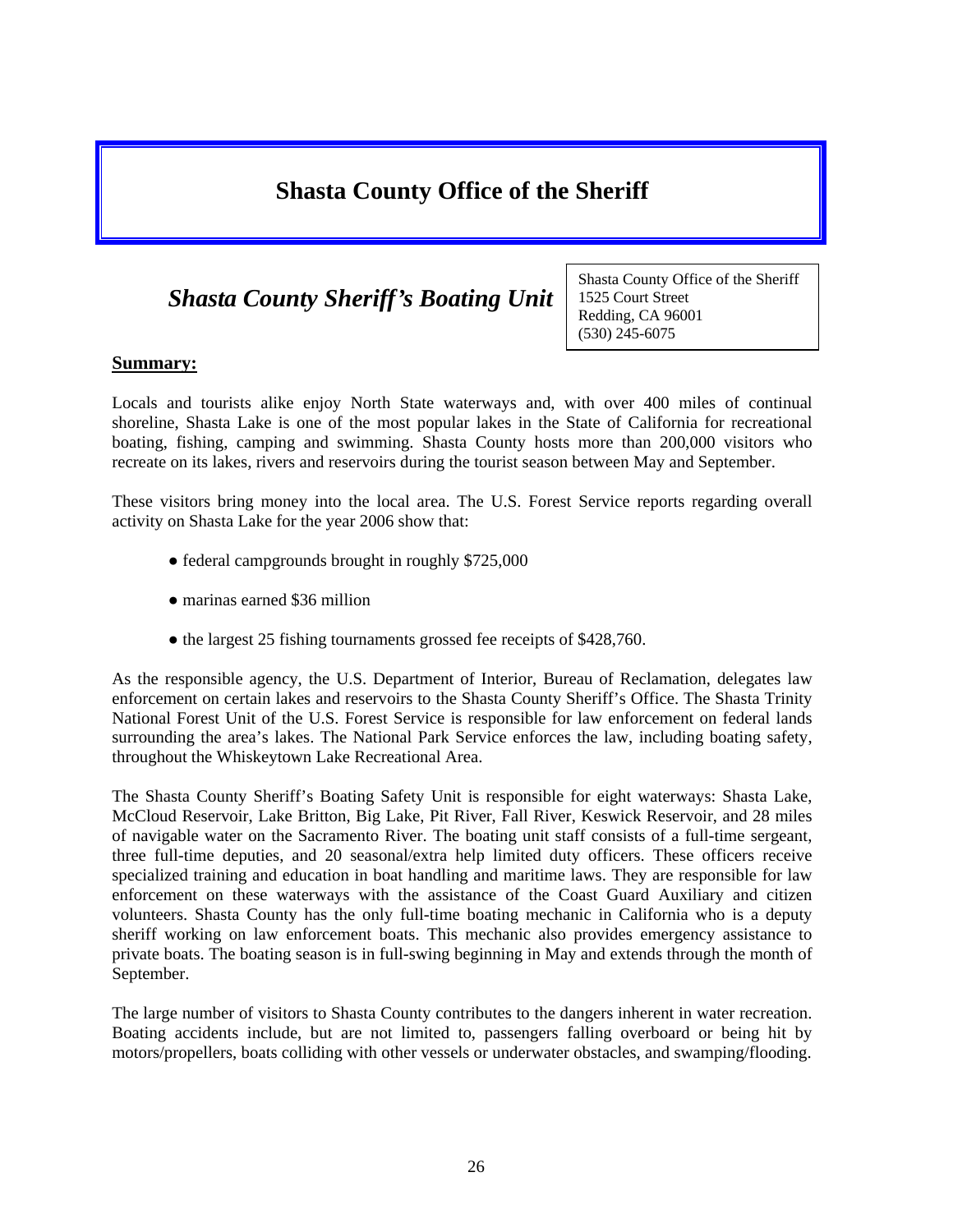- Six out of 330 accidents between the years of 2000 through 2006 were the result of operators or victims found to be "under the influence."
- 12 deaths occurred during the years 2005, 2006 and 2007 on Shasta County waterways. Six deaths were at Shasta Lake (one death was attributed to suicide).

The Boating Safety Unit's primary emphasis is to educate the public on boating safety and waterway laws. The unit stresses personal accountability and respect for safety around water environments. Public education on boating safety awareness begins with students in the local high schools and also in Oregon colleges, who rent houseboats beginning in May. Special consideration is given to reducing "boating under the influence" violations. The unit also educates swimmers and tubers who must understand the waterway laws and who must remain within 100 feet of the shoreline to reduce the probability of being hit by watercraft. Unit personnel believe strongly that their educational programs have had a positive impact in recent years.

Being a member of the Boating Safety Unit is a coveted position within the sheriff's office. As one interviewed officer stated, "Who can complain? Riding around in a boat all day—enjoying the outdoors. Most of the time, it's a pleasure going to work in the morning. Weather elements and outof-control boaters sometimes hamper things, but all in all, it's great."

The construction on the Cypress Street Bridge in Redding has imposed a new responsibility on the Boating Safety Unit to enforce the closure restrictions required during the construction. Since fishing on the Sacramento River is a yearlong activity for recreational fishermen as well as professional fishing guides, the closure of the river to boating at the Cypress Bridge most likely will impact the income derived from river recreation. These restrictions demonstrate the ongoing conflict between water safety enforcement, public use and income for the community.

The unit provides public service announcements for local media on boating safety beginning in April before the start of the busy season. Brochures and pamphlets are available at most boat dealerships, marinas and area resorts. The public can obtain assistance from the Shasta County Sheriff's Boating Safety Unit at 530-245-6075.

The Grand Jury noted that Shasta County Boating Safety Unit is maintaining safety on our waterways. It is vigilant in its efforts to reduce accidents, injuries and deaths. The Sheriff's Office provided the following information:

- More than 1,338 citations were written for boating violations in fiscal year 2005/2006
- More than 19,346 verbal and written warnings were issued in fiscal year 2005/2006

### **Findings:**

1. While no methodology exists to track the actual economic benefits derived from tourist spending, that amount is considered to be substantial during the months from May through September.

### **Recommendation:**

None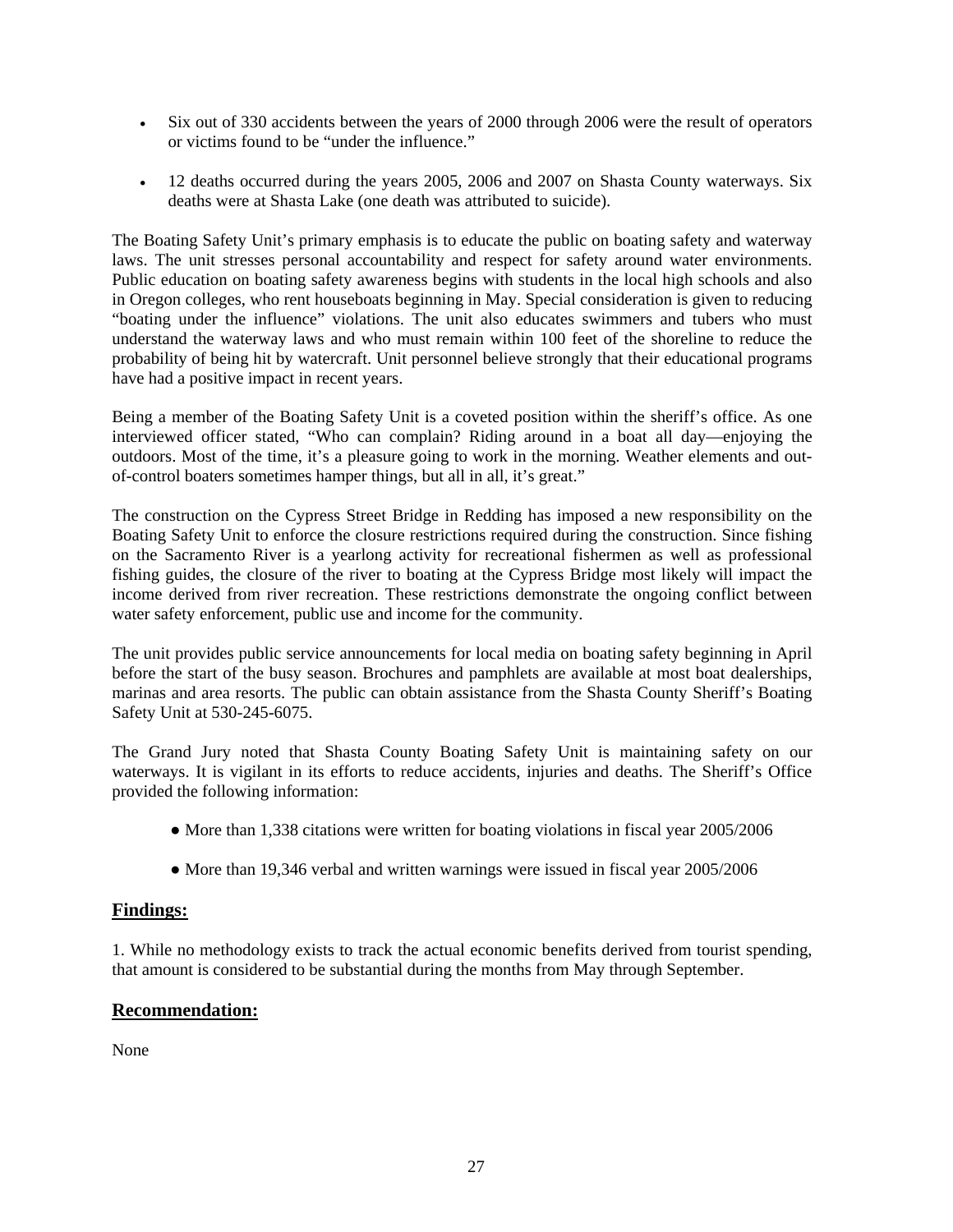### **Method of Inquiry**

The Grand Jury interviewed:

- Shasta County Sheriff-Coroner
- Shasta County Sheriff Lieutenant
- Shasta County Sheriff Sergeant

The Grand Jury reviewed the following documents:

- Response from Forest Accomplishment Report, Shasta-Trinity National Forest 2006
- Shasta County Grand Jury Information Request Response from National Recreation Area Shasta Unit Shasta-Trinity National Forest
- Fiscal Year 2007 Salary Paid to Forest Service Employees within Shasta County
- Examples of Fee Demo/REA Projects that Support Tourism, National Recreation Area Shasta Unit (1999-2007)
- NVUM Round 1 Output, Forest-Level Visitation and Confidence Interviews
- Forest Service Boating Unit Memorandum
- Three Shasta County Sheriff Memoranda
	- One Shasta County Sheriff Boating Safety Unit Fact Sheet (undated)
	- Interdepartmental memorandum RE: MADD proposal (undated)

● Boating Safety Unit Memorandum Fact Sheet: Deaths for 2005-2007 All Waterways (undated)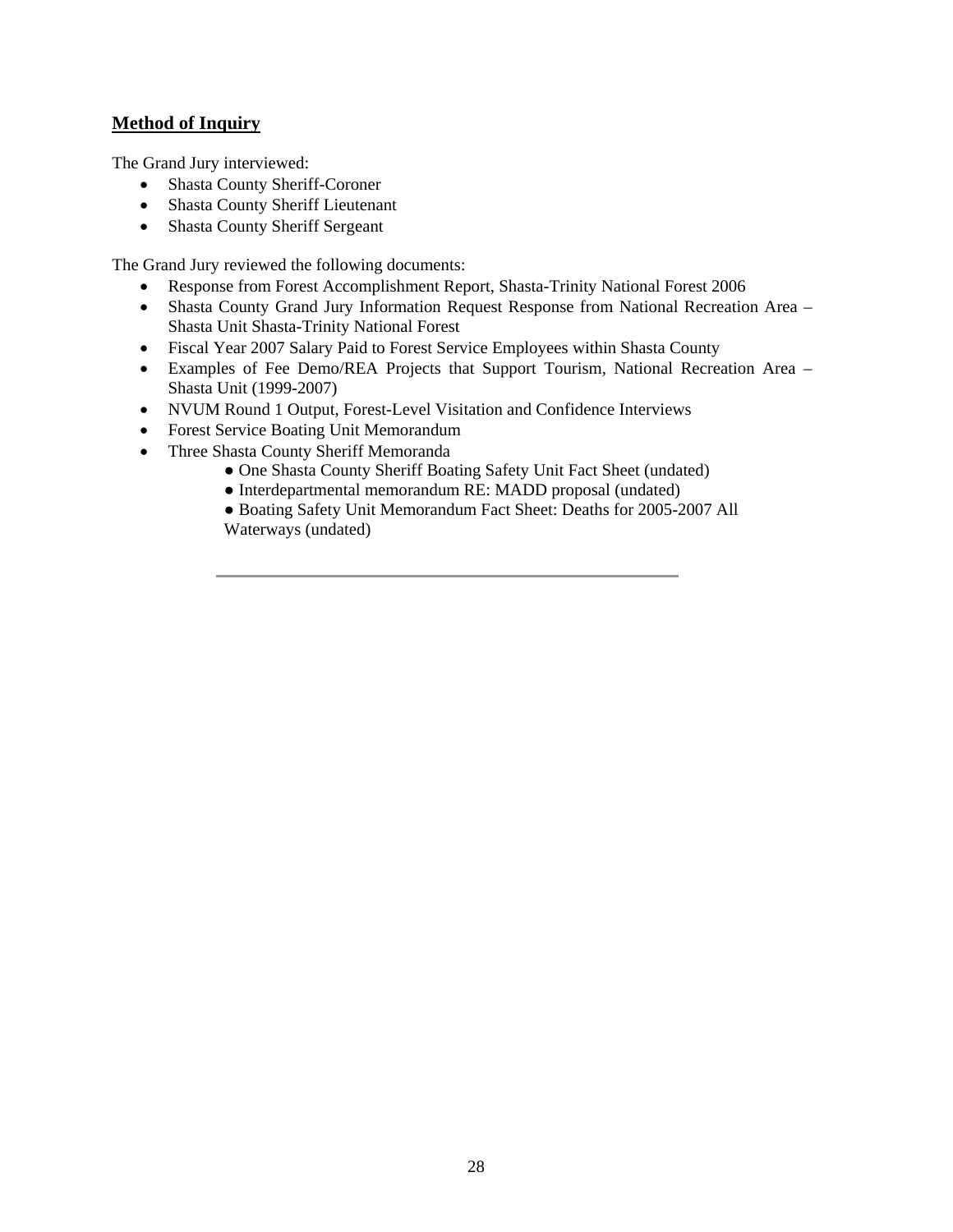**2007-2008 Shasta County Grand Jury Report Report submitted to the agency on: July 7, 2008** 

# **Burney Fire Protection District**

## *"It's a tough job but someone has to do it"*

Burney Fire Protection District 37072 Main Street Burney, CA. 96013-4126

"We're in a good deal of pain up here," admitted the chairman of the Burney Fire Protection District (BFPD) Board during the September 19, 2007, board meeting as her eyes looked out steadily into the audience. The faces and postures of other board members reflected the feeling. What did she mean and why did these capable, well-intentioned people feel pain? This report summarizes the setting and events leading up to the board meeting.

### **Summary:**

The Burney Fire Protection District was formed in 1939 to provide fire and ambulance services. In 1998 the irregularly shaped district annexed about 7,000 acres so that it now serves almost 23,000 acres or about 35-square miles. An estimated 4,000 residences and 100 commercial establishments lie within the district, and BFPD provides ambulance service outside of the district boundaries to an area of nearly 1,600 square miles. This is a sparsely populated area that would have limited ambulance service were it not for Burney's informal agreement to provide it. Burney refers to this agreement as its "good neighbor policy." The Burney District charges fees for ambulance services, but the fees collected do not, and probably never will, meet expenses. It is not fully reimbursed by the county or other agencies for ambulance calls.

In 2006 BFPD board members were satisfied with the present financial situation of their district but very concerned about population growth and the impact of that growth on the district's financial future. For years the Burney area population changed little. However, the BFPD board believed that significant increases were now imminent. Three new subdivisions were planned, and at least two others were being actively discussed. Board members believed they needed to plan for the population growth and its attendant increase in costs for both their fire and ambulance services. Because most of the newcomers were expected to be retirees, the demand for the ambulance service would increase, adding a considerable financial burden for the district due to the discrepancy between costs and reimbursements.

The board began planning for the future by investigating funding possibilities. The BFPD board chairperson attended a seminar sponsored by the California Special Districts Alliance and presented by MuniFinancial, a for-profit corporation with expertise in forming Mello-Roos Community Facilities Districts (CFD). The Mello-Roos Community Facilities Act of 1982 was created to establish community facilities districts as an alternative means for local public agencies to finance needed improvements and services through assessments paid annually by property owners within the district. The need for Mello-Roos districts resulted from the enactment of Proposition 13, which limited the ability of local government to increase property taxes based on assessed value.

The chairperson left the seminar convinced that Burney should form a Mello-Roos Community Facilities District (CFD) to provide the funding required to meet the additional salary expenses expected as the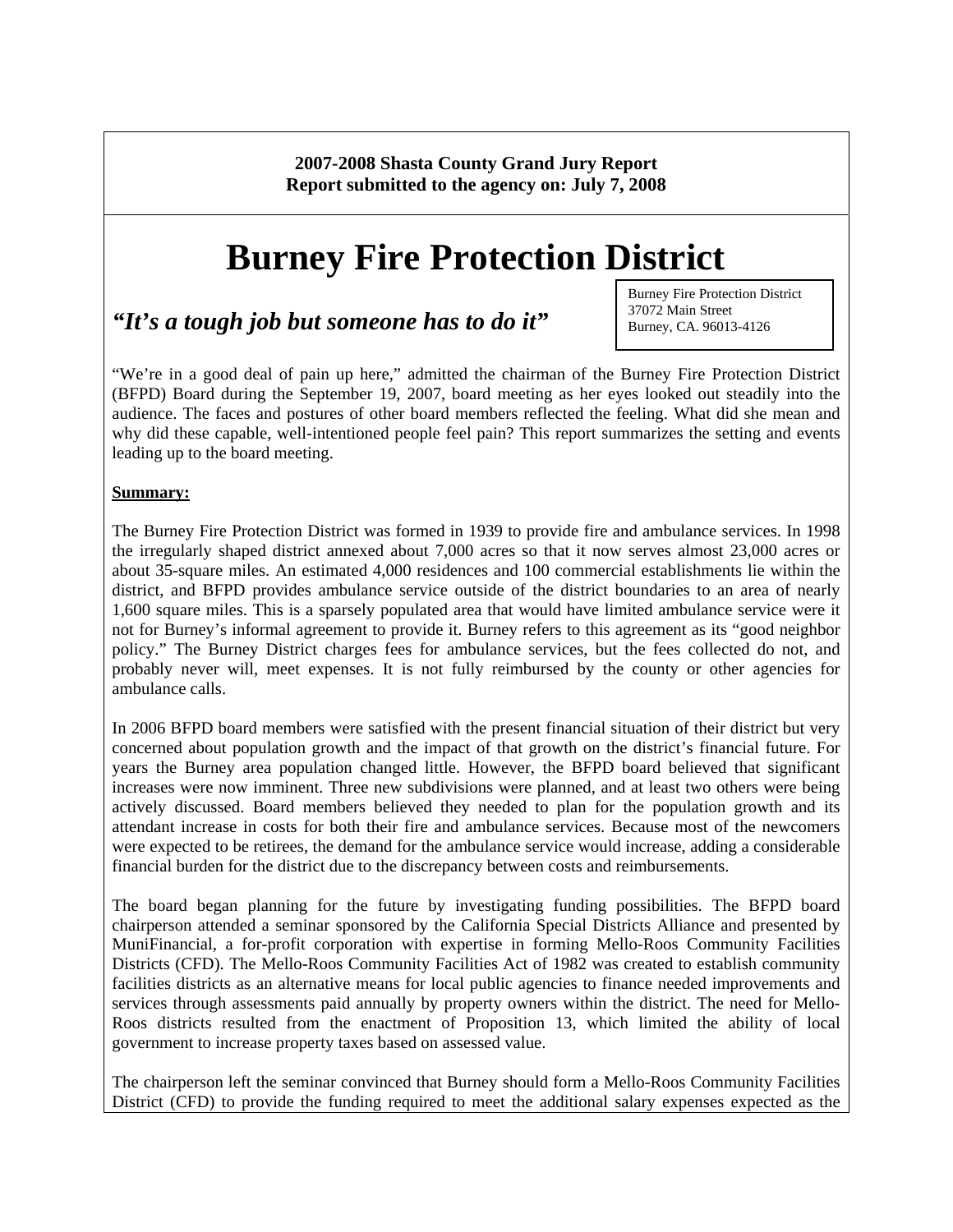ambulance district began serving the anticipated larger and older population. She believed that formation of the Mello-Roos CFD was the optimal funding source available to mitigate the anticipated costs. Her belief was based on the California Attorney General's rendered opinion that fire districts could not levy impact fees and that impact fees could be used only for infrastructure, not for salaries.

The chairperson also explained to the board that fees collected under the Mello-Roos CFD would affect only new property owners of the community, those who would need the additional services to be provided in the future. The new fees would not affect the board's constituents, those who already owned developed property within the BFPD.

The board agreed with its chairperson, and in November 2006 a Mello-Roos CFD was formed with two parcels of land owned by real estate developers. Both developers voted to join the Mello-Roos and to waive right to public notice. It is significant that this CFD differed from the "classic" Mello-Roos CFD. Its formation did not give the district authority to raise bonds. It was formed within the existing boundaries of the Burney FPD, and it provided that only new developments within the Burney CFD must be annexed into the Mello-Roos Communities Facilities District. A map of the BFPD would reveal the community facilities district as non-contiguous properties. Eventually the map would look like the surface of Swiss cheese, the holes representing the CFD.

The BFPD did not discuss the formation of a Mello-Roos CFD with the Shasta County Resource Department or the County Planning Department prior to its formation. After its formation, the BFPD fire chief forwarded two plot plans to the Planning Department for approval. The BFPD stipulated on the plot plans the condition that the parcels must be a part of the Mello-Roos CFD.

Unfortunately, just before the Shasta County Resource Department received the plans, it had been devastated by the loss of one of its most capable and experienced personnel. In addition, the department was both understaffed and staffed by many relatively inexperienced people. Because of these unusual circumstances within the department, the plot plans were mistakenly approved, even though they contained what the planning department considered an important procedural irregularity: the stipulation that approval was conditioned by being within the Mello-Roos CFD.

Soon, a "perfect storm" developed, and a myriad of problems surrounding the newly formed Mello-Roos District began appearing. In attempting to annex a third parcel of land into the CDF, the Burney fire chief submitted yet another plot plan, again with the Mello-Roos stipulation, to the Shasta County Resource Planning Department. This time the department spotted the plot plan irregularities. The BFPD then submitted yet another plot plan with a procedural irregularity: a garage addition to a previously approved house plan. According to MuniFinancial, the garage addition plan required annexation to the CFD.

The County Resource-Planning Department denied approval of these plans. At about this time a fourth developer's attorney contacted the Burney Fire Protection fire chief and its attorney, objecting to the required annexation into the CFD. The developer's attorney claimed that the CFD had been illegally formed. Meanwhile a "buzz" about the "illegal" Mello-Roos CFD and attendant undesirable consequences to developers and landowners spread throughout Burney and the real estate community. Suspicions and talk about the board's allegedly unlawful and inappropriate actions increased.

In June 2007 the BFPD board, in an attempt to answer questions about the Mello-Roos CFD and to respond to complaints about their actions, had MuniFinancial attend its board meeting to present a "workshop" on the Mello-Roos CFD. MuniFinancial also published a written response to specific concerns that had been voiced. The meeting was poorly attended.

In July 2007 the Grand Jury received three formal complaints. The concerns discussed in the complaints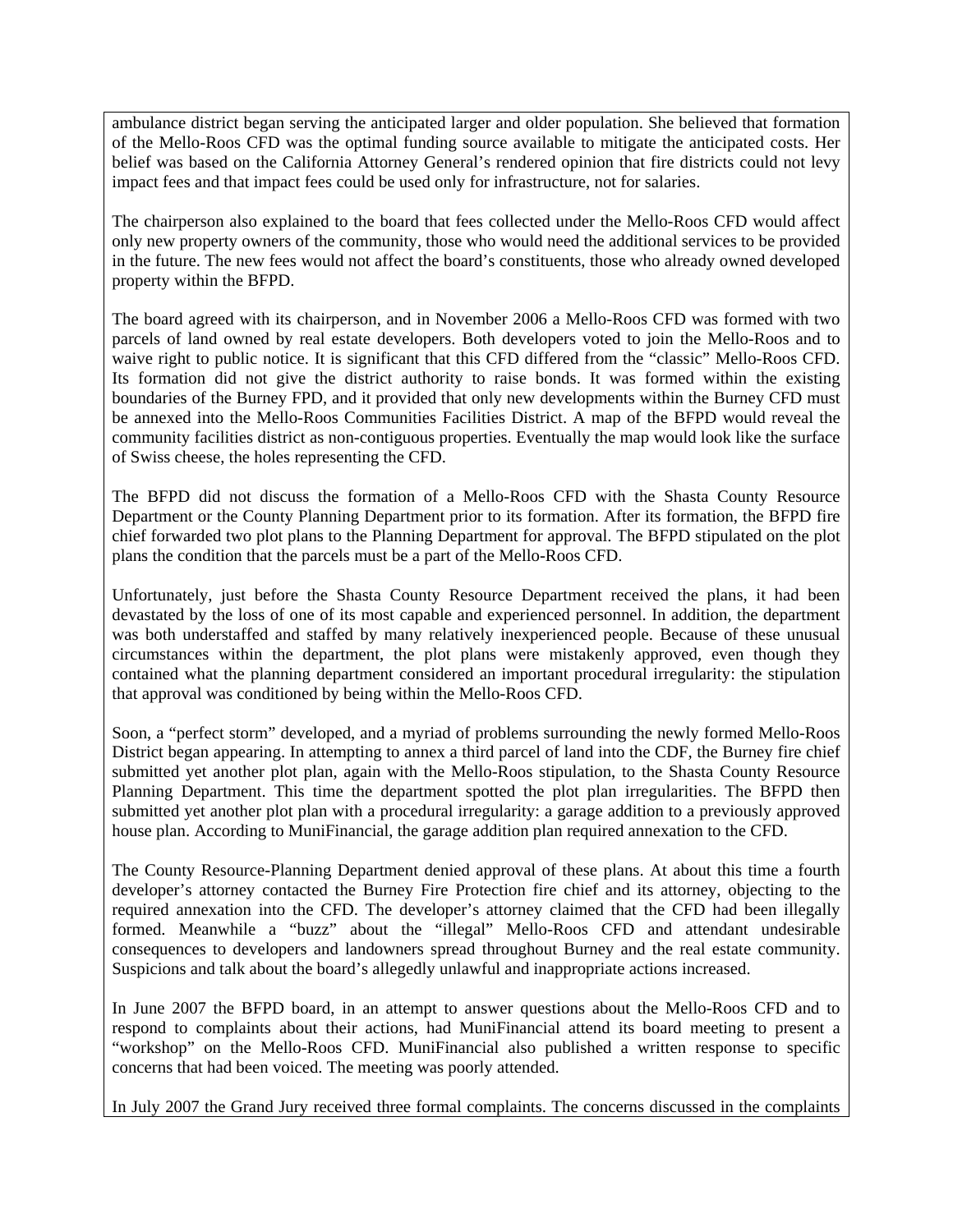#### included:

- The district was formed without public knowledge in violation of provisions in the Brown Act requiring prior notification to the public.
- The Burney Fire Protection District Board didn't complete the California Environmental Quality Act requirements prior to establishing the Mello-Roos fee structure.
- The BFPD now requires new developments to annex into the CFD.
- The BFPD wanted the new CFD to fund a new firehouse.
- The Mello-Roos election was illegal because of disputed legitimacy of property owner authorization

Then in July 2007 the BFPD fire chief resigned, an interim chief was hired and recruiting for a new permanent chief began. In September the board hired an attorney to discuss with the county resource planning department the need for plot plan approvals. The attorney was tasked with trying to reach an agreement with the county allowing the use of the present Mello-Roos CFD. He was also tasked with researching possibilities for levying impact fees as an alternative to the Mello-Roos tax. The Burney board was reluctant to do away with the CFD and to levy impact fees on developers, because this action requires a study to determine the amount of the fees. The original study and the report used to establish the Mello-Roos CFD cost \$20,000. It is estimated that a new study will cost the district a similar amount. It should be noted that the Burney board doubts that the county can legally prevent a Mello-Roos tax. These were the actions and the developments leading to the pain expressed by the BFPD board chairperson.

As of the writing of this report, the County Planning Department has approved the plot plans which no longer specify a funding mechanism.

| <b>Findings and Recommendations</b>                                                                                                                                                                                                                                                                                                                                                                                                                                            | <b>BFPD Board of Directors' Response</b>                                                                                                                                                                                                                                                                                  |
|--------------------------------------------------------------------------------------------------------------------------------------------------------------------------------------------------------------------------------------------------------------------------------------------------------------------------------------------------------------------------------------------------------------------------------------------------------------------------------|---------------------------------------------------------------------------------------------------------------------------------------------------------------------------------------------------------------------------------------------------------------------------------------------------------------------------|
| Findings #1:<br>We have found no evidence of illegalities in the<br>formation by the BFPD of a Mello-Roos CFD. It<br>appears that in forming the CFD the Board was<br>conscientiously planning ahead to<br>fund<br>anticipated expenses before they were incurred.<br>However, they did not adequately explore viable<br>alternative funding sources to mitigate these<br>expenses.                                                                                            | Burney Fire Protection District (BFPD) did<br>considerable research prior to determining that<br>the Mello Roos was the most viable method of<br>funding for future growth.                                                                                                                                               |
| Finding $#2$ :<br>The board exercised questionable judgment in<br>choosing a Mello-Roos CFD as the funding<br>source. As constituted, the Burney Mello-Roos<br>CFD is not the usual or "classic" CFD.<br>Alternative options for funding were available<br>and probably would have been less open to<br>criticism. Despite the California Attorney<br>General's opinion, other local fire districts have<br>used impact fees to fund new costs incurred in<br>those districts. | The Attorney General for the State of California<br>has a published opinion that Fire Districts in the<br>State of California are not allowed to collect<br>development impact fees for funding future<br>growth. The Board was fully informed regarding<br>the opinion from the Attorney General's<br>published opinion. |
| Finding $#3$ :                                                                                                                                                                                                                                                                                                                                                                                                                                                                 |                                                                                                                                                                                                                                                                                                                           |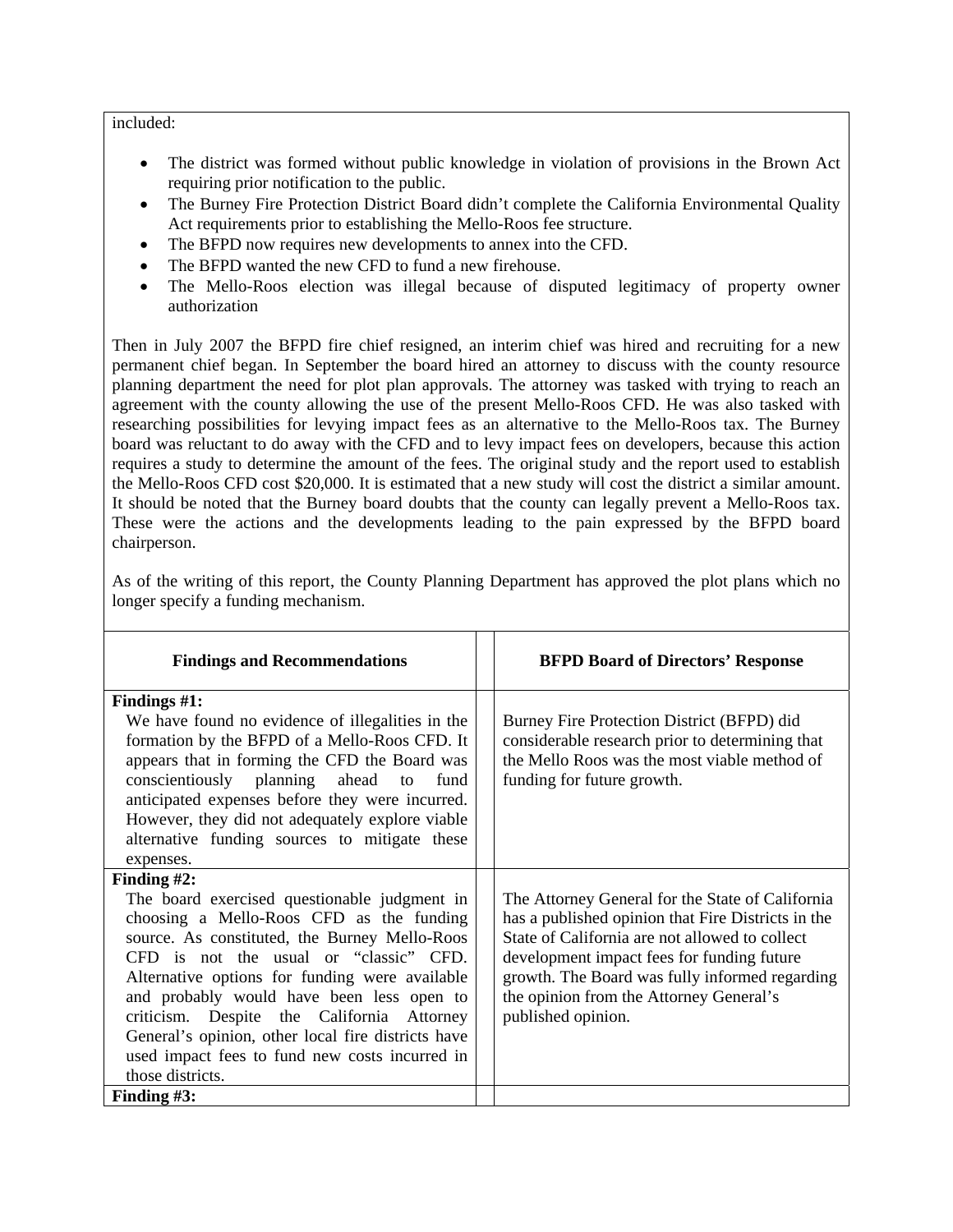| The MuniFinancial cost estimates for "providing<br>services created by new development within<br>various areas of the district" are incomplete. The<br>estimates do not present a comprehensive<br>methodology based on history and concrete<br>detailed facts. Consequently, the justification of<br>the funding required to mitigate the cost of the<br>services is unclear and lacks credibility. | Muni Financial provided us with the<br>methodology for the collection of the annual fee<br>for the Community Facilities District (CFD).                                                |
|------------------------------------------------------------------------------------------------------------------------------------------------------------------------------------------------------------------------------------------------------------------------------------------------------------------------------------------------------------------------------------------------------|----------------------------------------------------------------------------------------------------------------------------------------------------------------------------------------|
| Finding #4:<br>The board did not discuss with the Shasta County<br>Planning Department the growth projections,<br>associated costs, or need for mitigating fees. If<br>they had done so, it is likely that an alternative<br>funding mechanism may have been suggested.                                                                                                                              | Burney Fire Protection District is an<br>Independent Fire District. The District is<br>working to establish a working relationship with<br>Shasta County Planning.                     |
| Finding $#5$ :<br>Not until they received many complaints did the<br>board make adequate efforts to communicate the<br>potential impact, associated costs, or possible<br>funding sources. They then held a poorly<br>attended session to explain and discuss the<br>Mello-Roos CFD.                                                                                                                 | In the formation of the CFD, all public meetings<br>were published in the local newspapers as<br>required by law and follow-up articles were<br>published by all the local newspapers. |
| <b>Recommendation #1:</b><br>Explore the feasibility of alternative funding<br>mechanisms, such as impact fees, with legal<br>counsel and the Shasta County Planning<br>Department.                                                                                                                                                                                                                  | Burney Fire Protection District is working with<br>legal counsel and the Shasta County Planning<br>Department to determine funding mechanisms.                                         |
| <b>Recommendation #2:</b><br>Determine more accurately projected costs and<br>the consequent fees needed to mitigate those<br>costs.                                                                                                                                                                                                                                                                 | Projected costs must be determined by a<br>consultant who specializes in the analysis of<br>funding costs for Special Districts.                                                       |
| <b>Recommendation #3:</b><br>Communicate clearly to the community<br>the<br>rationale behind the Mello-Roos CFD and the<br>results of this unhappy effort. Communicate the<br>projected costs of new development and the options<br>available to meet those costs.                                                                                                                                   | Burney Fire Protection District has declared a<br>retroactive moratorium on the Mello Roos as<br>alternative funding mechanisms are identified.                                        |

### **Method of Inquiry:**

The Grand Jury interviewed the following:

Two members of the Board of Directors, BFPD Interim Fire Chief, BFPD Director, Shasta County Department of Resource Management. An Assistant Shasta County Counsel A complainant Executive Officer, Local Agency Formation Commission of Shasta County (LAFCO) Two MuniFinancial employees

The Grand Jury attended a BFPD Board meeting.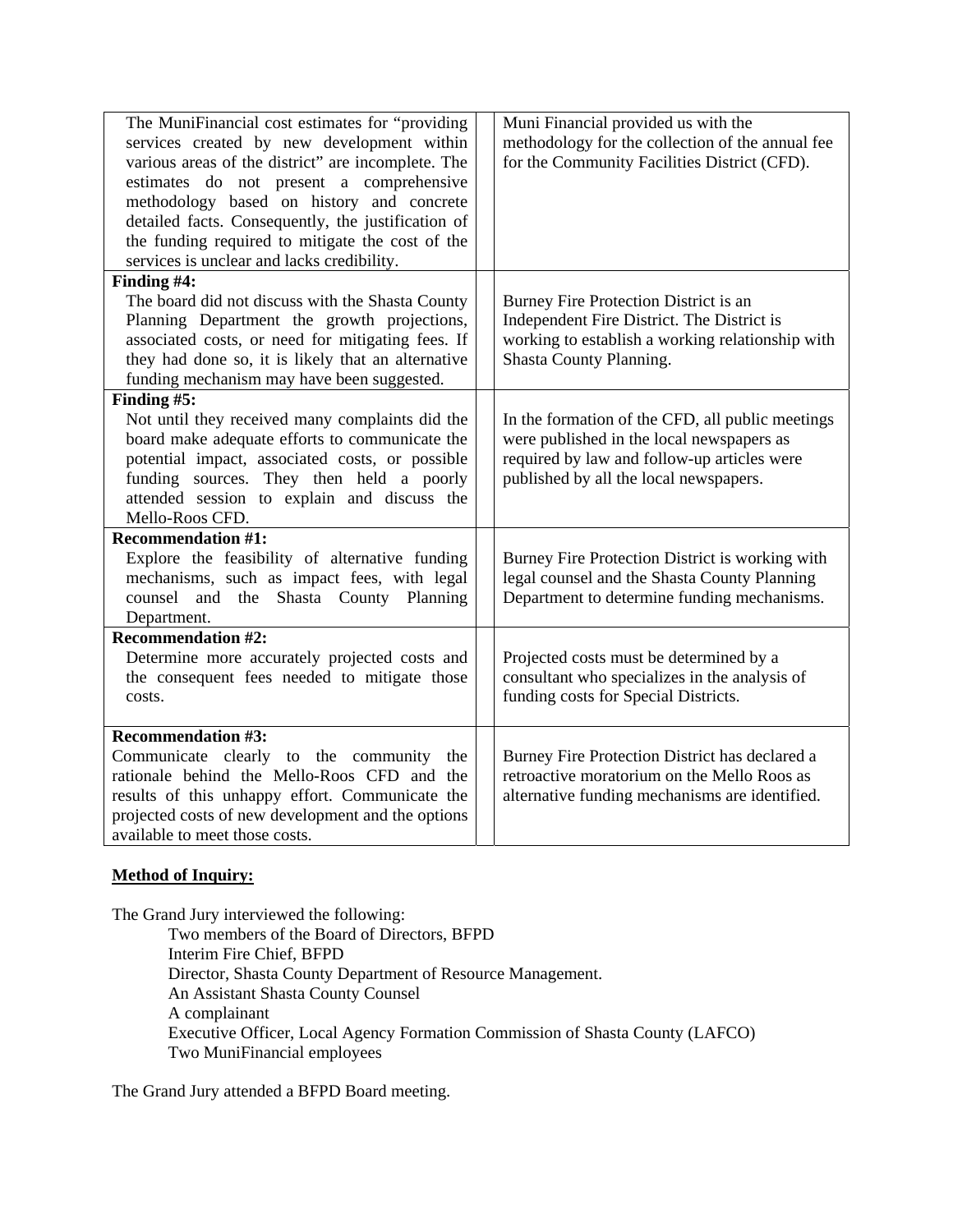The Grand Jury examined the following:

June 2007 BFPD Municipal Services Review submitted to LAFCO BPFD Board Meeting minutes November 29, 2006 and October 18, 2006 BPFD Resolutions 2006-15-16-17 Correspondence applicable to the issues discussed.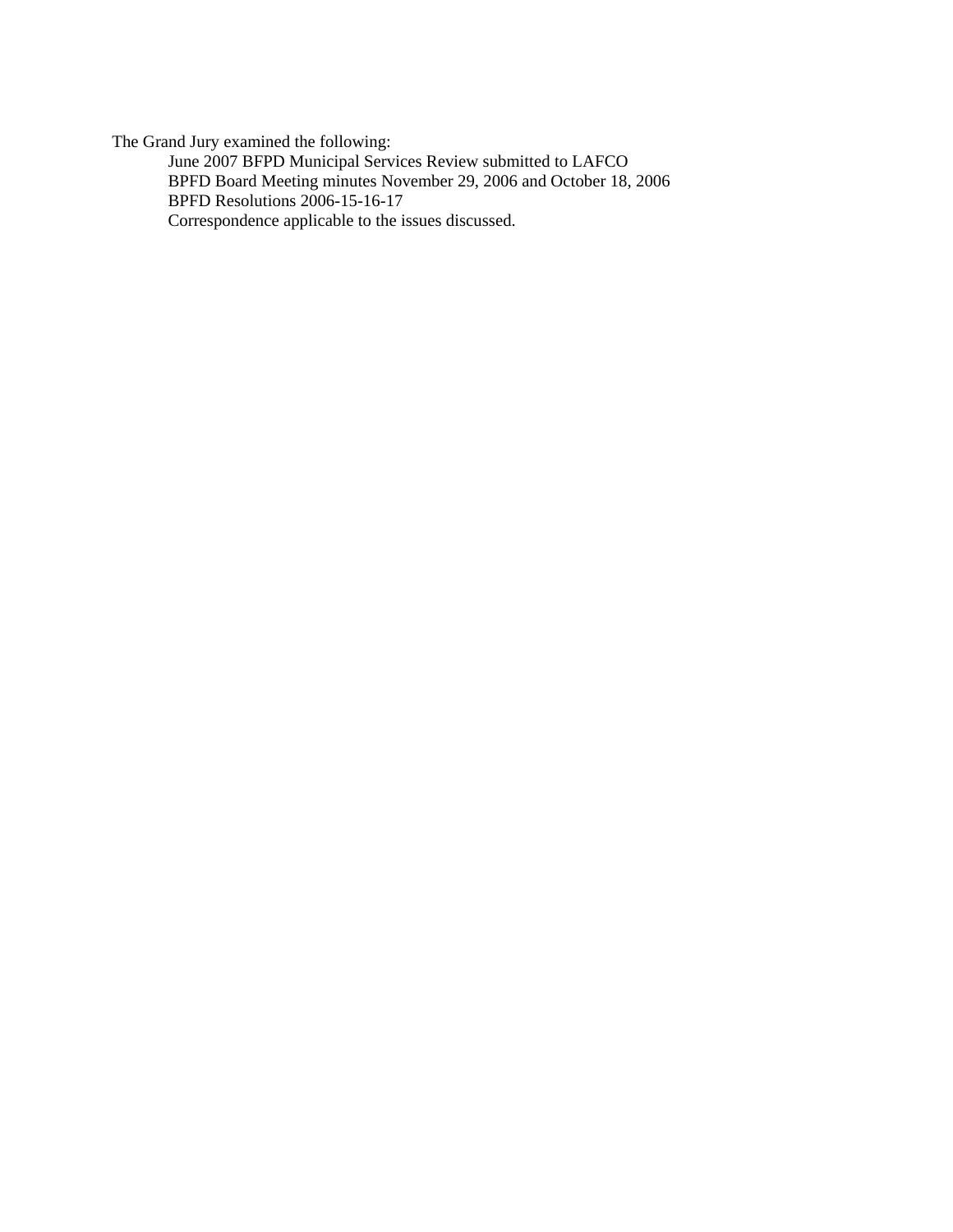**2007-2008 Shasta County Grand Jury Report Report submitted to the agency on: July 7, 2008** 

# **Cottonwood Union School District**

# *Suspicion and Distrust*

### **Summary:**

Cottonwood Union School District 20512 First Street Cottonwood, CA 96022 (530) 347-3136

The newly strained relationship between the Cottonwood Union School District and the Cottonwood Teachers Association has been the local buzz and the subject of several Letters to the Editors of the Record Searchlight. The difficulty surfaced at a July 2006 meeting between the district and the Teachers Association over the interpretation and application of language providing for salary increases during the second year of the two-year (2005-06, 2006-07) signed labor contract. Since then, disagreements and distrust have escalated, and positions have solidified as each side has attempted to demonstrate the correctness of its position. For the first time in the district's history, the Teachers Association has taken its case to the Public Employee Relations Board, charging unfair practices against the school district's superintendent and board of trustees.

In January 2007 the Grand Jury received complaints from members of the Cottonwood School District community. Some complaints were not investigated because they related to issues in litigation and personnel issues that are outside the purview of the Grand Jury. One complaint, however, stated that district staff had changed the date of a board meeting in June 2006 without proper notification to the public, thus not giving teachers and the public adequate access to the meeting. The district's budget and a somewhat controversial \$1 million lease were on the agenda and approved at that meeting.

Another complaint stated that the district refused to give, in a timely manner, a copy of the superintendent's employment contract to the lead negotiator of the Teachers Association, thus violating the California Public Records Act.

### **Commendations:**

The Grand Jury commends both the teachers of the Cottonwood Union School District, who have not allowed the atmosphere of suspicion and distrust to affect the high quality of their teaching, and the district administration, for acknowledging that this is the case.

| <b>Findings and Recommendations</b>                | <b>Board of Trustees Cottonwood Union</b><br><b>Elementary School District</b> |
|----------------------------------------------------|--------------------------------------------------------------------------------|
| Findings $#1$ :                                    |                                                                                |
| The district's monthly board meeting for June 2006 | No response required.                                                          |
| was changed from Tuesday, June 20, (the regularly  |                                                                                |
| scheduled third Tuesday of the month) to           |                                                                                |
| Wednesday, June 21, because the board was not      |                                                                                |
| going to have a quorum for June 20. The agenda     |                                                                                |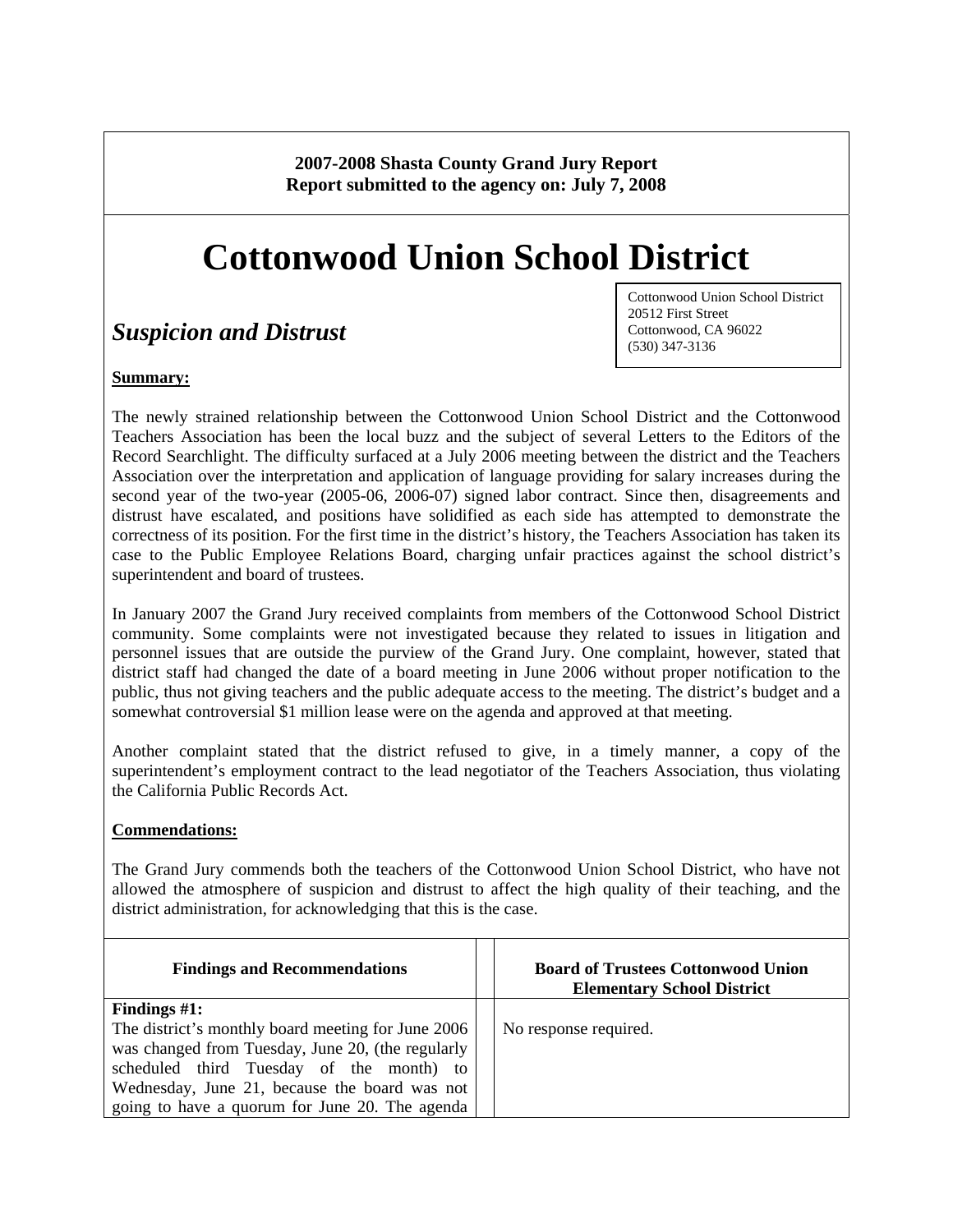| for the June 20 meeting was posted as usual on the<br>door windows of the district office and on the main<br>entrances to the Cottonwood schools on Friday,<br>June 16. The same agenda, but with the meeting<br>date changed to June 21, was reposted in the same<br>places by no later than Tuesday, June 20.<br>According to the Brown Act, while regular<br>meetings require a 72-hour notice, special meetings<br>require only 24-hour notice. Any meeting held at a<br>time different from the time set for regular<br>meetings is a special meeting. In this case, at least<br>24 hours notice was given of the June 21 special<br>meeting. For this reason, the Grand Jury found no<br>violation of the Brown Act. |                       |
|----------------------------------------------------------------------------------------------------------------------------------------------------------------------------------------------------------------------------------------------------------------------------------------------------------------------------------------------------------------------------------------------------------------------------------------------------------------------------------------------------------------------------------------------------------------------------------------------------------------------------------------------------------------------------------------------------------------------------|-----------------------|
| Finding $#2$ :<br>The second complaint dates back to July of 2007.<br>In order to clear up rumors about the amount of the<br>superintendent's recent pay raise,<br>the<br>lead<br>negotiator of the Teacher's Association sent an e-<br>mail on July 24 to the district office business<br>manager asking, "What is the status of the<br>superintendent's 2007-2008 contract?" The lead<br>negotiator did not receive an answer to this query,<br>despite three follow up e-mails, until October 3,<br>when she was informed by the District's business<br>manager that the contract was "under review" and<br>thus unavailable.                                                                                           | No response required. |
| At a regularly scheduled board meeting on October<br>23, 2007, the District's board by unanimous vote,<br>"extended the contract of Superintendent Hansen<br>through the 2008-2009 school year. An increase in<br>compensation will be determined at a later date."<br>The superintendent and three of the members of the<br>school board signed the contract. No copy of the<br>contract was given to the lead negotiator and no<br>explanation was given for the fact that two board<br>members did not sign the contract.                                                                                                                                                                                               |                       |
| On November 20, 2007, at its regular meeting the<br>board unanimously voted "to grant a 5.5 percent<br>salary increase for the 2006-2007 year and a 3.2<br>percent salary increase for the 2007-2008 year to<br>alldistrict administrators"                                                                                                                                                                                                                                                                                                                                                                                                                                                                                |                       |
| On December 1, 2007, the lead negotiator, citing<br>the authority of the Public Records Act, requested<br>from the Business Manager, "a copy of the original<br>2007-2009<br>complete<br>Superintendent's<br>and                                                                                                                                                                                                                                                                                                                                                                                                                                                                                                           |                       |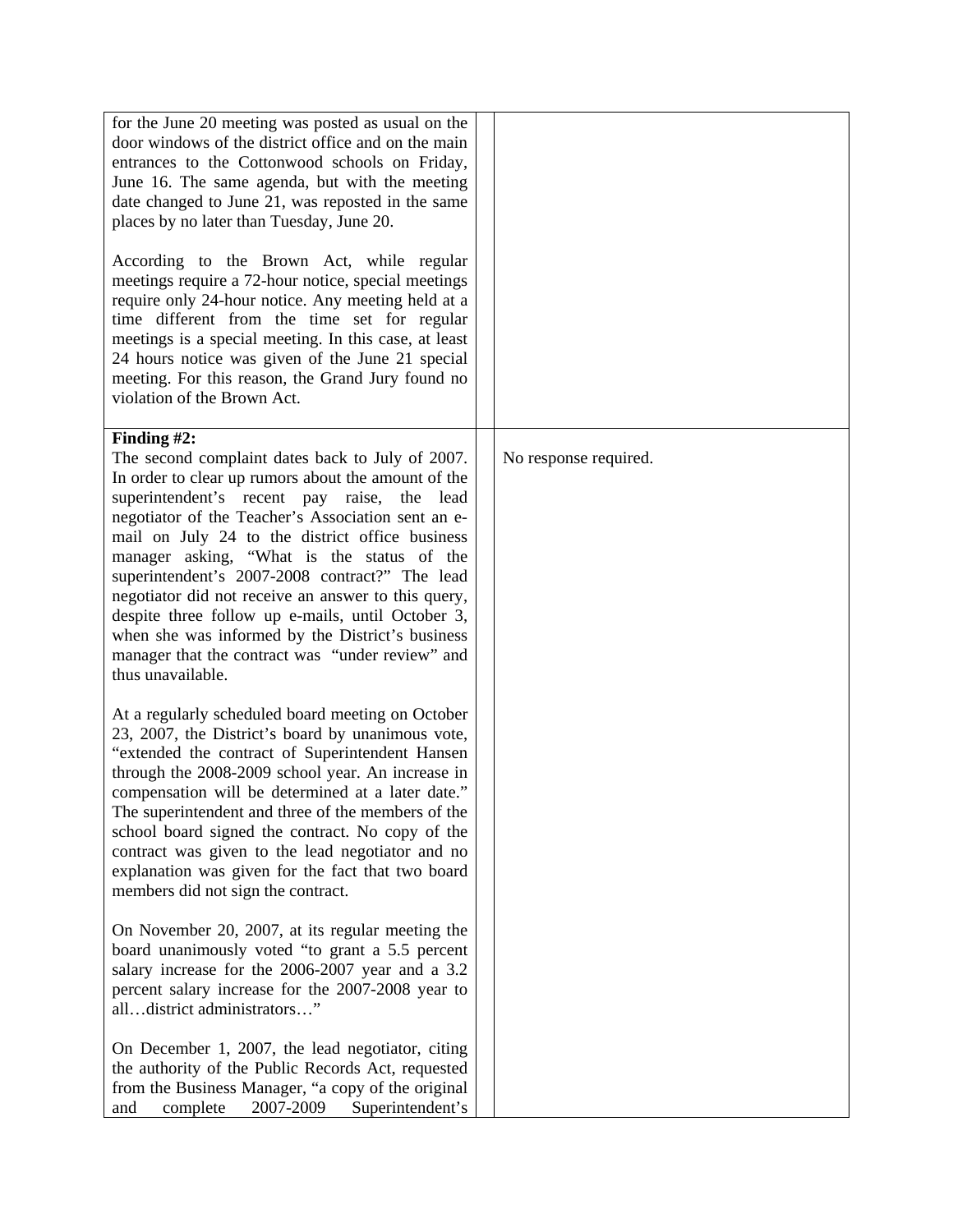| Contract." She stated, "If the contract is not signed,<br>an unsigned copy will be satisfactory until the<br>signed contract is available." She received no reply<br>to this written request. On December 13, the lead<br>negotiator followed up on her request with e-mail<br>to the Business Manager who replied by e-mail 15<br>minutes later, "I do not have a copy of the<br>superintendent's contract."                                                                                                                                                                                                                                                                                                                                                                                                                                                                                                                                                                                                                          |                                                                                                                                                                                                                   |
|----------------------------------------------------------------------------------------------------------------------------------------------------------------------------------------------------------------------------------------------------------------------------------------------------------------------------------------------------------------------------------------------------------------------------------------------------------------------------------------------------------------------------------------------------------------------------------------------------------------------------------------------------------------------------------------------------------------------------------------------------------------------------------------------------------------------------------------------------------------------------------------------------------------------------------------------------------------------------------------------------------------------------------------|-------------------------------------------------------------------------------------------------------------------------------------------------------------------------------------------------------------------|
| On January 22, 2008, the district finally gave a<br>copy of the signed 2007-2009 contract and an<br>addendum to the lead negotiator, who noted that<br>the contract contained "no new or surprising<br>information."                                                                                                                                                                                                                                                                                                                                                                                                                                                                                                                                                                                                                                                                                                                                                                                                                   |                                                                                                                                                                                                                   |
| The Grand Jury finds that the district violated the<br>Public Records Act when it failed to make the<br>contract available for inspection and copying in<br>December 2007. As of October 23, 2007, when the<br>superintendent's contract was voted on and<br>accepted, it became a public record and the district<br>was obligated to make it promptly available for<br>inspection and copying upon request. It should be<br>noted that governing boards act by quorum. The<br>contract between the superintendent and the district<br>board became effective, at the latest, when at least<br>three members (a quorum) of the board voted on it.<br>Signing the document was only ministerial because<br>the board had voted already to accept all of its<br>terms. The signatures of the other two board<br>members were not relevant as to whether the<br>document was a public record or relevant as to<br>when the contract became enforceable as between<br>the parties. Once a quorum signed it, the contract<br>was effective. |                                                                                                                                                                                                                   |
| <b>Recommendation #1:</b><br>Cottonwood Union School District staff should<br>respond promptly to requests for records, as<br>mandated by the California Public Records Act.<br>The district should make sure that district staff is<br>trained on the requirements of the act.                                                                                                                                                                                                                                                                                                                                                                                                                                                                                                                                                                                                                                                                                                                                                        | We have reviewed the Grand Jury<br>recommendations and have scheduled Public<br>Records Act training through the Shasta County<br>Office of Education. All district staff will attend<br>this training this fall. |

### **Method of Inquiry:**

The Grand Jury interviewed:

- A complainant
- The Cottonwood Union School District Superintendent
- The Cottonwood Union School District Business Manager
- $\bullet$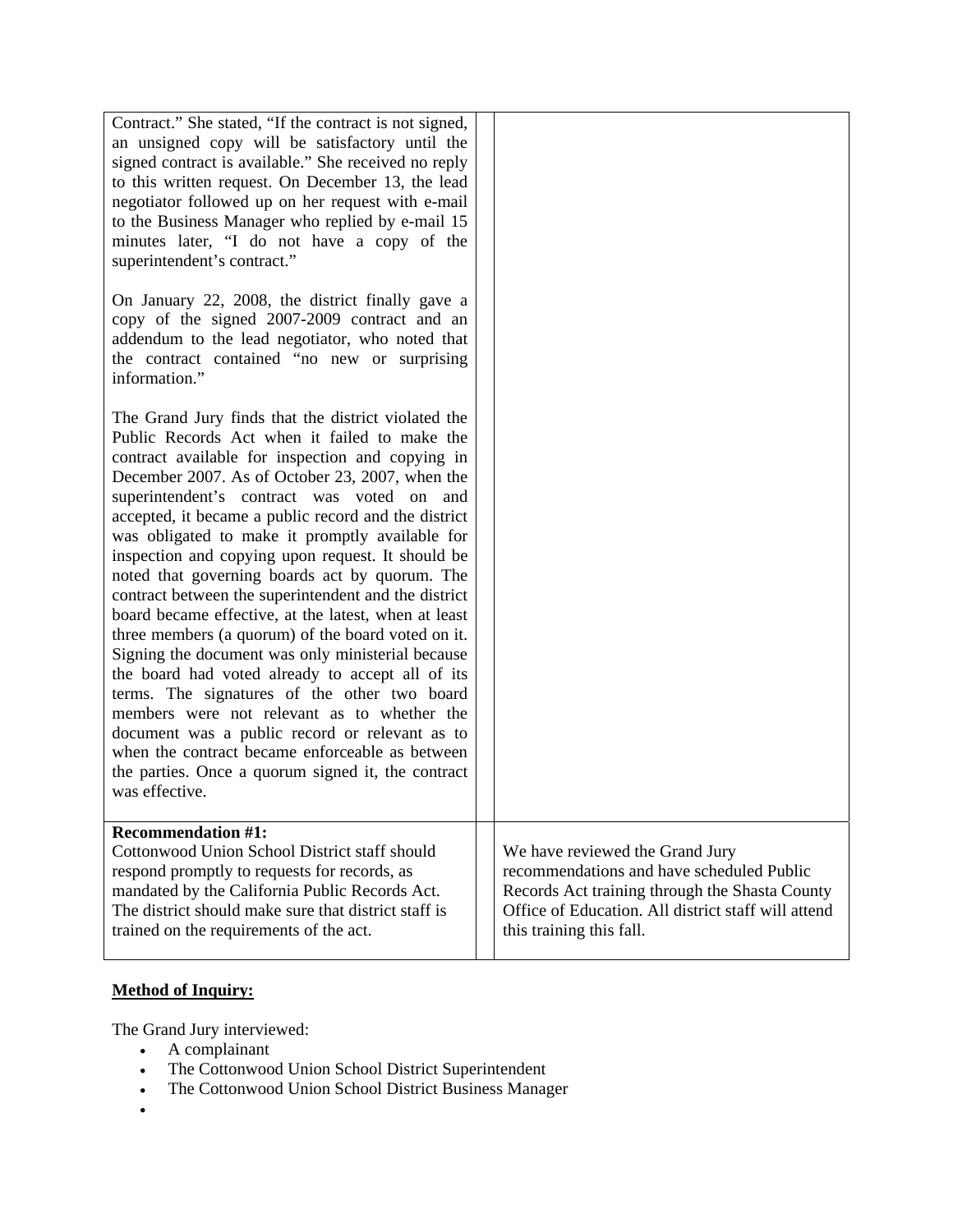The Grand Jury reviewed:

- Cottonwood Union School District Agendas and Minutes for March 2006 through September 2006
- Copies of e-mails exchanged between the Cottonwood Teachers Association lead negotiator and the Cottonwood Union School District Business Manager.

The Grand Jury visited:

The Cottonwood Union School District Business Office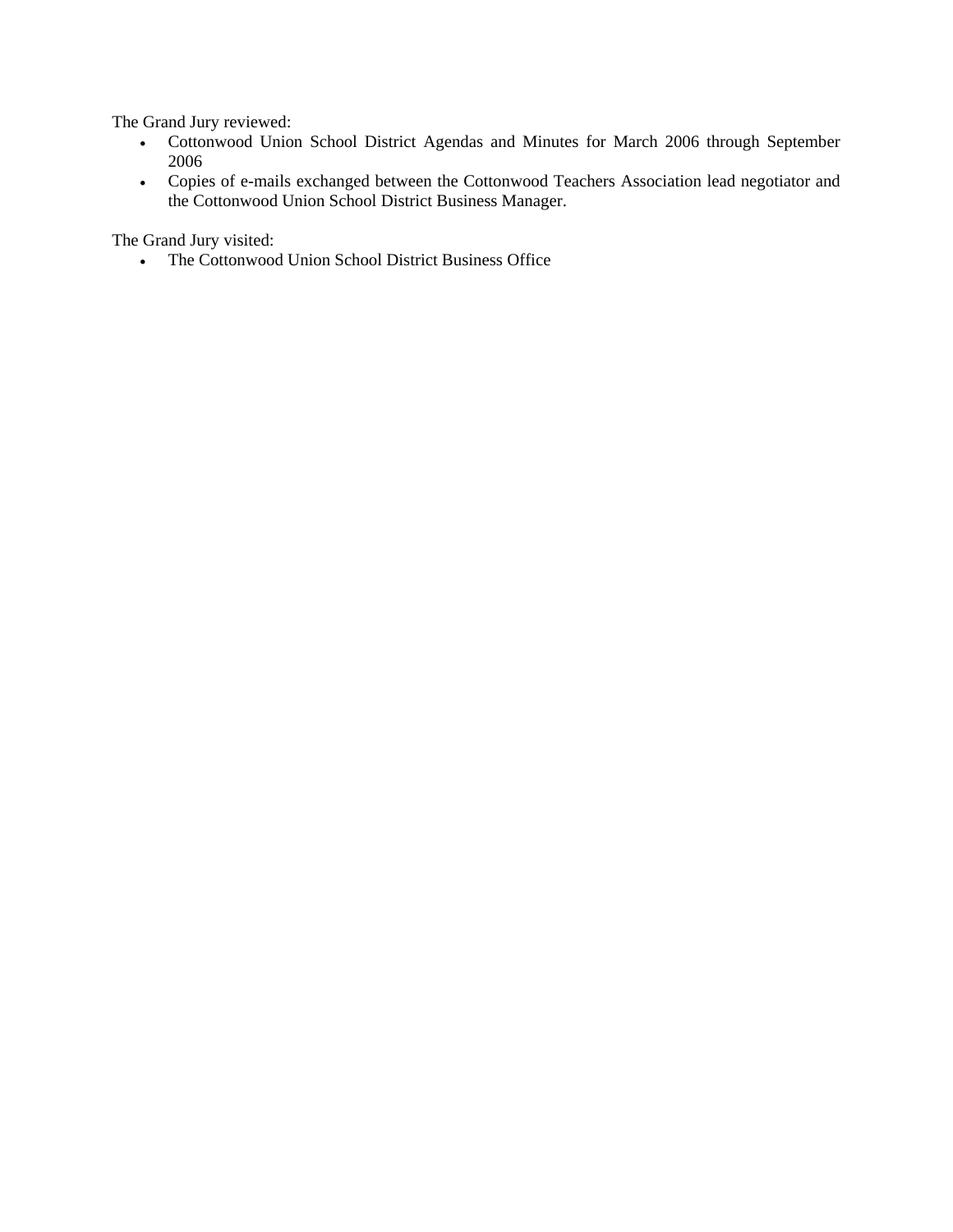*And . . .* 

## *Don't Just Gripe, - - - Get Involved*

Have you ever griped about local government – really vented your indignation to a friend and then later exhaled and vigorously shook your head in a feeling of helplessness because nothing happened? Many of us have.

There is a much more helpful and satisfying way of responding than griping. Get involved in a process of investigating and problem solving with the Shasta County Grand Jury. The Grand Jury functions as an arm of the Judicial Branch of the government and at the local level operates independently under the guidance of the presiding judge of the Superior Court of Shasta County. The Grand Jury offers you two possibilities: filing out a confidential complaint or serving. We, the members of the currently empanelled Grand Jury, strongly encourage you to get involved.

First, let's look at the complaint process. The Grand Jury has the authority to investigate local government. Noticing problems with city or county government agencies or special districts is part of being an informed, concerned citizen. Writing a letter to the Grand Jury or filling out a complaint form is a significant extension of that concern. Doing so means that you are responsible enough to write out your observations, explain the problem, sign the complaint and mail it. Either a letter or a complaint form will get you a response from the Grand Jury.

You should know that the Grand Jury exercises discretion with complaints. That is, your complaint will always be acknowledged and will remain confidential, but is investigated only when 12 of the 19 members believe it is warranted and falls within the purview of the Grand Jury's duty to investigate the operations of local government.

Second, let's consider the process of becoming involved in serving on the Grand Jury.

Serving is both demanding and rewarding. You volunteer by filling out a form that you can obtain from the website ([www.co.shasta.ca.us](http://www.co.shasta.ca.us)). The website also lists the qualifications needed to sit on the jury. During the month of May applications are accepted, and in June interviews are conducted. The new jury is sworn in during the first part of July. You must be willing to commit to a minimum of 20 hours a week for a full year if you are selected to serve.

How do Grand Jury members spend their time? Initially, jurors participate in training to learn about their new responsibilities and skills, including interviewing and report writing. Each juror works on one or more committees: Cities, County, Criminal Justice, and Local Districts and Agencies. Committees meet to recommend what issues the Grand Jury investigates.

Investigations involve interviewing local government officials, obtaining and carefully reviewing documents related to the investigation and discussing different juror perspectives. From this process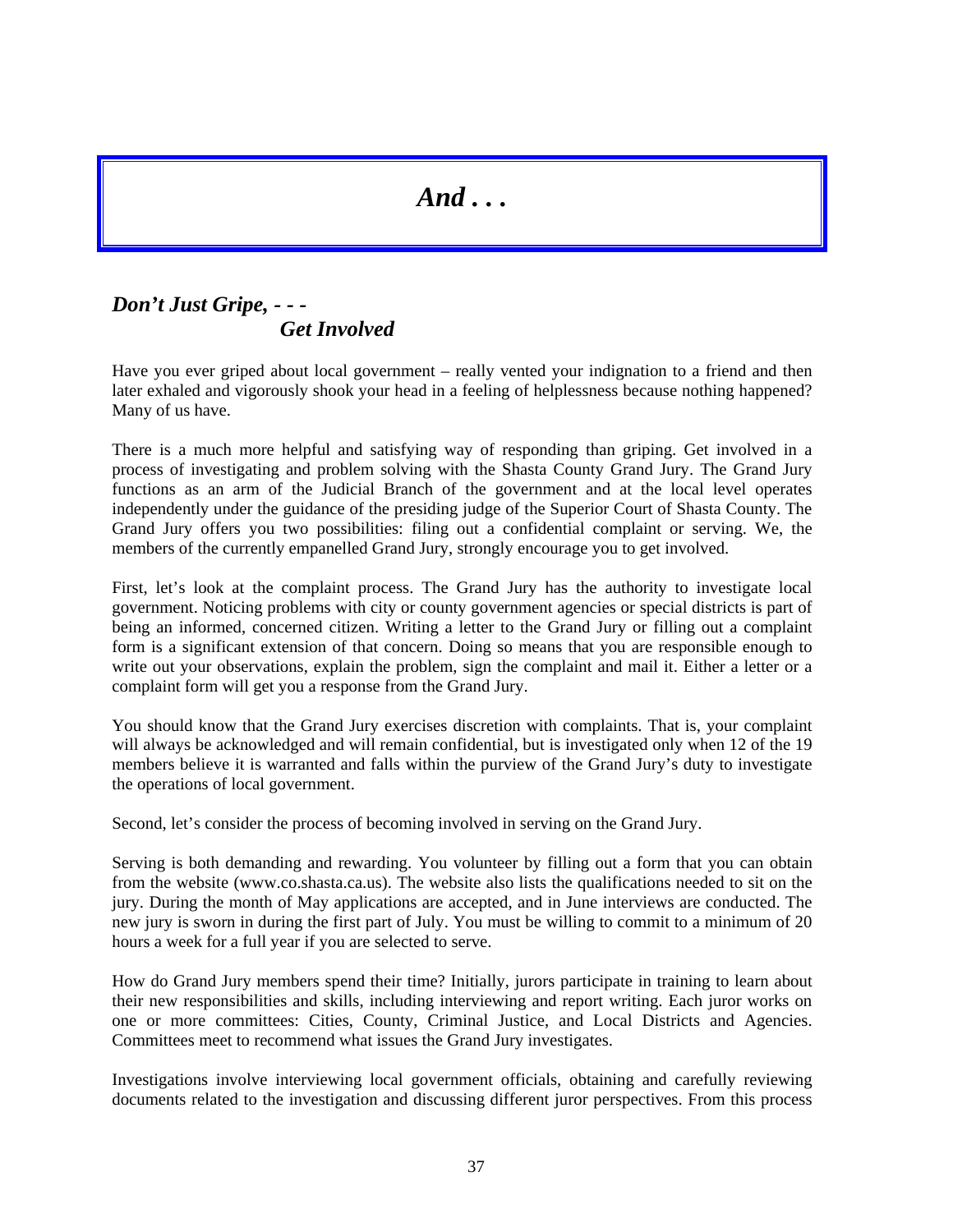we draw conclusions, make recommendations and, finally, write and edit a final report. Serving on the Grand Jury is a lot of work, but it's a satisfying learning process. It's a chance to make new friends and feel good about our small part in the oversight of our local government.

But, you might ask, "Does the Grand Jury process do any good?" We think so. It has vindicated officials who were maligned for illegalities and improprieties but who, in fact, only made honest mistakes. In some cases, it has helped to bring about needed changes in local government.

For a complaint form you can contact the Shasta County Grand Jury at P.O. Box 992086, Redding, CA 96099, call 530-225-5098 or go to the website at www.co.shasta.ca.us. The Record Searchlight now repeats this information every Sunday in its Contact Your Lawmakers section of the paper. If you would like to volunteer for Grand Jury service, you can obtain an application from the website or by calling the Superior Court at 530-245-6761.

*From the members of the 2007/2008 Shasta County Grand Jury* 

## **Crystal Creek Regional Boys Camp**

The Shasta County Grand Jury made its annual tour of the Crystal Creek Regional Boys Camp on November 7, 2007. The facility, located near French Gulch, is operated by the Shasta County Probation Department and funded by Shasta County and the Regional Council of Rural Counties. The camp provides a five-phase behavior modification program for juvenile offenders 13 to 18 years old, from 14 different counties. Offenders, called cadets, serve sentences from two to five months.

Camp personnel said that nearly 70 percent of the cadets who complete their sentences never return to the juvenile justice system. Cadets attend school in a well-structured environment with emphasis on character development. Counseling is available for alcohol and drug issues, anger management, domestic violence and gang awareness. Other programs include training in parenting skills, leadership, job and life skills, and a Regional Occupational Program for culinary arts. Camp staff estimates that 60 percent of the cadets have drug-related offenses, 50 percent come from single-parent homes and 60 percent have gang affiliations.

Cadets not only attend class but also can acquire skills and a work ethic by performing community services with private, government and community organizations, such as Turtle Bay, Habitat for Humanity and the Redding Rodeo.

A nurse is on site for medical needs. There is a dental care program; however, it is limited to extractions only due to financial constraints. The Grand Jury suggested that the staff investigate the possibility of accessing the Shasta Community Health Center's Hope Van's dental program.

The Crystal Creek Regional Boys Camp provides a constructive and positive way of helping young men get their lives back on the right track.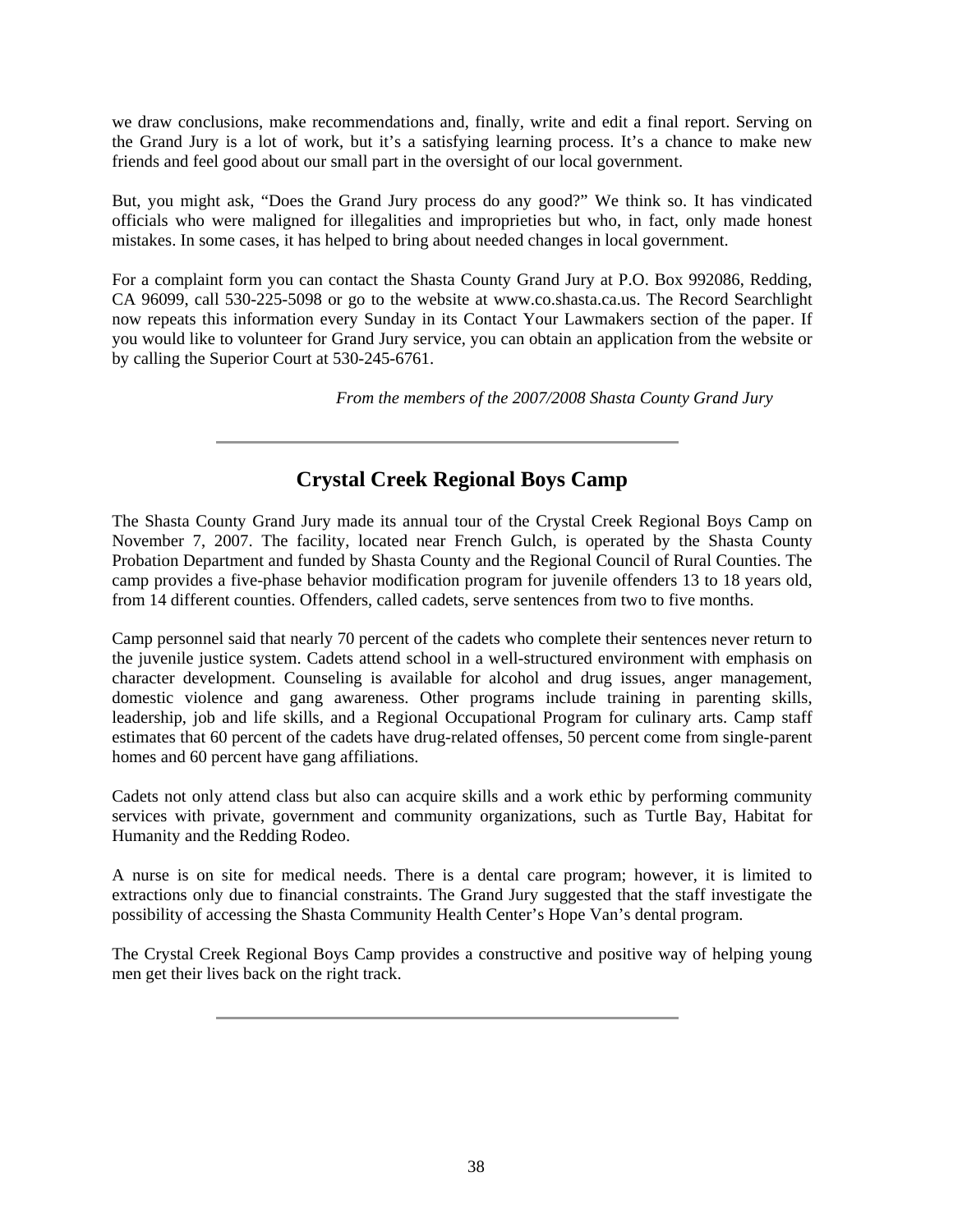## **SHASCOM**

### *Help at Our Fingertips*

Whether witnessing an automotive collision, feeling panic because of an out-of-control kitchen fire, or walking into a home that has been burglarized, one gets a sense of security in dialing **911**. Rarely is the caller aware of the expertise available at the other end of the line. The people of Shasta County are fortunate to have a state-of-the-art emergency dispatch facility at their beck and call.

On August 6, 2007, the Grand Jury visited Shasta Area Safety Communications Agency (SHASCOM) facility, where **911** staff and equipment are located. We met with SHASCOM administrators and the Shasta County Sheriff and his command staff for an orientation of the facility and a tour.

 Thirty-two dispatchers and five supervisors work various eight-hour and 12-hour shifts. Dispatchers receive 18 months of training to learn to handle the volume of emergency calls for:

- Crime: Redding City Police and Shasta County Sheriff
- Traffic: California Highway Patrol
- Medical and ambulance service
- **Fire**

In 2006, the annual call volume was 294,494.

Thanks to its resourcefulness and tenacity, SHASCOM has found funding for state-of-the-art mobile equipment that allows it to dispatch from the site of a major incident. Currently SHASCOM is improving its capability to determine the location of callers using cell phones, and is increasing the coverage of **Reverse 911,** the system for notifying people in a large area in case of emergency.

In the summer of 2007 the SHASCOM team was an integral part of the Operation Alesia**,** the interagency effort to eradicate marijuana gardens in Shasta County. Dispatchers worked long shifts to provide communication support for the law enforcement teams working in the field.

### **Shasta County Jail**

The Shasta County Grand Jury toured the Shasta County Jail on September 4, 2007, and found that it is operating as mandated by Title 15 of the California Code of Regulations.

The high security facility, built in 1984, is clean, organized and well run. Although the jail was designed on a pod system to protect the staff by minimizing contact with inmates, procedures have evolved throughout the years, and currently the staff uses a more personal approach when interacting with inmates. The jail commander reported that this approach has reduced the number of conflicts between inmates themselves and with staff.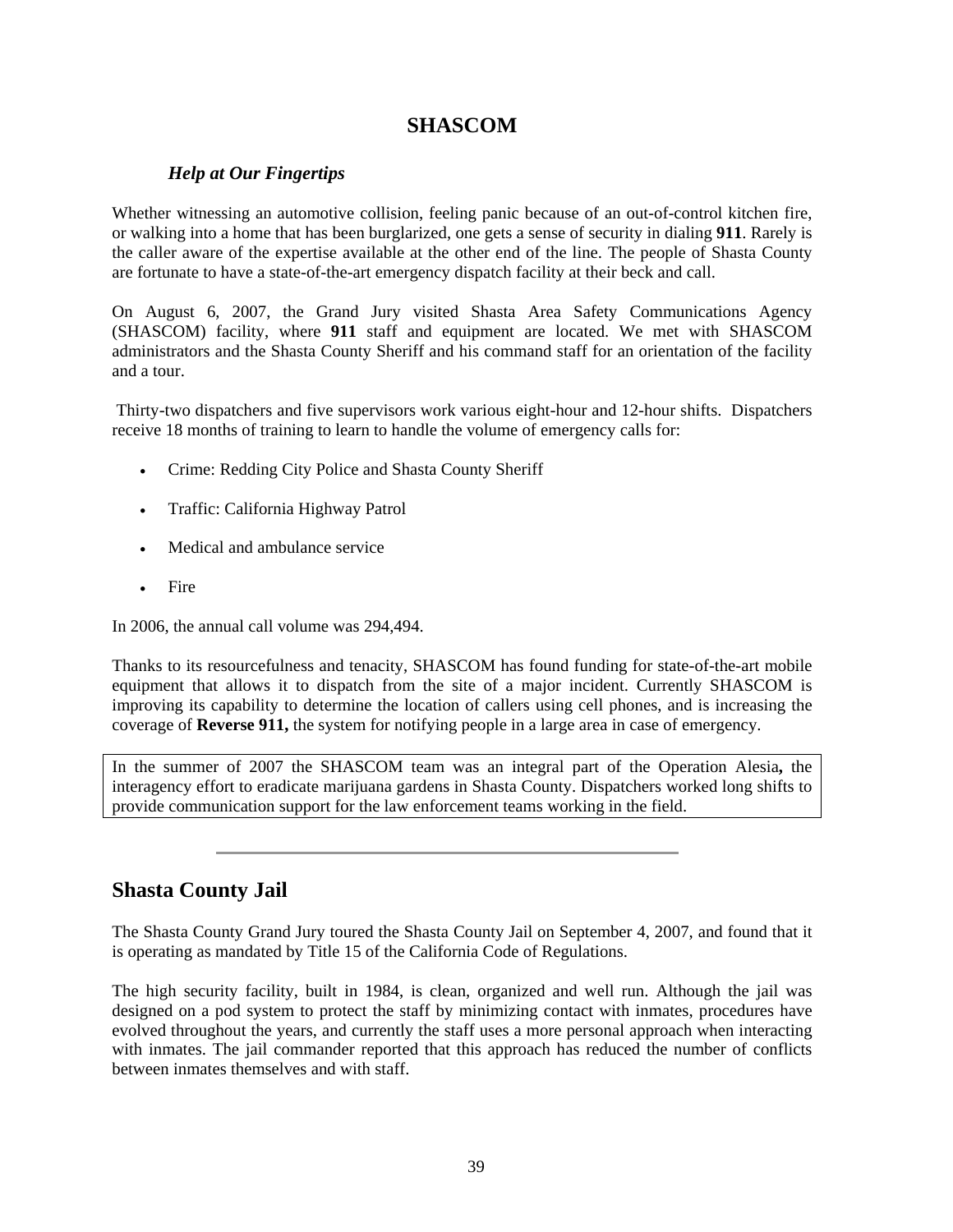The jail is filled consistently to near capacity of 381 inmates. Each pod or ward holds 32 inmates, two to a cell. Several single cells, called safety cells, are set-aside for inmates experiencing difficulty adjusting to life in a closed society and for those who need constant monitoring. For monitoring suicidal individuals the staff is trained to use current practices and products such as suicide smocks, safety blankets and safety cells.

When the facility approaches its legal capacity, jail officials grant early release to nonviolent offenders based on the severity of their offenses and prior criminal histories; in other words, according to jail staff, "the watch commander picks the best of the worst to release early." Some inmates are released under the home monitoring system, some to the work release program and others with no further restrictions on their freedom.

Grand Jury members interviewed five inmates. On the whole, the inmates through that everyone was treated equally. All agreed that the food was adequate though there were minor preference differences. Concerns expressed by the interviewed inmates involved blind spots in various areas of the jail, poor treatment by some guards and lack of religious materials for some groups. In response to inquiries from the Grand Jury, jail officials said that additional religious materials are made available upon request and that inmate complaints are reviewed by administrative staff.

While incarcerated, the inmates have access to a variety of services, including a program for obtaining a General Educational Development (GED) certificate, job search guidance through the Private Industry Council, spiritual guidance, and counseling from Alcoholics Anonymous and Narcotics Anonymous. Inmates also receive two three-hour exercise periods a week, unless prevented by behavior or medical conditions.

County officials are currently considering plans for building a new, larger jail or an addition to the existing facility.

## **Juvenile Hall Facility**

The Grand Jury toured the Shasta County Juvenile Hall on January 14, 2008. At that time there were 51 male and female juveniles in the 56-bed facility. The minors range from eight to 17 years old.

The Grand Jury toured the living quarters, school and physical fitness areas. The facility separates boys by age. Cells for boys 13 to 17 are in one wing, with younger boys sleeping in cells in the girls' wing. A closed circuit television system allows duty officers and support personnel to observe the juveniles in public areas. A courtroom is located on the grounds, where a judge presides over juvenile court sessions.

Within the first 96 hours after arriving at the facility a health and medical history is completed on each minor. A registered nurse is on duty five days a week, and a physician is there one day a week or more. A nurse practitioner and psychiatrist also provide services when needed. When the nurse is off duty, the custody staff fields minor medical complaints, while medical staff is available on call for more serious problems.

Budget constraints limit dental care to emergency extractions by a local dentist who is under contract. For a wider range of care the Grand Jury suggested that the staff explore the feasibility of having the Shasta Community Health Center's Hope Van's dental program visit the facility.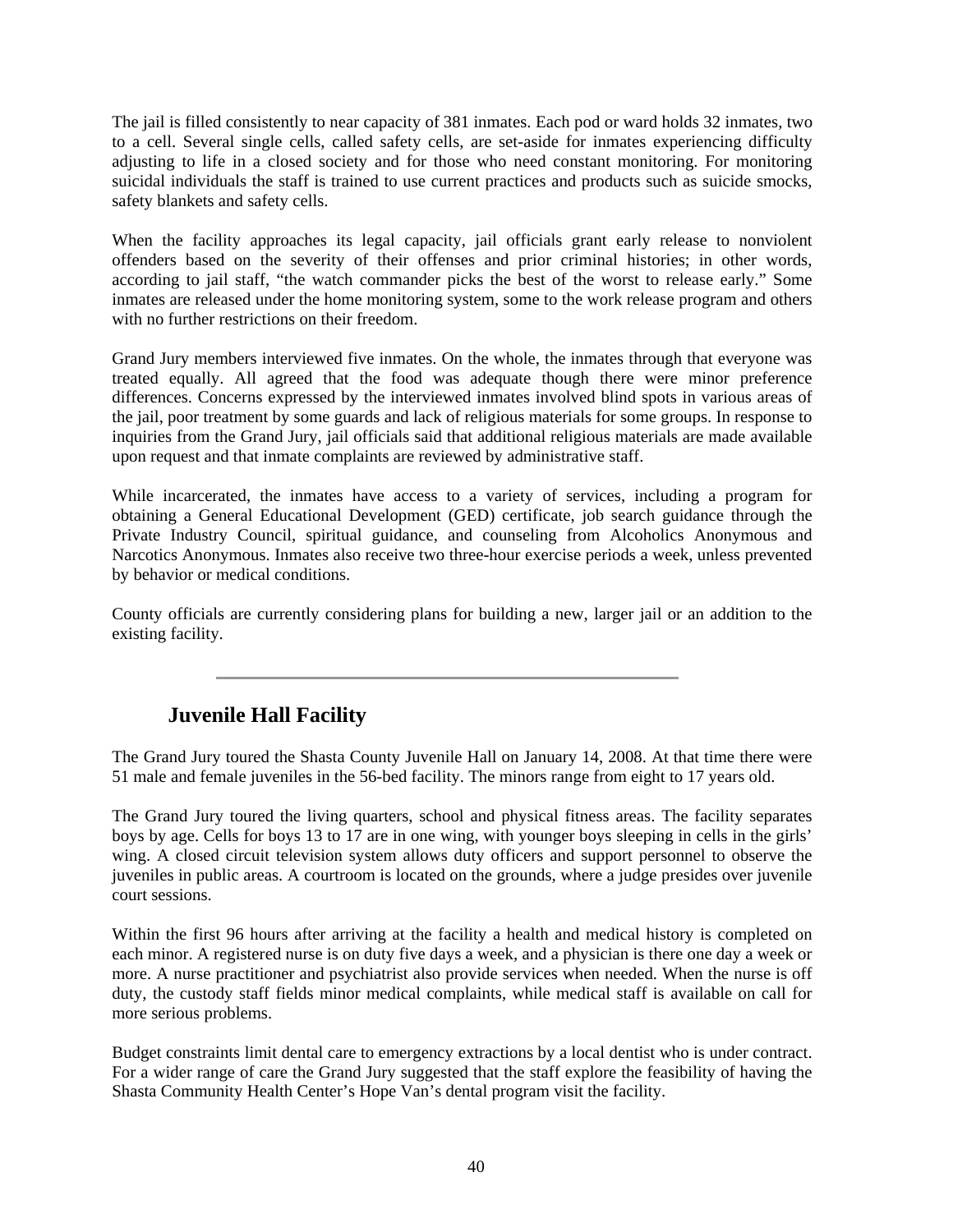The duration of stay at the facility depends upon the severity of the juvenile's infraction. Presently the average stay is about 20 days. The juveniles sentenced to the facility and waiting sentencing attend year round school. They also have access to a soccer field, basketball court, television and reading room.

Although the facility is old and undersized, the Grand Jury was impressed with the quality of supervision provided by the staff.

## **Special Districts in Shasta County**

### *We Asked, They Answered*

When we think of government, most of us in Shasta County think of federal, state, county and city administration. We tend not to think of the local districts and agencies that are an essential form of government. We take for granted the good water, fire protection, ambulance service, protection from West Nile Virus, and well-tended cemeteries they provide. For many rural residents these services would not exist without our special districts and the people who serve on the governing boards of these districts.

What are special districts? They are a form of government, governed by a board of directors with defined service boundaries established by the Local Agency Formation Commission (LAFCO). These districts are autonomous, meaning they have no government entity above them.

A district governing board is required, like a city council or a board of supervisors, to comply with the state's government transparency laws, most notably the Brown Act, and the Public Records Act, as well as ethics laws, such as the Political Reform Act. The Brown Act outlines requirements to ensure that public policy decisions made by government bodies are undertaken in open meetings accessible to the public. The Public Records Act gives the public access to information in the possession of public agencies. In addition, elected or appointed district governing board members are obligated to take two hours of training on ethical principals and laws every two years, if those officials are entitled to compensation for their services as board members, or are reimbursed for their expenses.

During the years the Grand Jury has received complaints suggesting deficiencies in the governance of special districts. It appears that some board members lack sufficient knowledge and understanding of the laws governing district powers and duties, district operations, public meeting requirements and conflict-of-interest prohibitions.

We think special district board members want to do a good job serving their constituents and helping their districts to achieve their objectives. We speculated that boards make mistakes because they don't know what they don't know and may be unable to learn what they must because they lack resources to get the knowledge and training they need.

In order to find out about district needs, we sent questionnaires to the 33 Special Districts in Shasta County. We received 31 responses.

The mailing list of Shasta County Special Districts shows the diversity of services provided: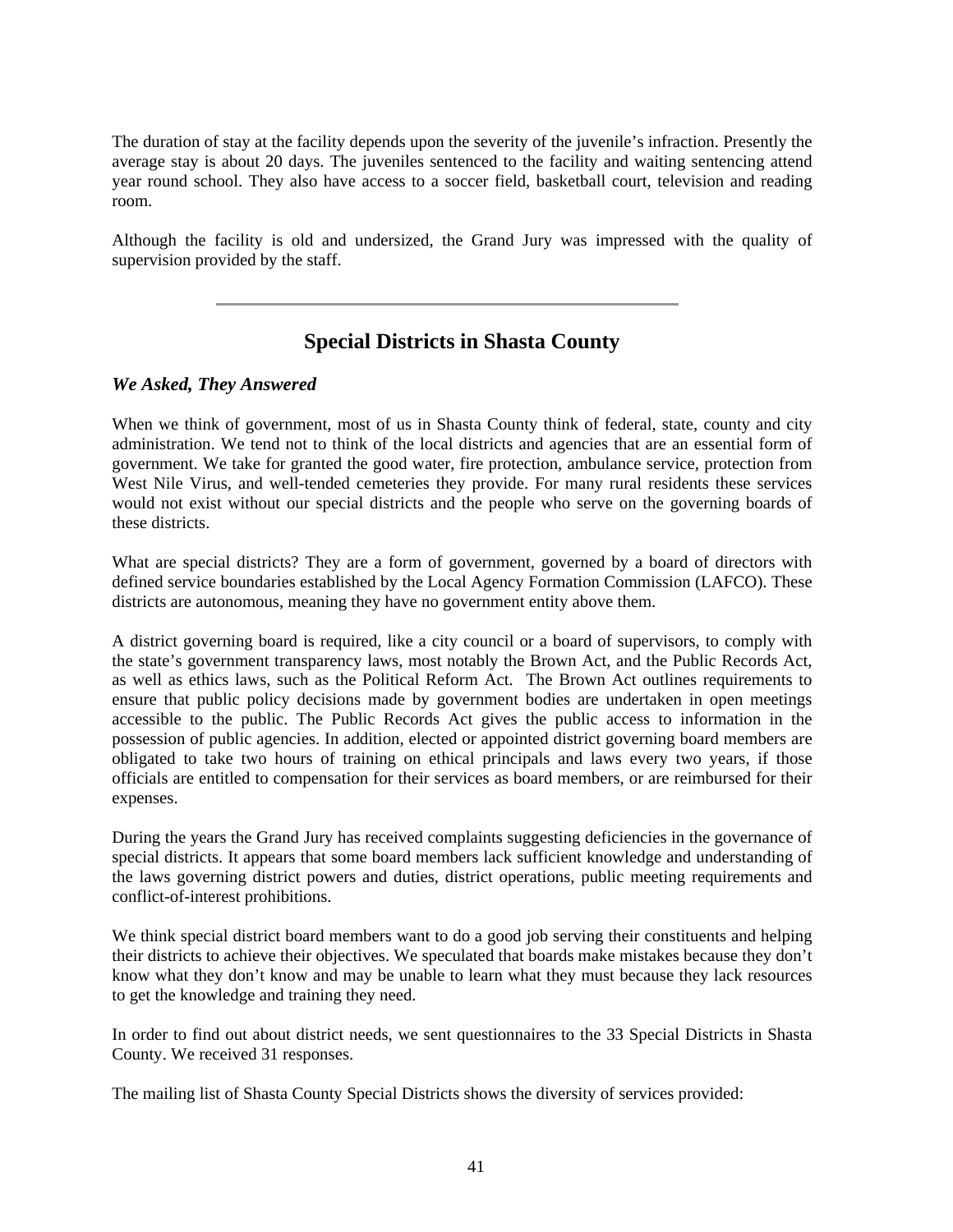- 8 Cemetery Districts
- 10 Fire Protection Districts
- 3 Water Districts
- 1 Irrigation District
- 3 Mosquito Abatement Districts
- 6 Community Services Districts
- 2 Resource Conservation Districts

These districts also vary in the size of their populations, geographic areas and operating budgets. For example, the Clear Creek Water District has an operating budget of \$6,139,200; the small Fall River Mills Cemetery District has an annual budget of \$13, 525.

Here are the results from the Grand Jury's questionnaires:

- 1. Over half of the districts (20/31) would like additional training. They requested training on (in order of frequency): the Brown Act, ethics, raising money and budgeting, board member responsibilities, and Robert's Rules of Order. Several requested training be done locally.
- 2. Although most districts (24/31) say that board members know where to get training on the laws governing districts, out of the approximately 150 board members whose boards responded to our survey, 54 board members have not been trained on the Brown Act and 46 have not received state mandated ethics training. This is the situation despite the fact that any person who becomes an elected or appointed member of a governing board, is obligated to inform himself or herself of the legal obligations attendant to that public office.
- 3. Most districts (22/31) have not joined the California Special Districts Association (CSDA) nor have they attended the training it provides. One district stated that joining the association is too expensive.
- 4. A majority of boards (19/31) say they do not have trouble getting people to run for the board, despite many constituents' lack of time and interest.
- 5. Members of most boards (20/31) have contacts with members of other boards, though often only because of the small size of the towns in which they live. Water district board members have most contacts because of conferences conducted by associations like the Association of California Water Agencies.
- 6. Many (22/31) districts will need increased revenue in the near future, most to "replace aging equipment and infrastructure." Sixteen of these districts are concerned about how they will raise the needed money.
- 7. Most (18/31) of the districts are satisfied with public attendance at board meetings. However, as a rule, few people attend meetings. An interesting comment made was that "attendance is lowest when things are going smoothly." All say they post agendas, although past Grand Jury reports show that in the past some districts have not posted them in a timely manner. Few of the districts publish newsletters (9/31). One district volunteered that information about meetings is available on its website.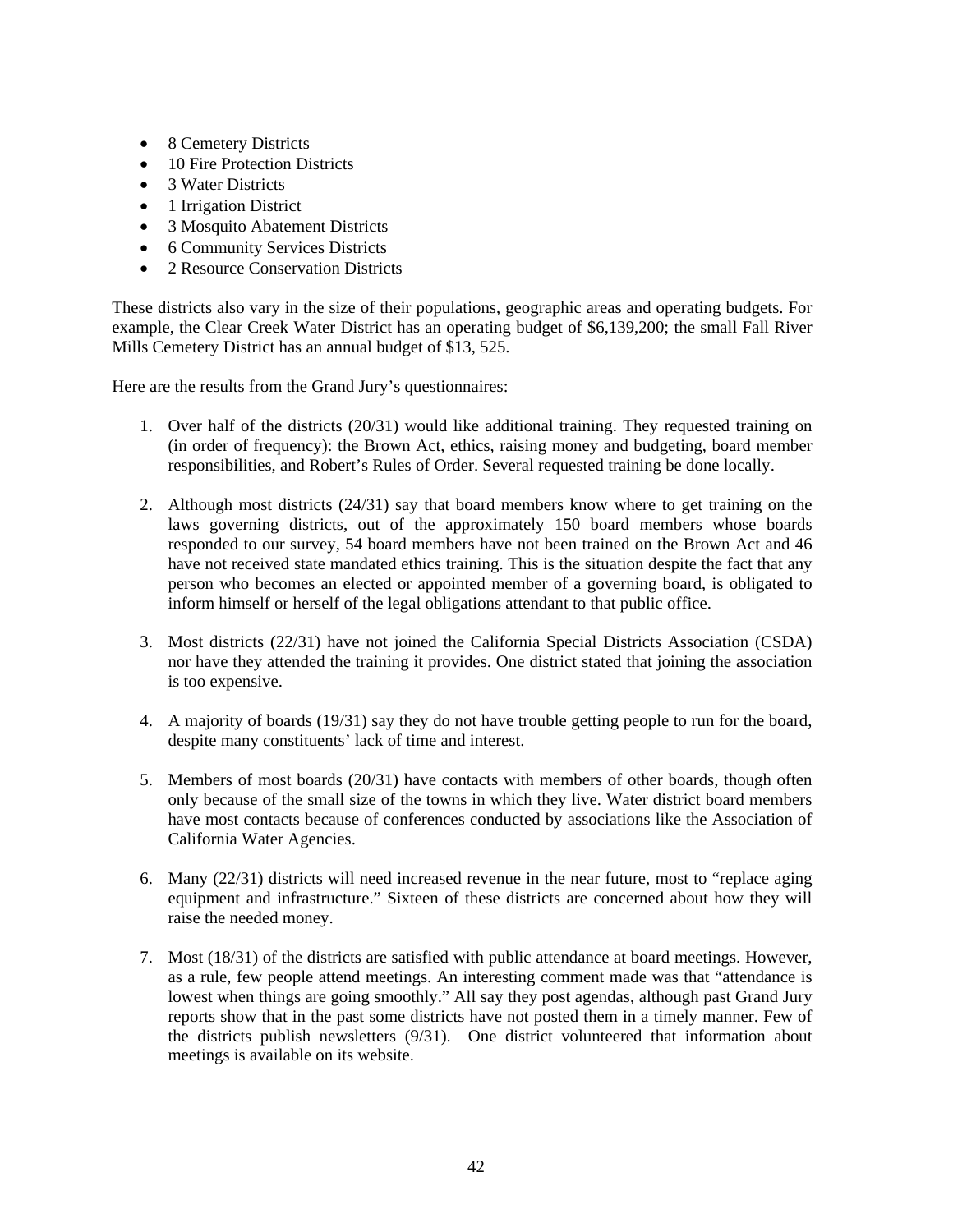#### **Summary**

Some districts with large budgets and some with small budgets need increased revenues to "replace aging equipment and infrastructure." It appears that these districts need help with learning about various options for raising these revenues. Collaborating, banding together to find and fund a training source for these options would be both possible and desirable.

As expected, districts with large operating budgets meet their training needs better than do districts with smaller budgets. Most district governing board members' training needs can be met with information that is available to them on the Internet from the California Attorney General's website, www.ag.ca.gov. The sidebar in this site titled "Government," lists "Conflict of Interest," "Open Meetings" (Brown Act), and "Public Records" and "Ethics Training Course, AB1234."

## **Shasta County Sheriff's Work Release Facility**

The Shasta County Grand Jury toured the Shasta County Sheriff's Work Release site at 4560 Veterans Lane, Redding on January 7, 2008, and discovered a money-saving program. Work Release is open every day from 7 a.m. to 3 p.m. and closed on holidays. The program operates in conjunction with the Shasta County Probation Department Community Service Unit and the Sheriff's Home Electronic Confinement program.

Work Release allows qualified offenders to complete their sentences while living at home, thus freeing up beds in the county jail. Some participants continue in their current employment. They all report to the Work Release facility or other work sites where they perform various public service jobs. In addition to saving the citizens the cost of providing in-custody housing for these offenders, the program provides for minimal fees (based on ability to pay) to be collected from offenders. One staff member said that the amount of money saved is significant if one were to multiply by the minimum wage the number of hours served. This savings helps support services that otherwise would be reduced by the county due to financial constraints.

At the same time, the offenders repay the community by doing public service work. Some of the services provided are road and cemetery cleanup, assisting the Redding Rodeo and growing fruits and vegetables in the seven-acre garden at the Work Release facility. The produce is used in the jail, and the surplus is donated to various nonprofit organizations for distribution to the needy. Among the other successful projects in the Work Release program are its bike repair program, which provided 408 bikes to needy members of the community during 2007, and the fabrication and placement of wreaths at the veterans' cemetery in Igo.

For some of the participants in the program, this is the first time they have seen a positive result from their efforts.

### **Our Visit to Sugar Pine Conservation Camp No. 9**

On January 22, 2008, the Shasta County Grand Jury toured the Sugar Pine Conservation Camp No. 9, located 25 miles east of Redding off State Highway 299 East. The facility is a joint venture between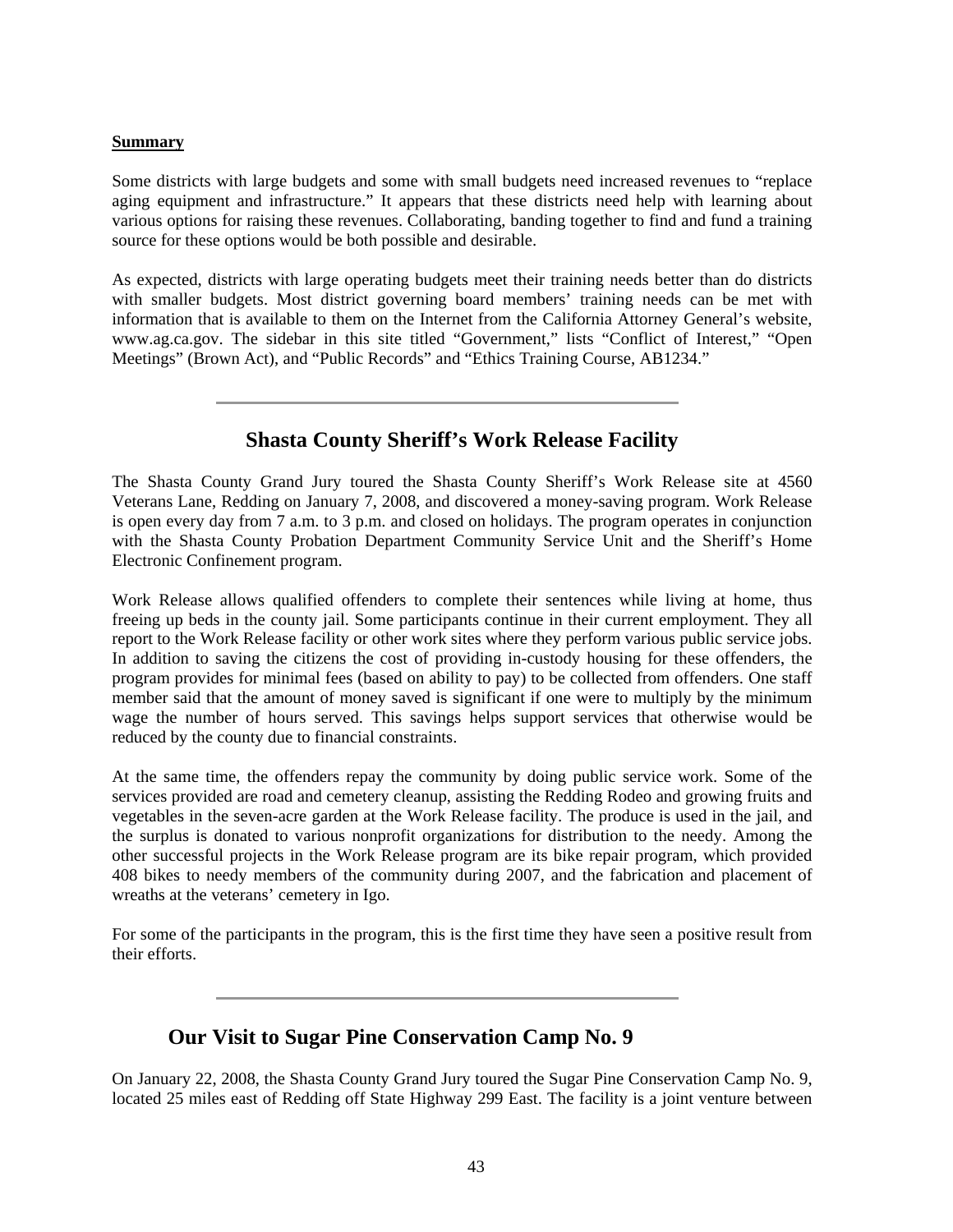the California Department of Forestry and Fire Protection (Cal Fire) and the California Department of Corrections and Rehabilitation (CDCR).

The camp opened June 24, 1988. Its primary mission is to provide inmate fire crews for fire suppression in the Shasta County area; however, crews from the camp are often called to assist fire suppression operations throughout the state, as they were last October and November in Southern California.

In addition to fire suppression, the inmate crews provide a work force in case of floods and for conservation projects and community services. While performing jobs for the U.S. Bureau of Reclamation, the U.S. Forest Service, Cal-Trans, Redding Fire Department, Shasta Lake City, local schools, volunteer fire companies and other community organizations, the crews logged in 45,824 work hours in 2007.

The camp is designed to house under minimum security 120 male inmates. Most are serving the last of their sentences for alcohol- or drug-related offenses. There are six 17-member fire crews utilized for firefighting and other emergency activities under the supervision of a Cal Fire captain. Five of these crews are assigned daily to community services work projects around the county. The remaining fire crew is responsible primarily for project work performed at the camp as mechanics, welders, carpenters, maintenance workers and engravers. These inmates are given the opportunity to acquire job skills. Inmates not assigned to fire crews support the facility as clerks, cooks, porters, or utility workers but may be called to fire duty in an extreme emergency.

Inmates are selected by prison personnel for the camp, trained at a correctional center near Susanville, and then assigned to the camp. On average, inmates eligible for the camp serve the last nine months of their sentence at Sugar Pine. Selected inmates must have records free of charges for sex-related offenses, escapes, arson, or violent crimes or behaviors.

When asked about the long hours and hard work, one inmate crew member responded, "…we work hard to get here, and we work hard to stay here." Many expressed appreciation for being selected for the camp. Some commented on how often they are called upon to help, as they were for the Southern California fires. The result is a feeling of satisfaction when receiving the heartfelt thanks of the people they have helped.

The majority of the inmates receive \$1.45 per day. Skilled inmates, such as mechanics, clerks, cooks, plumbers, welders, carpenters and electricians, may earn up to \$2.56 per day. While fighting fires, inmates may earn an additional \$1 per hour. Often a portion of inmate earnings goes toward a state fund for restitution to victims of crime. When we consider the fire prevention, fire suppression, land conservation, and special community services that they provide, the inmates contribute a costavoidance to the taxpayers of California of about \$1.5 million per year.

During off-work hours inmates enjoy hobbies, crafts and other leisure time activities. Family members are welcome to visit during the weekends. Community volunteers provide religious services and recovery programs. One of the highlights of the year is the annual Sugar Pine Car, Bike and Truck Show. Inmates quickly learn that life in a conservation camp is preferable to life behind the walls of a prison and therefore conduct themselves accordingly.

Inmates at camp live in open dormitories with a dining hall staffed by inmate cooks and supervised by CDCR staff. The camp is sufficiently staffed by CDCR to provide around-the-clock supervision of the inmates. In addition, Cal Fire has assigned to the camp 12 crew captains, a heavy equipment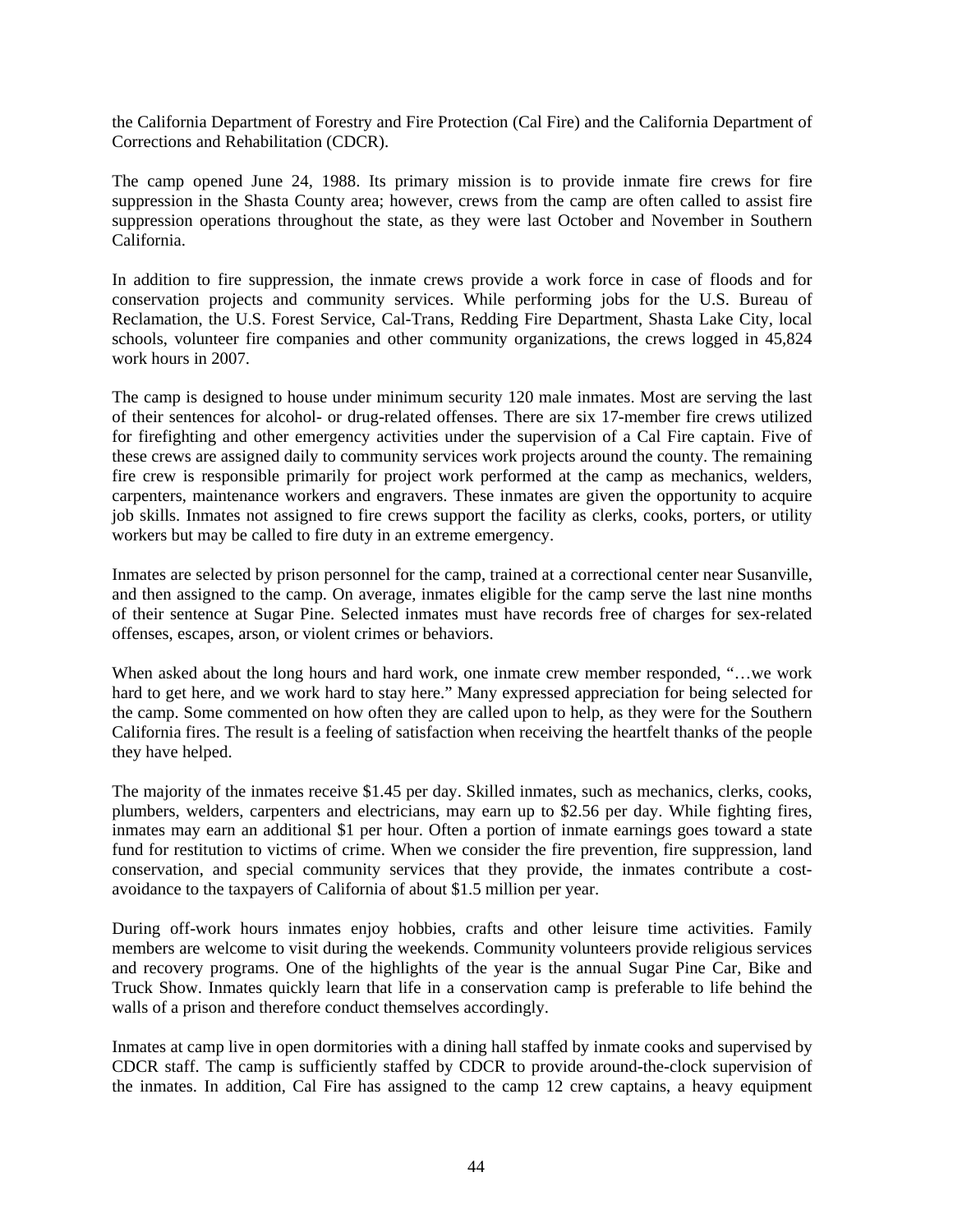mechanic, water and sewer plant operator, an office technician, one battalion chief and one assistant chief (division chief).

The Grand Jury was impressed by the mutual respect between staff and inmates and by the operations and efficiency of Sugar Pine Conservation Camp.

### **Your Vote Counts!**

Four Grand Jury members participated in the February 5, 2008 primary election in Shasta County. Three members served as poll workers, and one served as the Grand Jury Observer. An interview with the County Clerk/Registrar of Voters supported our observations:

Pre-Election

- We were taken on a tour of two floors at the County Clerk/Registrar of Voters Office, completely filled with voting machines, ballot boxes, ballots, and other related voting equipment and materials.
- We participated in the poll workers' training, which included polling procedures, assembling voting booths and machines, and inspecting the seals on ballot boxes and machines. Poll workers learned procedures for reporting, repacking and returning voting materials after the election.
- We observed vote-by-mail ballot processing and counting, which begins one week prior to the election.
- We observed signature checking of mail ballots.

Election Day

- Members of the Grand Jury either worked at or visited six polling places that covered eight precincts.
- We spoke with polling staff including poll workers, inspectors and rovers.
- We reviewed precinct voter lists and voter processing procedures.

The Grand Jury observers noted the following:

- Three locations had icy and slippery conditions at entrance approaches to the polling places.
- Polling places were organized, clean and well run.
- Electronic voting machines were available upon request and provided adaptive features to allow the visually impaired to vote.
- Electronic voting machines kept a paper record of each vote.
- Poll workers instructed voters on the proper use of paper ballots when they signed in on the registered voter precinct lists.
- Provisional ballots were available for any voter who requested a ballot and was not on the precinct list. These ballots were placed in individual pink envelopes for later validation.
- County employees designated as rovers were assigned to precincts within a certain area to resolve problems. Potential problems might include broken security seals, malfunctioning machines, or missing materials. If necessary, rovers could communicate with, or go to, the County Clerk's office.

#### Post Election

Two days after the election the official canvas of the vote began. The Grand Jury participants: